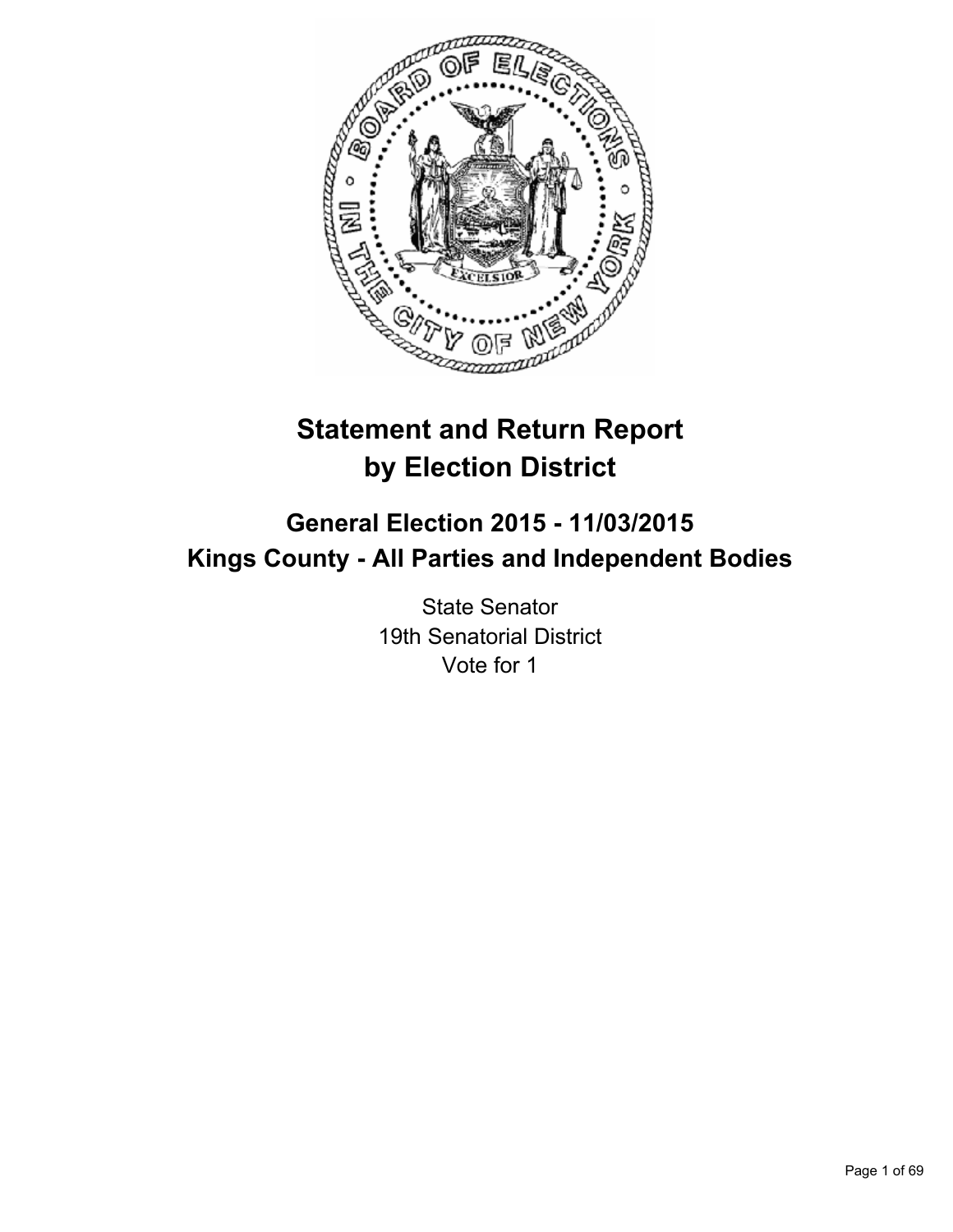

# **013/41 COMBINED into: 057/41**

#### **014/41**

| <b>Total Votes</b>                                       | 4        |
|----------------------------------------------------------|----------|
| ROXANNE J. PERSAUD (WOMEN'S EQUALITY)                    | 0        |
| ROXANNE J. PERSAUD (INDEPENDENCE)                        | $\Omega$ |
| ELIAS J. WEIR (CONSERVATIVE)                             | 0        |
| JEFFREY J. FERRETTI (REPUBLICAN)                         |          |
| ROXANNE J. PERSAUD (DEMOCRATIC)                          | 3        |
| <b>Total Applicable Ballots</b>                          | 4        |
| Less - Inapplicable Federal/Special Presidential Ballots | 0        |
| <b>Total Ballots</b>                                     | 4        |
| <b>AFFIDAVIT</b>                                         | 0        |
| ABSENTEE/MILITARY                                        |          |
| <b>EMERGENCY</b>                                         | 0        |
| PUBLIC COUNTER                                           | 3        |

## **015/41 COMBINED into: 057/41**

#### **019/41**

| PUBLIC COUNTER                                           | 6              |
|----------------------------------------------------------|----------------|
| <b>EMERGENCY</b>                                         | 0              |
| <b>ABSENTEE/MILITARY</b>                                 | 0              |
| <b>AFFIDAVIT</b>                                         | 0              |
| <b>Total Ballots</b>                                     | 6              |
| Less - Inapplicable Federal/Special Presidential Ballots | 0              |
| <b>Total Applicable Ballots</b>                          | 6              |
| ROXANNE J. PERSAUD (DEMOCRATIC)                          | 3              |
| JEFFREY J. FERRETTI (REPUBLICAN)                         |                |
| ELIAS J. WEIR (CONSERVATIVE)                             | $\overline{2}$ |
| ROXANNE J. PERSAUD (INDEPENDENCE)                        | 0              |
| ROXANNE J. PERSAUD (WOMEN'S EQUALITY)                    | 0              |
| <b>Total Votes</b>                                       | 6              |

| PUBLIC COUNTER                                           | 13 |
|----------------------------------------------------------|----|
| <b>EMERGENCY</b>                                         | 0  |
| ABSENTEE/MILITARY                                        | 2  |
| AFFIDAVIT                                                | 0  |
| <b>Total Ballots</b>                                     | 15 |
| Less - Inapplicable Federal/Special Presidential Ballots | 0  |
| <b>Total Applicable Ballots</b>                          | 15 |
| ROXANNE J. PERSAUD (DEMOCRATIC)                          | 9  |
| JEFFREY J. FERRETTI (REPUBLICAN)                         | 5  |
| ELIAS J. WEIR (CONSERVATIVE)                             | 0  |
| ROXANNE J. PERSAUD (INDEPENDENCE)                        | 0  |
| ROXANNE J. PERSAUD (WOMEN'S EQUALITY)                    | 0  |
| <b>Total Votes</b>                                       | 14 |
| Unrecorded                                               | 1  |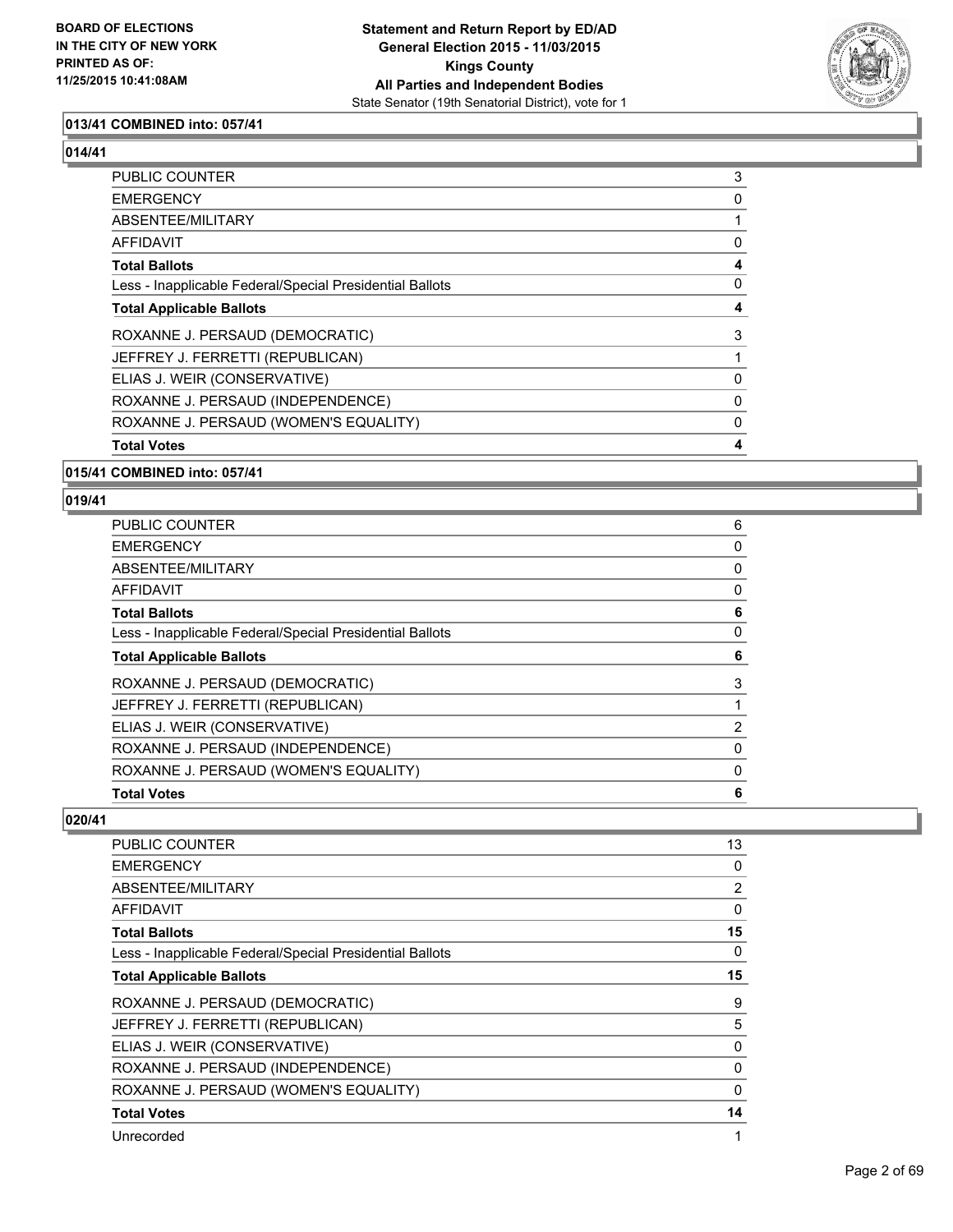

| PUBLIC COUNTER                                           | 59       |
|----------------------------------------------------------|----------|
| EMERGENCY                                                | 0        |
| ABSENTEE/MILITARY                                        | 3        |
| AFFIDAVIT                                                | 0        |
| <b>Total Ballots</b>                                     | 62       |
| Less - Inapplicable Federal/Special Presidential Ballots | 0        |
| <b>Total Applicable Ballots</b>                          | 62       |
| ROXANNE J. PERSAUD (DEMOCRATIC)                          | 48       |
| JEFFREY J. FERRETTI (REPUBLICAN)                         | 4        |
| ELIAS J. WEIR (CONSERVATIVE)                             | 6        |
| ROXANNE J. PERSAUD (INDEPENDENCE)                        | 0        |
| ROXANNE J. PERSAUD (WOMEN'S EQUALITY)                    | $\Omega$ |
| <b>Total Votes</b>                                       | 58       |
| Unrecorded                                               | 4        |
|                                                          |          |

**022/41 COMBINED into: 028/41**

**025/41 COMBINED into: 019/41**

| <b>PUBLIC COUNTER</b>                                    | 5 |
|----------------------------------------------------------|---|
| <b>EMERGENCY</b>                                         | 0 |
| ABSENTEE/MILITARY                                        | 0 |
| <b>AFFIDAVIT</b>                                         | 0 |
| <b>Total Ballots</b>                                     | 5 |
| Less - Inapplicable Federal/Special Presidential Ballots | 0 |
| <b>Total Applicable Ballots</b>                          | 5 |
| ROXANNE J. PERSAUD (DEMOCRATIC)                          | 5 |
| JEFFREY J. FERRETTI (REPUBLICAN)                         | 0 |
| ELIAS J. WEIR (CONSERVATIVE)                             | 0 |
| ROXANNE J. PERSAUD (INDEPENDENCE)                        | 0 |
| ROXANNE J. PERSAUD (WOMEN'S EQUALITY)                    | 0 |
| <b>Total Votes</b>                                       | 5 |
| 027/41 COMBINED into: 021/41                             |   |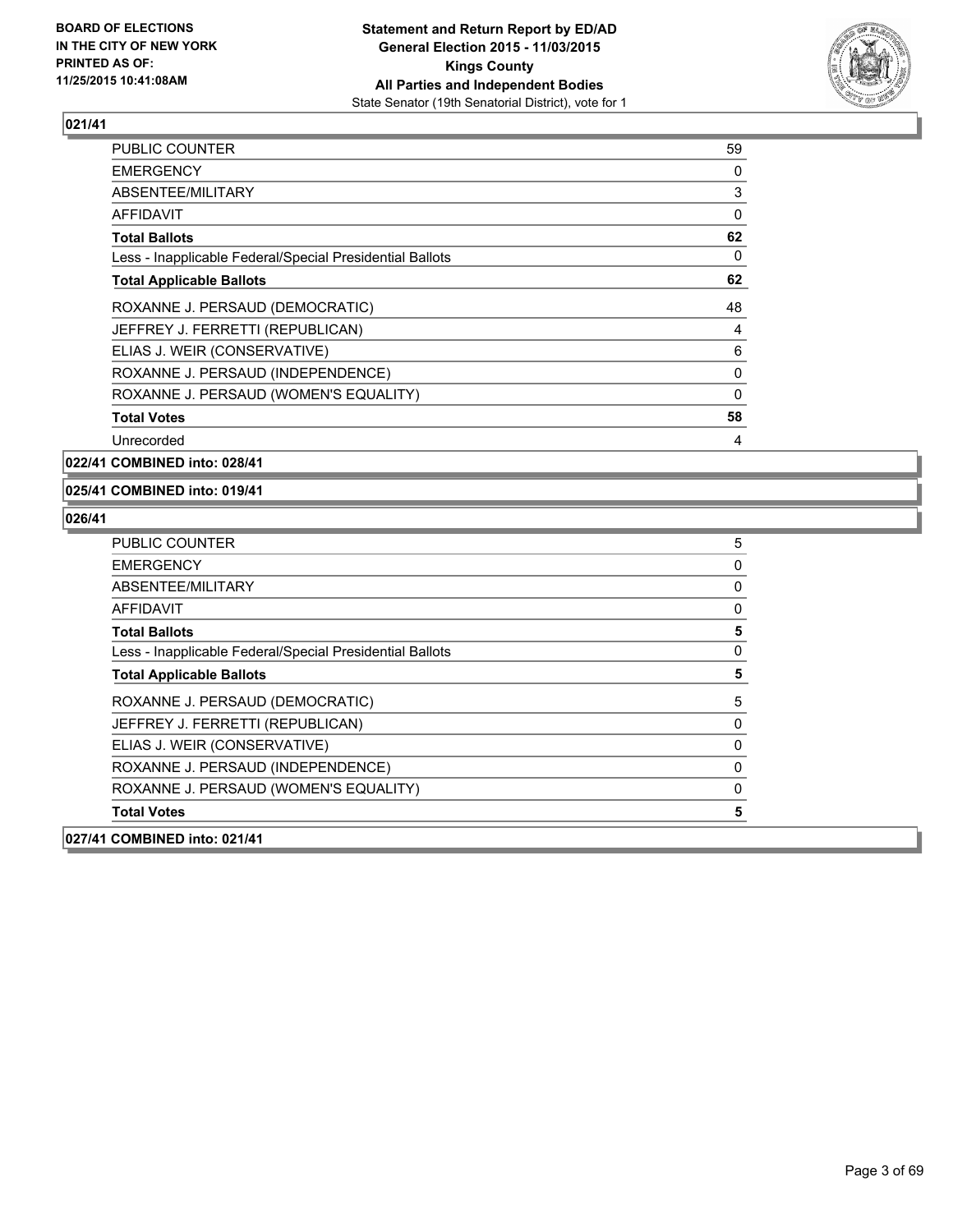

| <b>PUBLIC COUNTER</b>                                    | 34             |
|----------------------------------------------------------|----------------|
| <b>EMERGENCY</b>                                         |                |
| ABSENTEE/MILITARY                                        | $\overline{7}$ |
| AFFIDAVIT                                                | 0              |
| <b>Total Ballots</b>                                     | 42             |
| Less - Inapplicable Federal/Special Presidential Ballots | 0              |
| <b>Total Applicable Ballots</b>                          | 42             |
| ROXANNE J. PERSAUD (DEMOCRATIC)                          | 31             |
| JEFFREY J. FERRETTI (REPUBLICAN)                         | 5              |
| ELIAS J. WEIR (CONSERVATIVE)                             | 4              |
| ROXANNE J. PERSAUD (INDEPENDENCE)                        |                |
| ROXANNE J. PERSAUD (WOMEN'S EQUALITY)                    | $\Omega$       |
| <b>Total Votes</b>                                       | 41             |
| Unrecorded                                               |                |
|                                                          |                |

**029/41 COMBINED into: 019/41**

#### **035/41**

| <b>PUBLIC COUNTER</b>                                    | 31 |
|----------------------------------------------------------|----|
| <b>EMERGENCY</b>                                         | 0  |
| ABSENTEE/MILITARY                                        | 3  |
| AFFIDAVIT                                                | 0  |
| Total Ballots                                            | 34 |
| Less - Inapplicable Federal/Special Presidential Ballots | 0  |
| <b>Total Applicable Ballots</b>                          | 34 |
| ROXANNE J. PERSAUD (DEMOCRATIC)                          | 17 |
| JEFFREY J. FERRETTI (REPUBLICAN)                         | 10 |
| ELIAS J. WEIR (CONSERVATIVE)                             | 2  |
| ROXANNE J. PERSAUD (INDEPENDENCE)                        | 0  |
| ROXANNE J. PERSAUD (WOMEN'S EQUALITY)                    | 3  |
| <b>Total Votes</b>                                       | 32 |
| Unrecorded                                               | 2  |

| <b>PUBLIC COUNTER</b>                                    | 9  |
|----------------------------------------------------------|----|
| <b>EMERGENCY</b>                                         | 0  |
| ABSENTEE/MILITARY                                        |    |
| AFFIDAVIT                                                | 0  |
| Total Ballots                                            | 10 |
| Less - Inapplicable Federal/Special Presidential Ballots | 0  |
| <b>Total Applicable Ballots</b>                          | 10 |
| ROXANNE J. PERSAUD (DEMOCRATIC)                          | 5  |
| JEFFREY J. FERRETTI (REPUBLICAN)                         | 3  |
| ELIAS J. WEIR (CONSERVATIVE)                             | 2  |
| ROXANNE J. PERSAUD (INDEPENDENCE)                        | 0  |
| ROXANNE J. PERSAUD (WOMEN'S EQUALITY)                    | 0  |
| <b>Total Votes</b>                                       | 10 |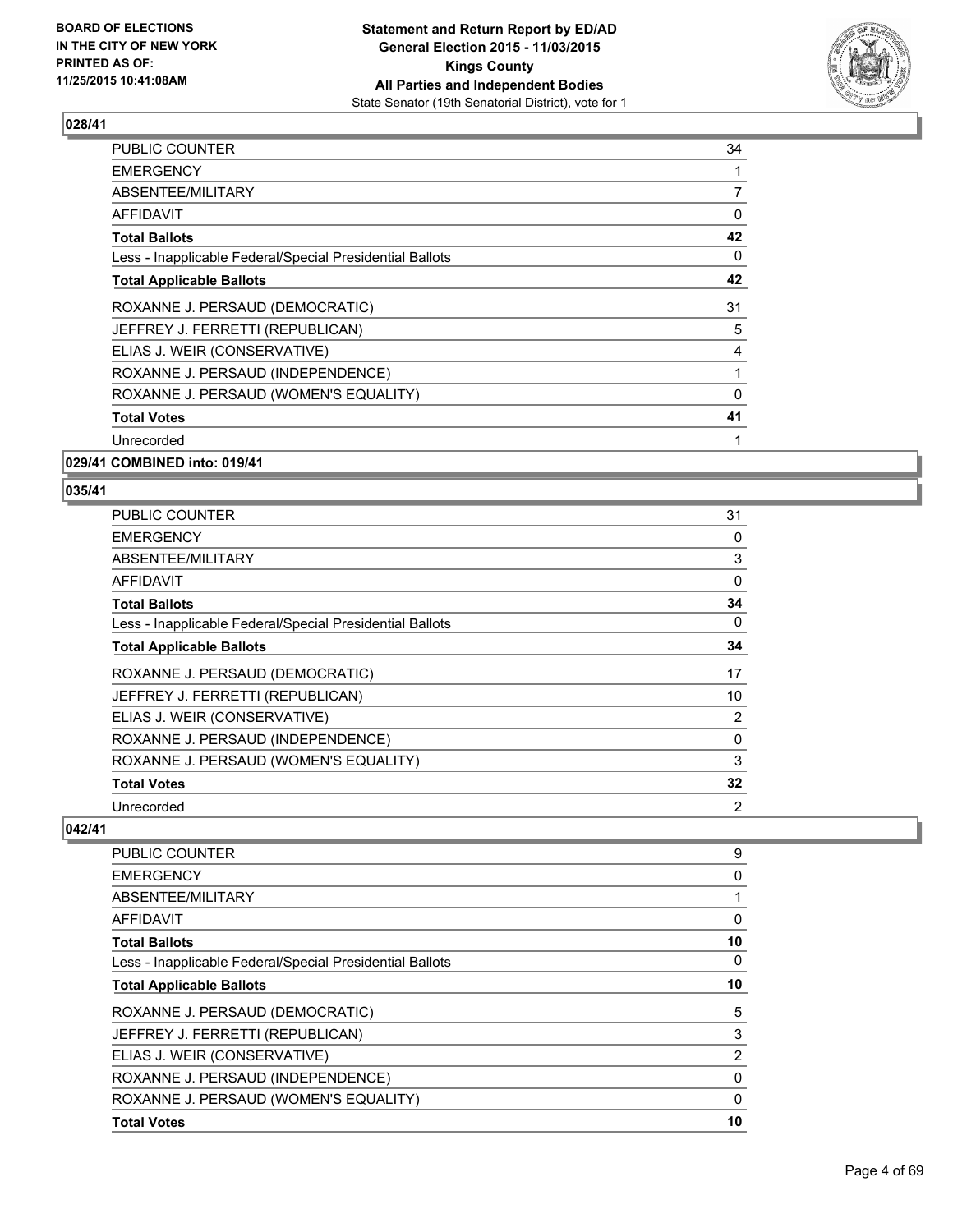

| <b>Total Votes</b>                                       | 33 |
|----------------------------------------------------------|----|
| ROXANNE J. PERSAUD (WOMEN'S EQUALITY)                    | 0  |
| ROXANNE J. PERSAUD (INDEPENDENCE)                        |    |
| ELIAS J. WEIR (CONSERVATIVE)                             |    |
| JEFFREY J. FERRETTI (REPUBLICAN)                         | 13 |
| ROXANNE J. PERSAUD (DEMOCRATIC)                          | 18 |
| <b>Total Applicable Ballots</b>                          | 33 |
| Less - Inapplicable Federal/Special Presidential Ballots | 0  |
| <b>Total Ballots</b>                                     | 33 |
| AFFIDAVIT                                                | 0  |
| ABSENTEE/MILITARY                                        |    |
| <b>EMERGENCY</b>                                         | 0  |
| <b>PUBLIC COUNTER</b>                                    | 32 |

#### **060/41 COMBINED into: 061/41**

# **061/41**

| <b>PUBLIC COUNTER</b>                                    | 52 |
|----------------------------------------------------------|----|
| <b>EMERGENCY</b>                                         | 0  |
| ABSENTEE/MILITARY                                        | 10 |
| AFFIDAVIT                                                | 0  |
| <b>Total Ballots</b>                                     | 62 |
| Less - Inapplicable Federal/Special Presidential Ballots | 0  |
| <b>Total Applicable Ballots</b>                          | 62 |
| ROXANNE J. PERSAUD (DEMOCRATIC)                          | 33 |
| JEFFREY J. FERRETTI (REPUBLICAN)                         | 12 |
| ELIAS J. WEIR (CONSERVATIVE)                             | 12 |
| ROXANNE J. PERSAUD (INDEPENDENCE)                        | 1  |
| ROXANNE J. PERSAUD (WOMEN'S EQUALITY)                    | 0  |
| <b>Total Votes</b>                                       | 58 |
| Unrecorded                                               | 4  |

| <b>PUBLIC COUNTER</b>                                    | 33 |
|----------------------------------------------------------|----|
| <b>EMERGENCY</b>                                         | 0  |
| ABSENTEE/MILITARY                                        | 2  |
| AFFIDAVIT                                                | 2  |
| <b>Total Ballots</b>                                     | 37 |
| Less - Inapplicable Federal/Special Presidential Ballots | 0  |
| <b>Total Applicable Ballots</b>                          | 37 |
| ROXANNE J. PERSAUD (DEMOCRATIC)                          | 29 |
| JEFFREY J. FERRETTI (REPUBLICAN)                         | 4  |
| ELIAS J. WEIR (CONSERVATIVE)                             | 3  |
| ROXANNE J. PERSAUD (INDEPENDENCE)                        | 0  |
| ROXANNE J. PERSAUD (WOMEN'S EQUALITY)                    | 0  |
| SAMUEL RUBINSTEIN (WRITE-IN)                             | 1  |
| <b>Total Votes</b>                                       | 37 |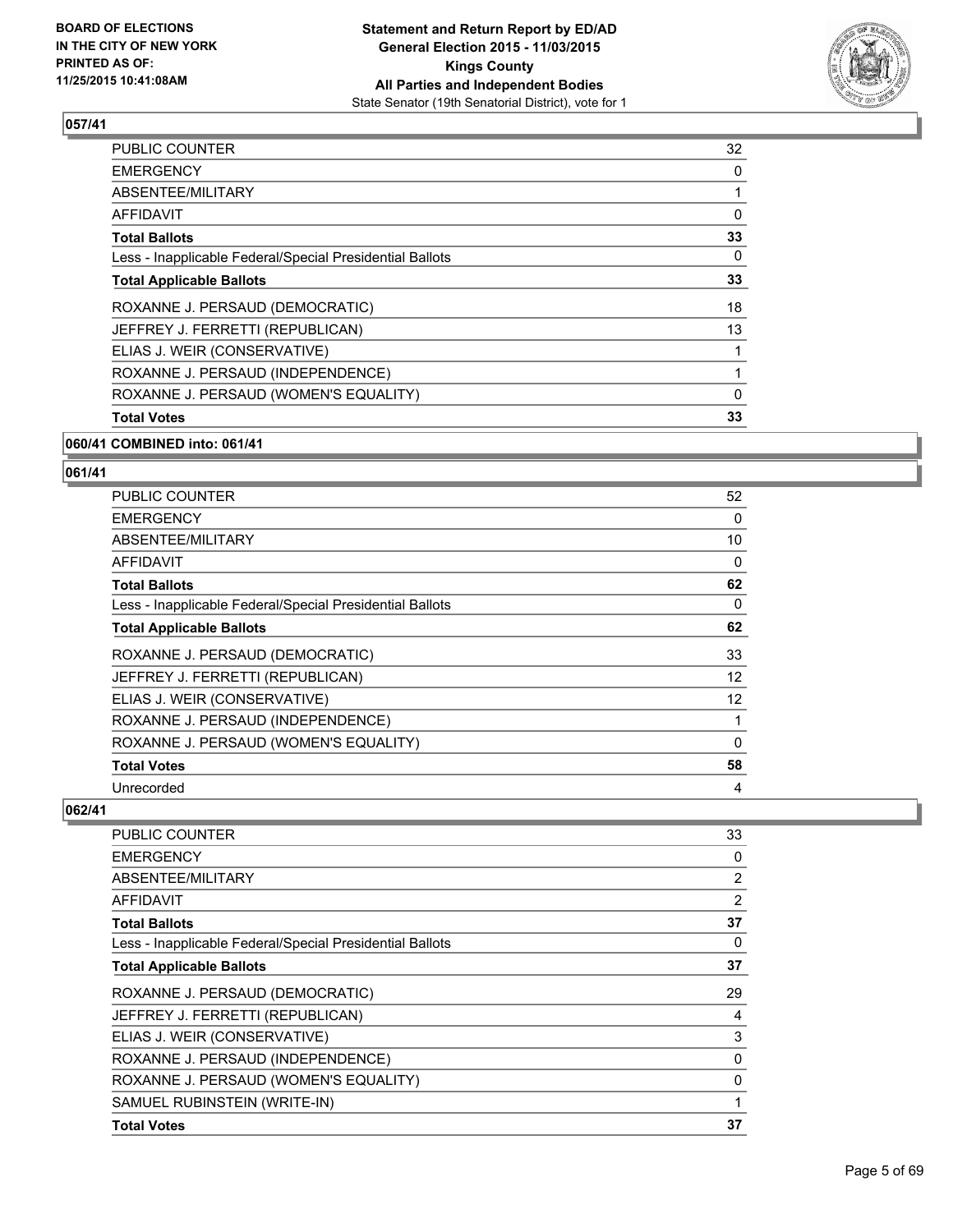

## **063/41 COMBINED into: 066/41**

#### **064/41**

| <b>PUBLIC COUNTER</b>                                    | 78          |
|----------------------------------------------------------|-------------|
| <b>EMERGENCY</b>                                         | 0           |
| ABSENTEE/MILITARY                                        | 4           |
| <b>AFFIDAVIT</b>                                         |             |
| <b>Total Ballots</b>                                     | 83          |
| Less - Inapplicable Federal/Special Presidential Ballots | $\Omega$    |
| <b>Total Applicable Ballots</b>                          | 83          |
| ROXANNE J. PERSAUD (DEMOCRATIC)                          | 49          |
| JEFFREY J. FERRETTI (REPUBLICAN)                         | 21          |
| ELIAS J. WEIR (CONSERVATIVE)                             | 7           |
| ROXANNE J. PERSAUD (INDEPENDENCE)                        | 4           |
| ROXANNE J. PERSAUD (WOMEN'S EQUALITY)                    | $\mathbf 1$ |
| <b>Total Votes</b>                                       | 82          |
| Unrecorded                                               |             |

#### **065/41**

| <b>PUBLIC COUNTER</b>                                    | 43 |
|----------------------------------------------------------|----|
| <b>EMERGENCY</b>                                         | 0  |
| ABSENTEE/MILITARY                                        | 4  |
| AFFIDAVIT                                                | 0  |
| <b>Total Ballots</b>                                     | 47 |
| Less - Inapplicable Federal/Special Presidential Ballots | 0  |
| <b>Total Applicable Ballots</b>                          | 47 |
| ROXANNE J. PERSAUD (DEMOCRATIC)                          | 32 |
| JEFFREY J. FERRETTI (REPUBLICAN)                         | 5  |
| ELIAS J. WEIR (CONSERVATIVE)                             | 0  |
| ROXANNE J. PERSAUD (INDEPENDENCE)                        | 1  |
| ROXANNE J. PERSAUD (WOMEN'S EQUALITY)                    | 0  |
| <b>Total Votes</b>                                       | 38 |
| Unrecorded                                               | 9  |

| <b>PUBLIC COUNTER</b>                                    | 67             |
|----------------------------------------------------------|----------------|
| <b>EMERGENCY</b>                                         | 0              |
| ABSENTEE/MILITARY                                        | 7              |
| AFFIDAVIT                                                | 0              |
| <b>Total Ballots</b>                                     | 74             |
| Less - Inapplicable Federal/Special Presidential Ballots | 0              |
| <b>Total Applicable Ballots</b>                          | 74             |
| ROXANNE J. PERSAUD (DEMOCRATIC)                          | 48             |
| JEFFREY J. FERRETTI (REPUBLICAN)                         | 9              |
| ELIAS J. WEIR (CONSERVATIVE)                             | 9              |
| ROXANNE J. PERSAUD (INDEPENDENCE)                        | $\overline{2}$ |
| ROXANNE J. PERSAUD (WOMEN'S EQUALITY)                    | 0              |
| <b>Total Votes</b>                                       | 68             |
| Unrecorded                                               | 6              |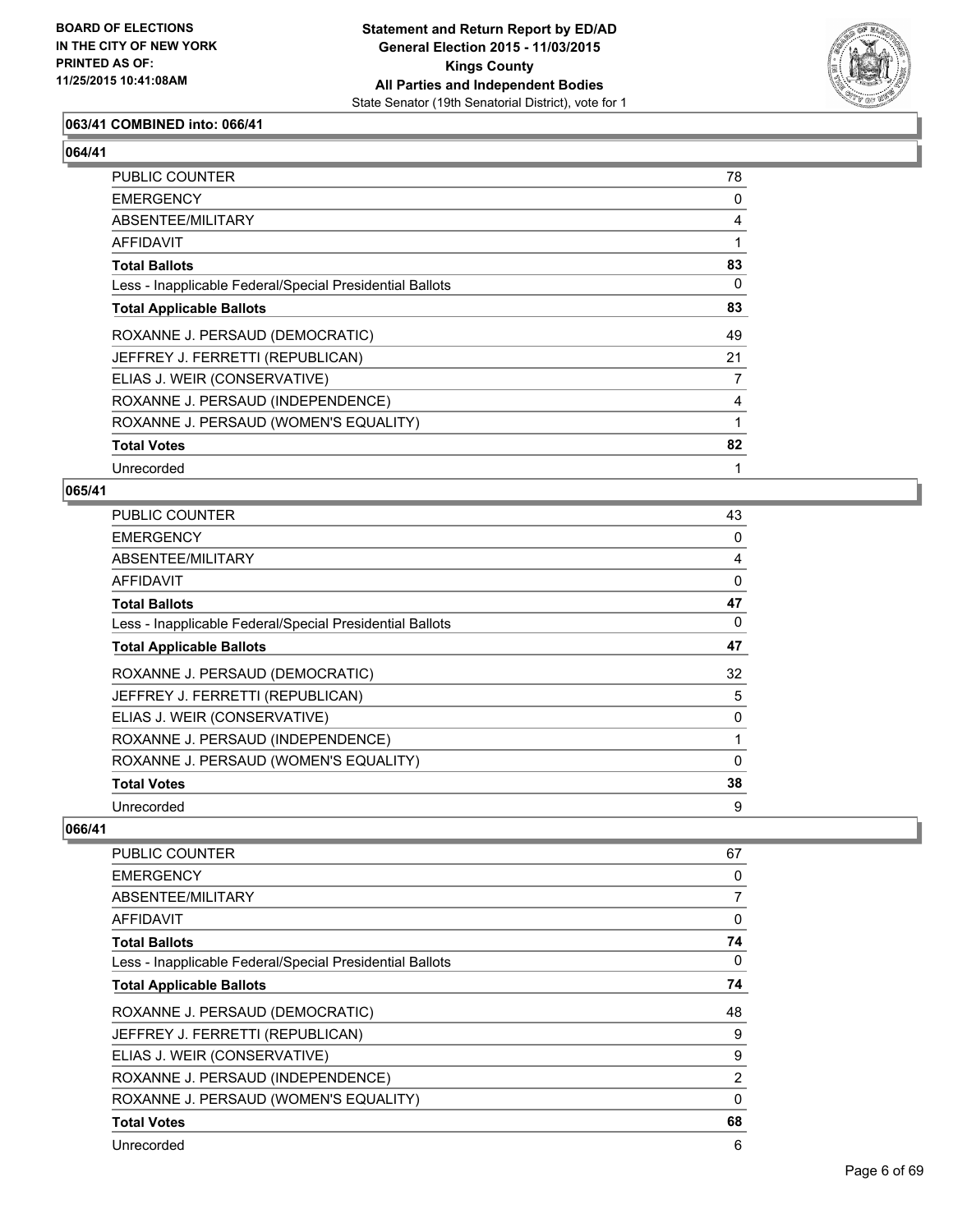

#### **067/41 COMBINED into: 069/41**

#### **068/41 COMBINED into: 065/41**

**069/41** 

| <b>PUBLIC COUNTER</b>                                    | 64       |
|----------------------------------------------------------|----------|
| <b>EMERGENCY</b>                                         | 0        |
| <b>ABSENTEE/MILITARY</b>                                 |          |
| AFFIDAVIT                                                |          |
| <b>Total Ballots</b>                                     | 66       |
| Less - Inapplicable Federal/Special Presidential Ballots | 0        |
| <b>Total Applicable Ballots</b>                          | 66       |
| ROXANNE J. PERSAUD (DEMOCRATIC)                          | 52       |
| JEFFREY J. FERRETTI (REPUBLICAN)                         | 9        |
| ELIAS J. WEIR (CONSERVATIVE)                             |          |
| ROXANNE J. PERSAUD (INDEPENDENCE)                        | 0        |
| ROXANNE J. PERSAUD (WOMEN'S EQUALITY)                    | $\Omega$ |
| <b>Total Votes</b>                                       | 62       |
| Unrecorded                                               | 4        |

| PUBLIC COUNTER                                           | 40 |
|----------------------------------------------------------|----|
| <b>EMERGENCY</b>                                         | 0  |
| ABSENTEE/MILITARY                                        | 4  |
| <b>AFFIDAVIT</b>                                         | 0  |
| <b>Total Ballots</b>                                     | 44 |
| Less - Inapplicable Federal/Special Presidential Ballots | 0  |
| <b>Total Applicable Ballots</b>                          | 44 |
| ROXANNE J. PERSAUD (DEMOCRATIC)                          | 24 |
| JEFFREY J. FERRETTI (REPUBLICAN)                         | 13 |
| ELIAS J. WEIR (CONSERVATIVE)                             | 3  |
| ROXANNE J. PERSAUD (INDEPENDENCE)                        | 0  |
| ROXANNE J. PERSAUD (WOMEN'S EQUALITY)                    | 0  |
| LEWIS FIDLET (WRITE-IN)                                  | 1  |
| <b>Total Votes</b>                                       | 41 |
| Unrecorded                                               | 3  |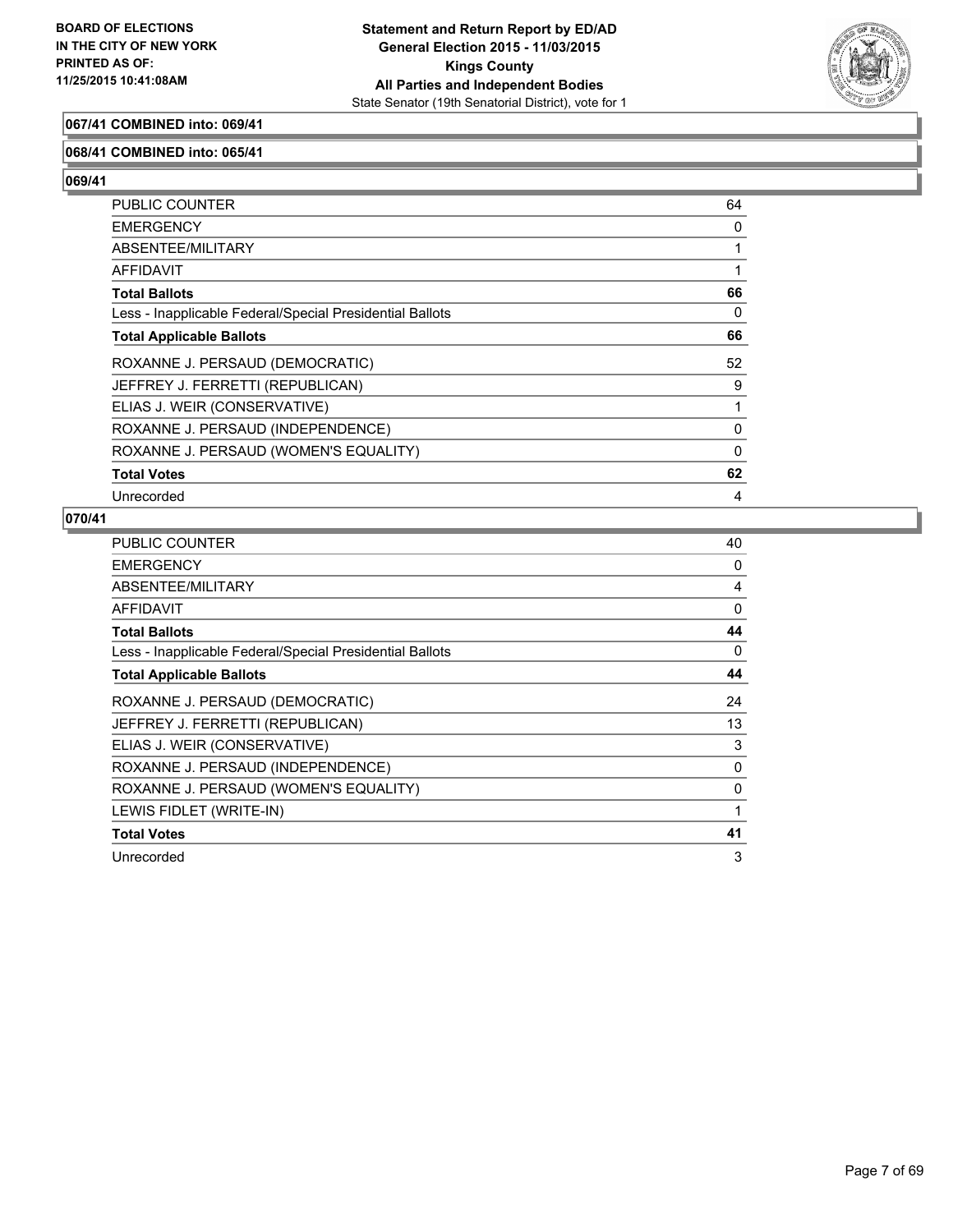

| <b>PUBLIC COUNTER</b>                                    | 29 |
|----------------------------------------------------------|----|
| <b>EMERGENCY</b>                                         | 0  |
| ABSENTEE/MILITARY                                        | 7  |
| AFFIDAVIT                                                | 0  |
| <b>Total Ballots</b>                                     | 36 |
| Less - Inapplicable Federal/Special Presidential Ballots | 0  |
| <b>Total Applicable Ballots</b>                          | 36 |
| ROXANNE J. PERSAUD (DEMOCRATIC)                          | 25 |
| JEFFREY J. FERRETTI (REPUBLICAN)                         | 6  |
| ELIAS J. WEIR (CONSERVATIVE)                             | 0  |
| ROXANNE J. PERSAUD (INDEPENDENCE)                        |    |
| ROXANNE J. PERSAUD (WOMEN'S EQUALITY)                    |    |
| <b>Total Votes</b>                                       | 33 |
| Unrecorded                                               | 3  |

# **072/41**

| PUBLIC COUNTER                                           | 25             |
|----------------------------------------------------------|----------------|
| <b>EMERGENCY</b>                                         | 0              |
| ABSENTEE/MILITARY                                        | $\overline{2}$ |
| AFFIDAVIT                                                | 0              |
| <b>Total Ballots</b>                                     | 27             |
| Less - Inapplicable Federal/Special Presidential Ballots | 0              |
| <b>Total Applicable Ballots</b>                          | 27             |
| ROXANNE J. PERSAUD (DEMOCRATIC)                          | 16             |
| JEFFREY J. FERRETTI (REPUBLICAN)                         | 8              |
| ELIAS J. WEIR (CONSERVATIVE)                             | 2              |
| ROXANNE J. PERSAUD (INDEPENDENCE)                        | 0              |
| ROXANNE J. PERSAUD (WOMEN'S EQUALITY)                    | 0              |
| <b>Total Votes</b>                                       | 26             |
| Unrecorded                                               | 1              |

| <b>PUBLIC COUNTER</b>                                    | 64 |
|----------------------------------------------------------|----|
| <b>EMERGENCY</b>                                         | 0  |
| ABSENTEE/MILITARY                                        | 2  |
| <b>AFFIDAVIT</b>                                         | 0  |
| <b>Total Ballots</b>                                     | 66 |
| Less - Inapplicable Federal/Special Presidential Ballots | 0  |
| <b>Total Applicable Ballots</b>                          | 66 |
| ROXANNE J. PERSAUD (DEMOCRATIC)                          | 41 |
| JEFFREY J. FERRETTI (REPUBLICAN)                         | 12 |
| ELIAS J. WEIR (CONSERVATIVE)                             | 8  |
| ROXANNE J. PERSAUD (INDEPENDENCE)                        | 2  |
| ROXANNE J. PERSAUD (WOMEN'S EQUALITY)                    | 1  |
| <b>Total Votes</b>                                       | 64 |
| Unrecorded                                               | 2  |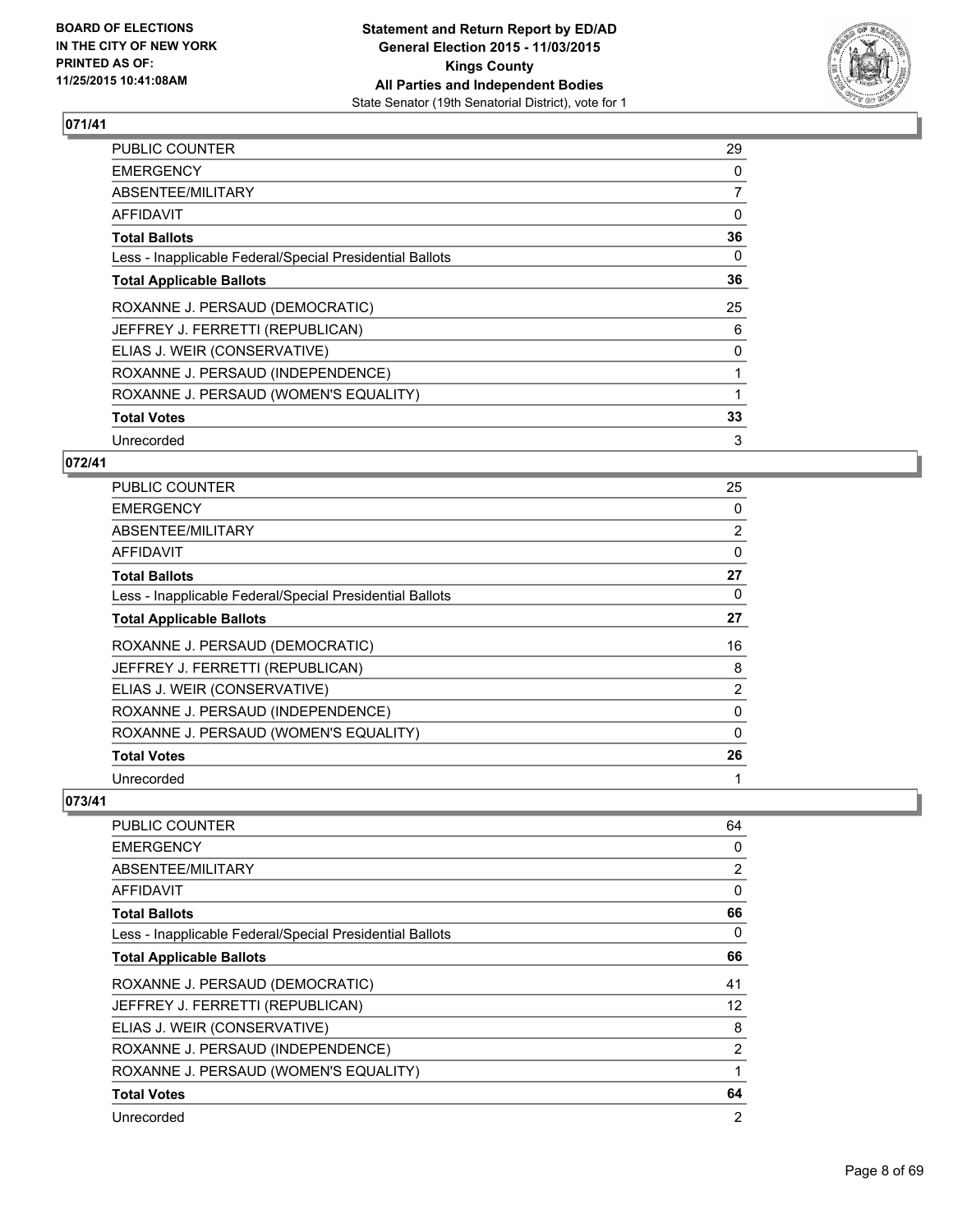

| PUBLIC COUNTER                                           | 42             |
|----------------------------------------------------------|----------------|
| <b>EMERGENCY</b>                                         | 0              |
| ABSENTEE/MILITARY                                        | 4              |
| <b>AFFIDAVIT</b>                                         | 1              |
| <b>Total Ballots</b>                                     | 47             |
| Less - Inapplicable Federal/Special Presidential Ballots | 0              |
| <b>Total Applicable Ballots</b>                          | 47             |
| ROXANNE J. PERSAUD (DEMOCRATIC)                          | 30             |
| JEFFREY J. FERRETTI (REPUBLICAN)                         | 12             |
| ELIAS J. WEIR (CONSERVATIVE)                             | $\overline{2}$ |
| ROXANNE J. PERSAUD (INDEPENDENCE)                        | 0              |
| ROXANNE J. PERSAUD (WOMEN'S EQUALITY)                    | 0              |
| UNATTRIBUTABLE WRITE-IN (WRITE-IN)                       | 1              |
| <b>Total Votes</b>                                       | 45             |
| Unrecorded                                               | 2              |

| <b>PUBLIC COUNTER</b>                                    | 18 |
|----------------------------------------------------------|----|
| <b>EMERGENCY</b>                                         | 0  |
| <b>ABSENTEE/MILITARY</b>                                 | 3  |
| <b>AFFIDAVIT</b>                                         | 0  |
| <b>Total Ballots</b>                                     | 21 |
| Less - Inapplicable Federal/Special Presidential Ballots | 0  |
| <b>Total Applicable Ballots</b>                          | 21 |
| ROXANNE J. PERSAUD (DEMOCRATIC)                          | 11 |
| JEFFREY J. FERRETTI (REPUBLICAN)                         | 8  |
| ELIAS J. WEIR (CONSERVATIVE)                             | 0  |
| ROXANNE J. PERSAUD (INDEPENDENCE)                        | 0  |
| ROXANNE J. PERSAUD (WOMEN'S EQUALITY)                    |    |
| <b>Total Votes</b>                                       | 20 |
| Unrecorded                                               | 1  |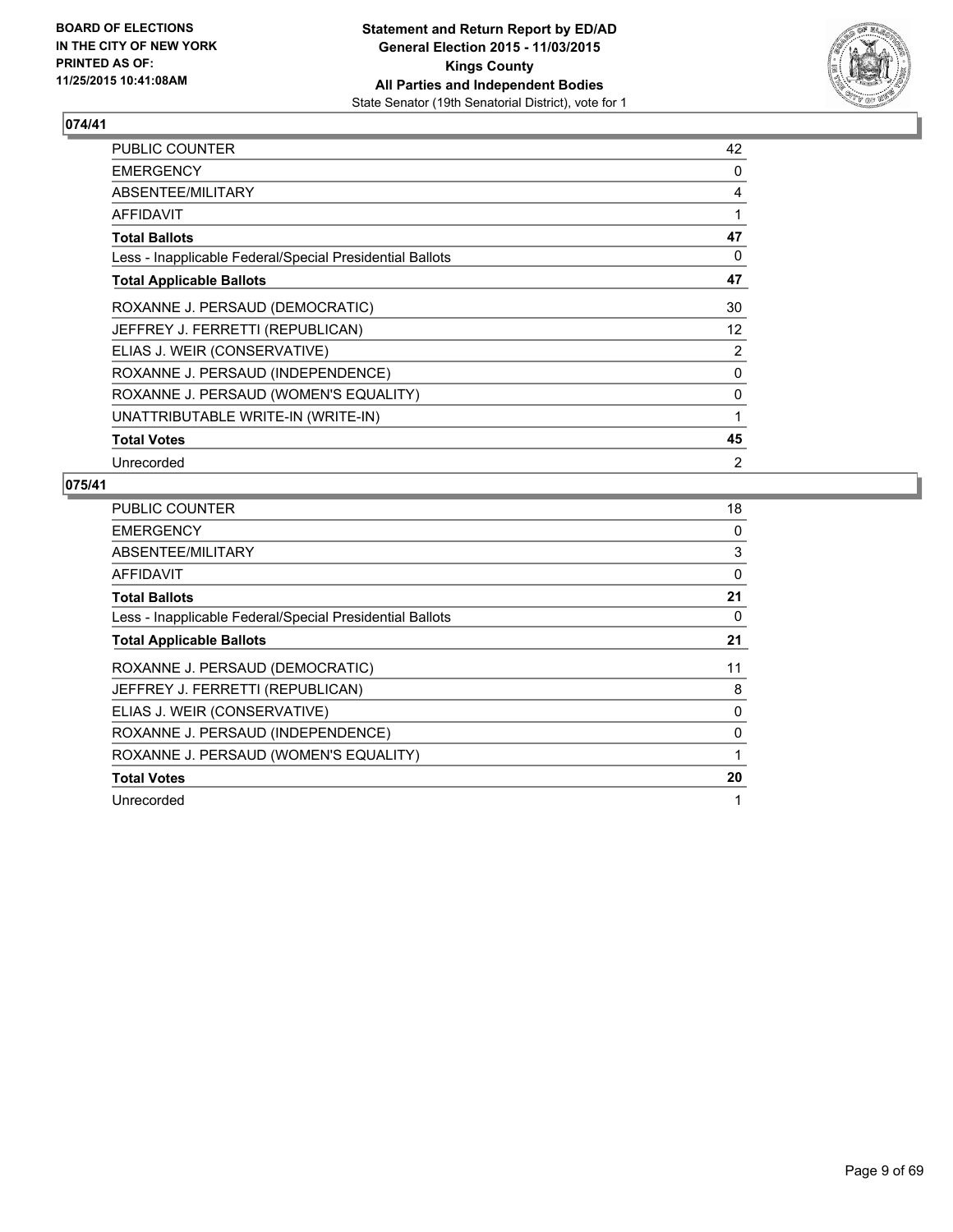

| PUBLIC COUNTER                                           | 33 |
|----------------------------------------------------------|----|
| <b>EMERGENCY</b>                                         | 0  |
| ABSENTEE/MILITARY                                        | 2  |
| AFFIDAVIT                                                | 0  |
| <b>Total Ballots</b>                                     | 35 |
| Less - Inapplicable Federal/Special Presidential Ballots | 0  |
| <b>Total Applicable Ballots</b>                          | 35 |
| ROXANNE J. PERSAUD (DEMOCRATIC)                          | 21 |
| JEFFREY J. FERRETTI (REPUBLICAN)                         | 6  |
| ELIAS J. WEIR (CONSERVATIVE)                             | 5  |
| ROXANNE J. PERSAUD (INDEPENDENCE)                        | 0  |
| ROXANNE J. PERSAUD (WOMEN'S EQUALITY)                    |    |
| DAVID STOROBIN (WRITE-IN)                                | 1  |
| <b>Total Votes</b>                                       | 34 |
| Unrecorded                                               | 1  |
|                                                          |    |

**077/41 COMBINED into: 078/41**

| <b>PUBLIC COUNTER</b>                                    | 48 |
|----------------------------------------------------------|----|
| <b>EMERGENCY</b>                                         | 0  |
| ABSENTEE/MILITARY                                        | 7  |
| AFFIDAVIT                                                | 0  |
| <b>Total Ballots</b>                                     | 55 |
| Less - Inapplicable Federal/Special Presidential Ballots | 0  |
| <b>Total Applicable Ballots</b>                          | 55 |
| ROXANNE J. PERSAUD (DEMOCRATIC)                          | 32 |
| JEFFREY J. FERRETTI (REPUBLICAN)                         | 12 |
| ELIAS J. WEIR (CONSERVATIVE)                             | 3  |
| ROXANNE J. PERSAUD (INDEPENDENCE)                        | 0  |
| ROXANNE J. PERSAUD (WOMEN'S EQUALITY)                    | 4  |
| <b>Total Votes</b>                                       | 51 |
| Unrecorded                                               | 4  |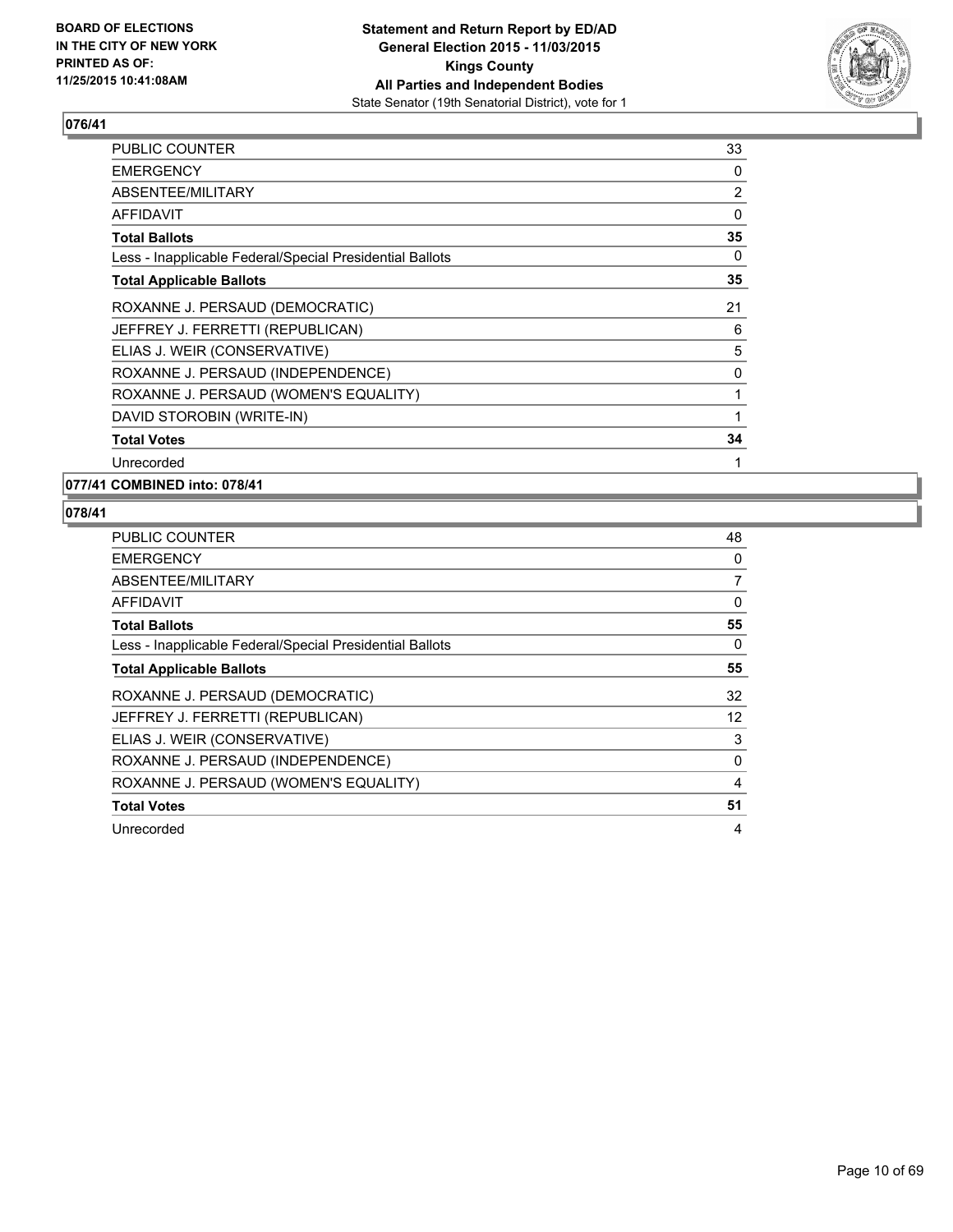

| <b>PUBLIC COUNTER</b>                                    | 26             |
|----------------------------------------------------------|----------------|
| <b>EMERGENCY</b>                                         | 0              |
| ABSENTEE/MILITARY                                        | 3              |
| AFFIDAVIT                                                | 0              |
| <b>Total Ballots</b>                                     | 29             |
| Less - Inapplicable Federal/Special Presidential Ballots | 0              |
| <b>Total Applicable Ballots</b>                          | 29             |
| ROXANNE J. PERSAUD (DEMOCRATIC)                          | 15             |
| JEFFREY J. FERRETTI (REPUBLICAN)                         | 6              |
| ELIAS J. WEIR (CONSERVATIVE)                             | 3              |
| ROXANNE J. PERSAUD (INDEPENDENCE)                        | $\overline{2}$ |
| ROXANNE J. PERSAUD (WOMEN'S EQUALITY)                    | $\Omega$       |
| <b>Total Votes</b>                                       | 26             |
| Unrecorded                                               | 3              |

| PUBLIC COUNTER                                           |                |
|----------------------------------------------------------|----------------|
| <b>EMERGENCY</b>                                         | 0              |
| ABSENTEE/MILITARY                                        | $\overline{2}$ |
| AFFIDAVIT                                                | 0              |
| <b>Total Ballots</b>                                     | 3              |
| Less - Inapplicable Federal/Special Presidential Ballots | 0              |
| <b>Total Applicable Ballots</b>                          | 3              |
| ROXANNE J. PERSAUD (DEMOCRATIC)                          | 3              |
| JEFFREY J. FERRETTI (REPUBLICAN)                         | 0              |
| ELIAS J. WEIR (CONSERVATIVE)                             | 0              |
| ROXANNE J. PERSAUD (INDEPENDENCE)                        | 0              |
| ROXANNE J. PERSAUD (WOMEN'S EQUALITY)                    | 0              |
| <b>Total Votes</b>                                       | 3              |
|                                                          |                |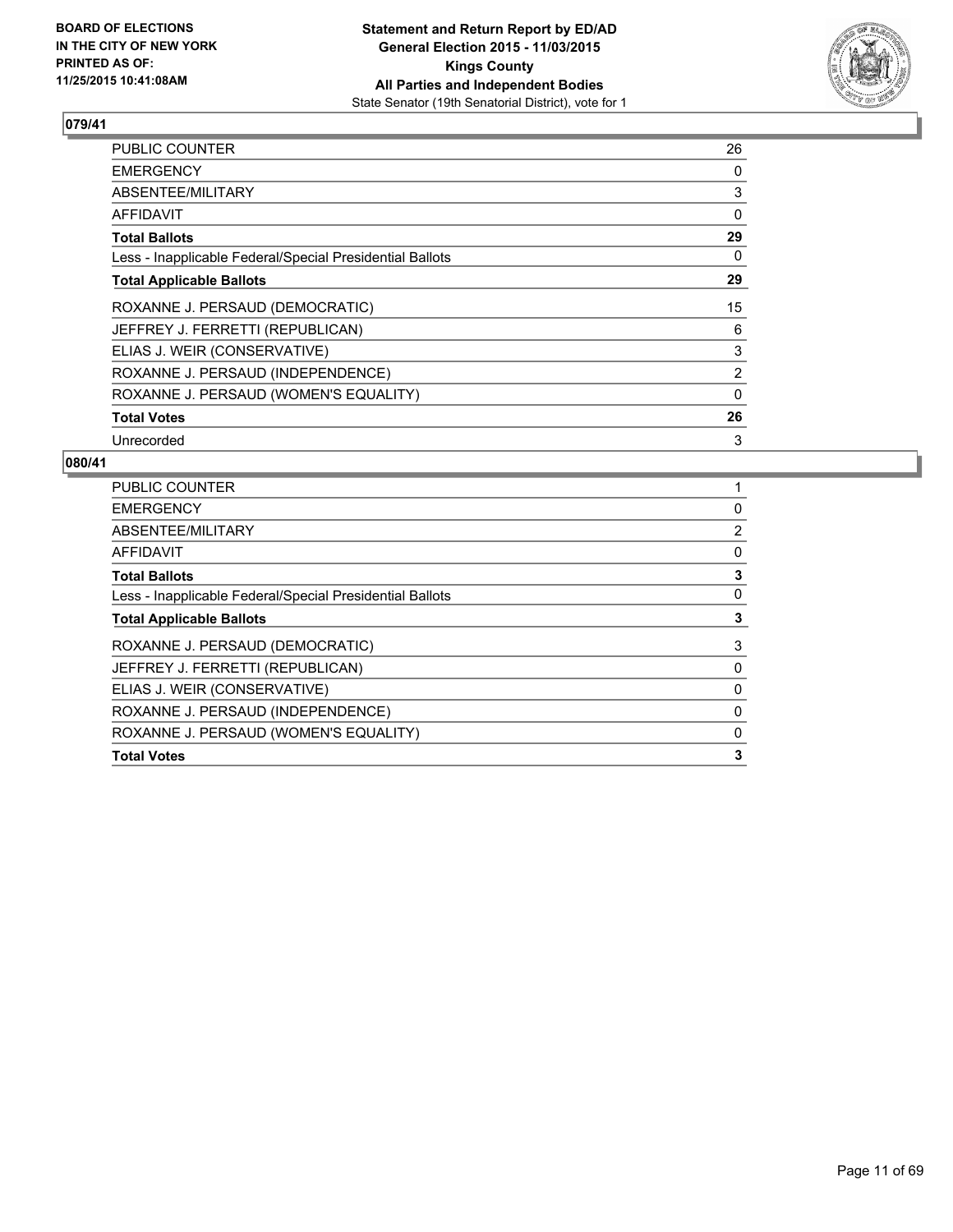

| <b>PUBLIC COUNTER</b>                                    | 14 |
|----------------------------------------------------------|----|
| <b>EMERGENCY</b>                                         | 0  |
| ABSENTEE/MILITARY                                        | 0  |
| AFFIDAVIT                                                | 0  |
| <b>Total Ballots</b>                                     | 14 |
| Less - Inapplicable Federal/Special Presidential Ballots | 0  |
| <b>Total Applicable Ballots</b>                          | 14 |
| ROXANNE J. PERSAUD (DEMOCRATIC)                          |    |
| JEFFREY J. FERRETTI (REPUBLICAN)                         | 6  |
| ELIAS J. WEIR (CONSERVATIVE)                             | 7  |
| ROXANNE J. PERSAUD (INDEPENDENCE)                        | 0  |
| ROXANNE J. PERSAUD (WOMEN'S EQUALITY)                    | 0  |
| <b>Total Votes</b>                                       | 14 |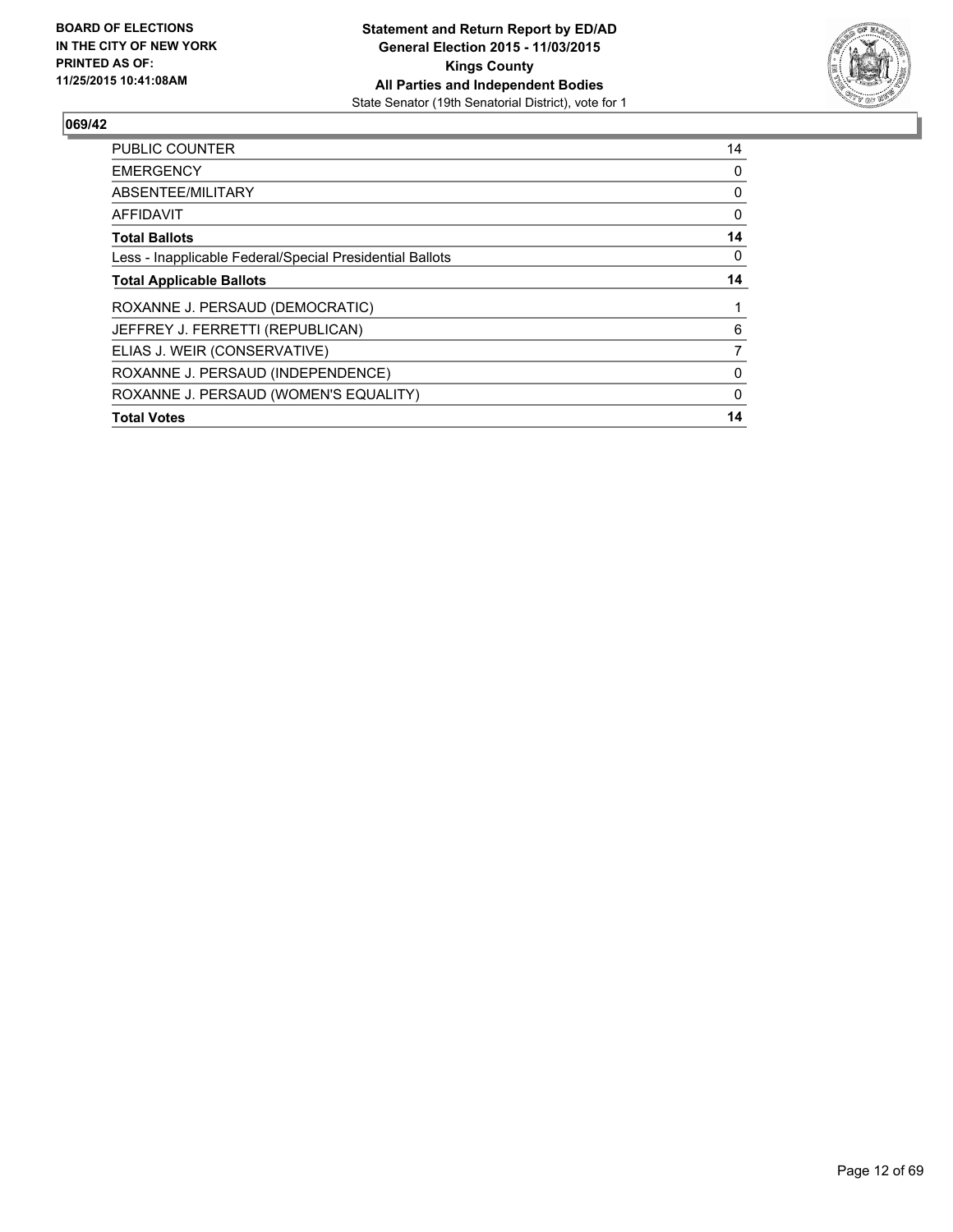

| <b>PUBLIC COUNTER</b>                                    | 32             |
|----------------------------------------------------------|----------------|
| <b>EMERGENCY</b>                                         | 0              |
| ABSENTEE/MILITARY                                        | 5              |
| AFFIDAVIT                                                | 1              |
| <b>Total Ballots</b>                                     | 38             |
| Less - Inapplicable Federal/Special Presidential Ballots | 0              |
| <b>Total Applicable Ballots</b>                          | 38             |
| ROXANNE J. PERSAUD (DEMOCRATIC)                          | 27             |
| JEFFREY J. FERRETTI (REPUBLICAN)                         | 8              |
| ELIAS J. WEIR (CONSERVATIVE)                             | $\overline{2}$ |
| ROXANNE J. PERSAUD (INDEPENDENCE)                        | 0              |
| ROXANNE J. PERSAUD (WOMEN'S EQUALITY)                    | 0              |
| <b>Total Votes</b>                                       | 37             |
| Unrecorded                                               |                |
| 026/45 COMBINED into: 025/45                             |                |

#### **027/45**

| <b>PUBLIC COUNTER</b>                                    | 49 |
|----------------------------------------------------------|----|
| <b>EMERGENCY</b>                                         | 0  |
| ABSENTEE/MILITARY                                        | 2  |
| <b>AFFIDAVIT</b>                                         | 0  |
| <b>Total Ballots</b>                                     | 51 |
| Less - Inapplicable Federal/Special Presidential Ballots | 0  |
| <b>Total Applicable Ballots</b>                          | 51 |
| ROXANNE J. PERSAUD (DEMOCRATIC)                          | 29 |
| JEFFREY J. FERRETTI (REPUBLICAN)                         | 10 |
| ELIAS J. WEIR (CONSERVATIVE)                             | 5  |
| ROXANNE J. PERSAUD (INDEPENDENCE)                        | 1  |
| ROXANNE J. PERSAUD (WOMEN'S EQUALITY)                    |    |
| <b>Total Votes</b>                                       | 46 |
| Unrecorded                                               | 5  |

| PUBLIC COUNTER                                           | 29             |
|----------------------------------------------------------|----------------|
| <b>EMERGENCY</b>                                         | 0              |
| ABSENTEE/MILITARY                                        | 3              |
| AFFIDAVIT                                                |                |
| <b>Total Ballots</b>                                     | 33             |
| Less - Inapplicable Federal/Special Presidential Ballots | 0              |
| <b>Total Applicable Ballots</b>                          | 33             |
| ROXANNE J. PERSAUD (DEMOCRATIC)                          | 24             |
| JEFFREY J. FERRETTI (REPUBLICAN)                         | 5              |
| ELIAS J. WEIR (CONSERVATIVE)                             | $\overline{2}$ |
| ROXANNE J. PERSAUD (INDEPENDENCE)                        | 0              |
| ROXANNE J. PERSAUD (WOMEN'S EQUALITY)                    |                |
| <b>Total Votes</b>                                       | 32             |
| Unrecorded                                               |                |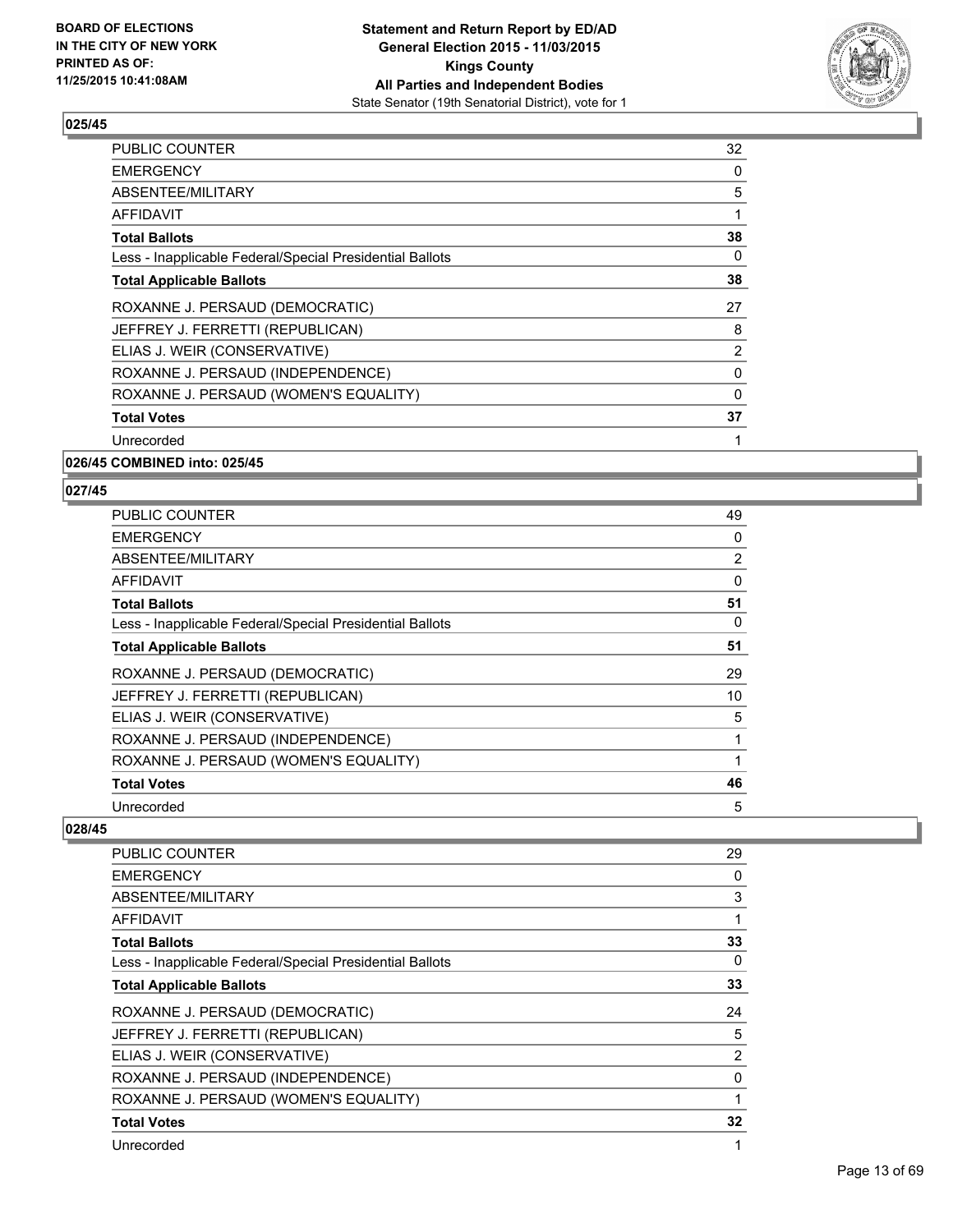

**056/45 COMBINED into: 028/45**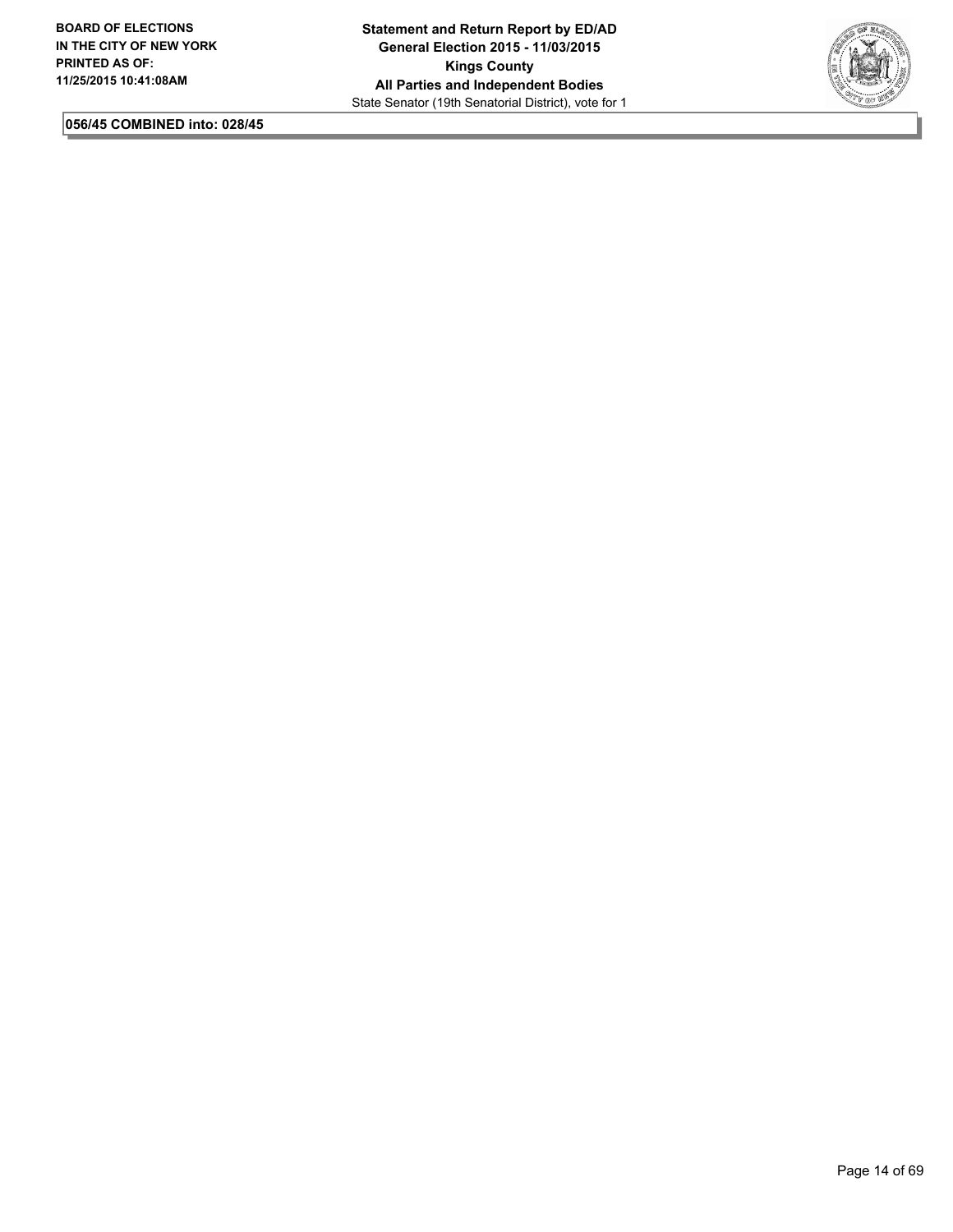

| <b>PUBLIC COUNTER</b>                                    | 29             |
|----------------------------------------------------------|----------------|
| <b>EMERGENCY</b>                                         | 0              |
| ABSENTEE/MILITARY                                        | 0              |
| AFFIDAVIT                                                | 0              |
| <b>Total Ballots</b>                                     | 29             |
| Less - Inapplicable Federal/Special Presidential Ballots | 0              |
| <b>Total Applicable Ballots</b>                          | 29             |
| ROXANNE J. PERSAUD (DEMOCRATIC)                          | 22             |
| JEFFREY J. FERRETTI (REPUBLICAN)                         | $\overline{2}$ |
| ELIAS J. WEIR (CONSERVATIVE)                             |                |
| ROXANNE J. PERSAUD (INDEPENDENCE)                        | 0              |
| ROXANNE J. PERSAUD (WOMEN'S EQUALITY)                    | 0              |
| <b>Total Votes</b>                                       | 25             |
| Unrecorded                                               | 4              |

# **003/54**

| PUBLIC COUNTER                                           | 29             |
|----------------------------------------------------------|----------------|
| <b>EMERGENCY</b>                                         | 0              |
| ABSENTEE/MILITARY                                        | $\overline{2}$ |
| AFFIDAVIT                                                | 0              |
| Total Ballots                                            | 31             |
| Less - Inapplicable Federal/Special Presidential Ballots | 0              |
| <b>Total Applicable Ballots</b>                          | 31             |
| ROXANNE J. PERSAUD (DEMOCRATIC)                          | 23             |
| JEFFREY J. FERRETTI (REPUBLICAN)                         | 3              |
| ELIAS J. WEIR (CONSERVATIVE)                             | 1              |
| ROXANNE J. PERSAUD (INDEPENDENCE)                        | 0              |
| ROXANNE J. PERSAUD (WOMEN'S EQUALITY)                    | 0              |
| OLA NOBLE (WRITE-IN)                                     |                |
| <b>Total Votes</b>                                       | 28             |
| Unrecorded                                               | 3              |

| <b>PUBLIC COUNTER</b>                                    | 15 |
|----------------------------------------------------------|----|
| <b>EMERGENCY</b>                                         | 0  |
| ABSENTEE/MILITARY                                        | 0  |
| AFFIDAVIT                                                | 0  |
| <b>Total Ballots</b>                                     | 15 |
| Less - Inapplicable Federal/Special Presidential Ballots | 0  |
| <b>Total Applicable Ballots</b>                          | 15 |
| ROXANNE J. PERSAUD (DEMOCRATIC)                          | 9  |
| JEFFREY J. FERRETTI (REPUBLICAN)                         | 2  |
| ELIAS J. WEIR (CONSERVATIVE)                             | 1  |
| ROXANNE J. PERSAUD (INDEPENDENCE)                        | 0  |
| ROXANNE J. PERSAUD (WOMEN'S EQUALITY)                    | 0  |
| <b>Total Votes</b>                                       | 12 |
| Unrecorded                                               | 3  |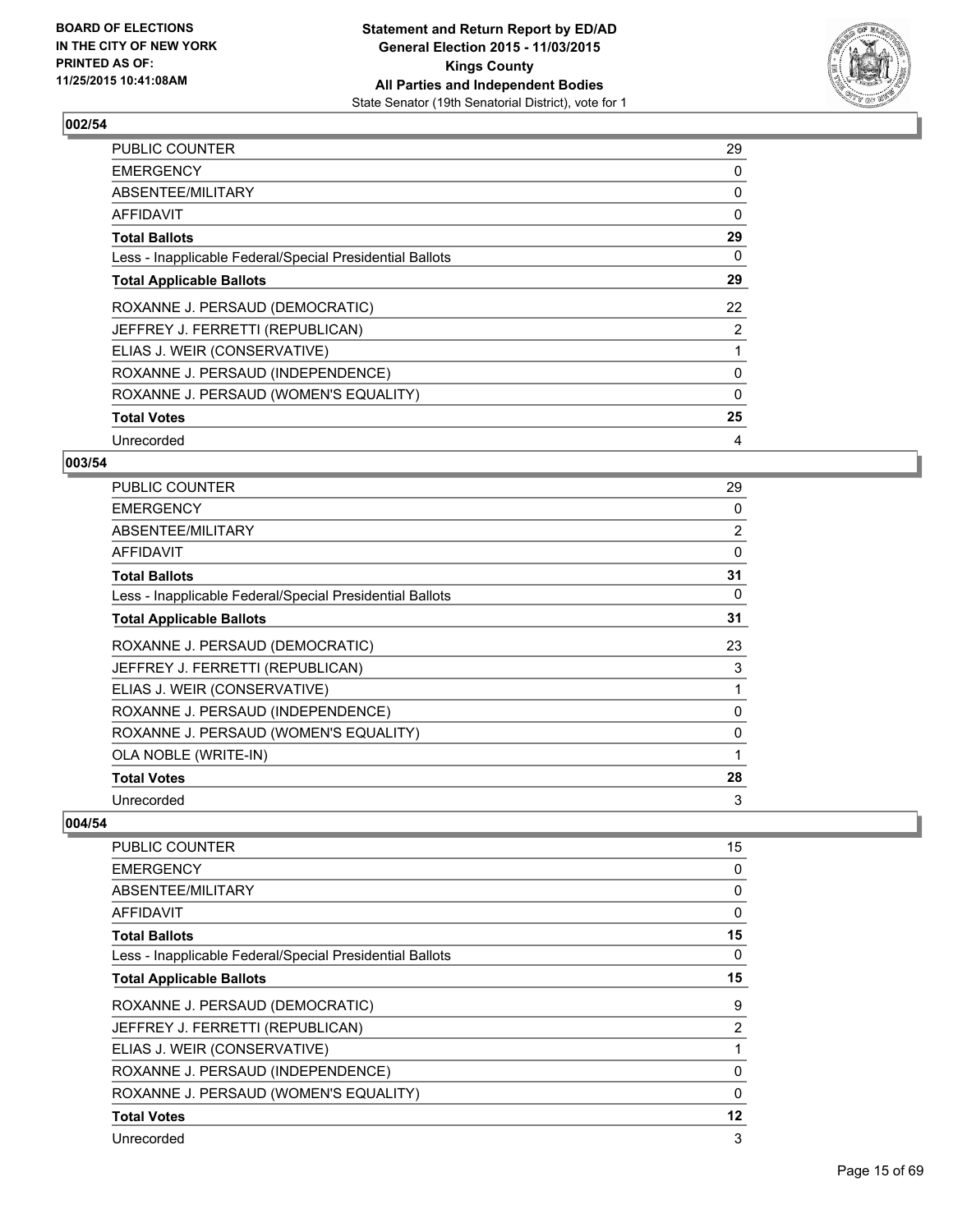

#### **005/54 COMBINED into: 002/54**

#### **006/54 COMBINED into: 003/54**

| PUBLIC COUNTER                                           | 19       |
|----------------------------------------------------------|----------|
| <b>EMERGENCY</b>                                         | 0        |
| ABSENTEE/MILITARY                                        | 0        |
| <b>AFFIDAVIT</b>                                         | 1        |
| <b>Total Ballots</b>                                     | 20       |
| Less - Inapplicable Federal/Special Presidential Ballots | 0        |
| <b>Total Applicable Ballots</b>                          | 20       |
| ROXANNE J. PERSAUD (DEMOCRATIC)                          | 15       |
| JEFFREY J. FERRETTI (REPUBLICAN)                         | 0        |
| ELIAS J. WEIR (CONSERVATIVE)                             | 0        |
| ROXANNE J. PERSAUD (INDEPENDENCE)                        | 0        |
| ROXANNE J. PERSAUD (WOMEN'S EQUALITY)                    | $\Omega$ |
| <b>Total Votes</b>                                       | 15       |
| Unrecorded                                               | 5        |
| 072/54 COMBINED into: 002/54                             |          |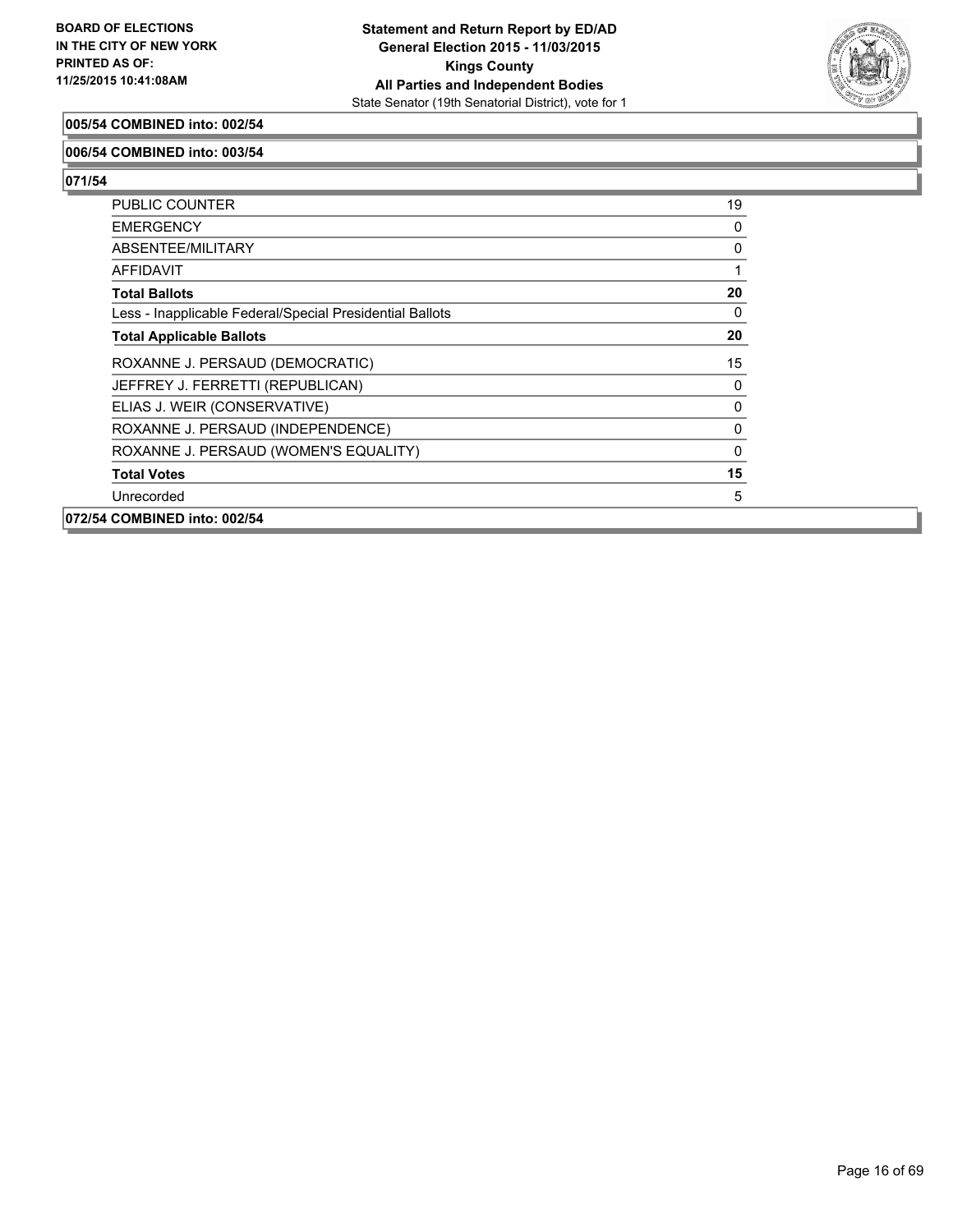

| <b>PUBLIC COUNTER</b>                                    | 30 |
|----------------------------------------------------------|----|
| <b>EMERGENCY</b>                                         | 0  |
| ABSENTEE/MILITARY                                        | 0  |
| AFFIDAVIT                                                |    |
| <b>Total Ballots</b>                                     | 31 |
| Less - Inapplicable Federal/Special Presidential Ballots | 0  |
| <b>Total Applicable Ballots</b>                          | 31 |
| ROXANNE J. PERSAUD (DEMOCRATIC)                          | 23 |
| JEFFREY J. FERRETTI (REPUBLICAN)                         |    |
| ELIAS J. WEIR (CONSERVATIVE)                             | 0  |
| ROXANNE J. PERSAUD (INDEPENDENCE)                        | 0  |
| ROXANNE J. PERSAUD (WOMEN'S EQUALITY)                    | 3  |
| <b>Total Votes</b>                                       | 27 |
| Unrecorded                                               | 4  |

# **013/55**

| PUBLIC COUNTER                                           | 39 |
|----------------------------------------------------------|----|
| <b>EMERGENCY</b>                                         | 0  |
| ABSENTEE/MILITARY                                        | 0  |
| AFFIDAVIT                                                |    |
| <b>Total Ballots</b>                                     | 40 |
| Less - Inapplicable Federal/Special Presidential Ballots | 0  |
| <b>Total Applicable Ballots</b>                          | 40 |
| ROXANNE J. PERSAUD (DEMOCRATIC)                          | 35 |
| JEFFREY J. FERRETTI (REPUBLICAN)                         |    |
| ELIAS J. WEIR (CONSERVATIVE)                             | 0  |
| ROXANNE J. PERSAUD (INDEPENDENCE)                        |    |
| ROXANNE J. PERSAUD (WOMEN'S EQUALITY)                    | 0  |
| <b>Total Votes</b>                                       | 37 |
| Unrecorded                                               | 3  |

| PUBLIC COUNTER                                           | 32       |
|----------------------------------------------------------|----------|
| <b>EMERGENCY</b>                                         | 0        |
| ABSENTEE/MILITARY                                        | 0        |
| AFFIDAVIT                                                |          |
| <b>Total Ballots</b>                                     | 33       |
| Less - Inapplicable Federal/Special Presidential Ballots | 0        |
| <b>Total Applicable Ballots</b>                          | 33       |
| ROXANNE J. PERSAUD (DEMOCRATIC)                          | 27       |
| JEFFREY J. FERRETTI (REPUBLICAN)                         | 2        |
| ELIAS J. WEIR (CONSERVATIVE)                             | 0        |
| ROXANNE J. PERSAUD (INDEPENDENCE)                        | 0        |
| ROXANNE J. PERSAUD (WOMEN'S EQUALITY)                    | $\Omega$ |
| <b>Total Votes</b>                                       | 29       |
| Unrecorded                                               | 4        |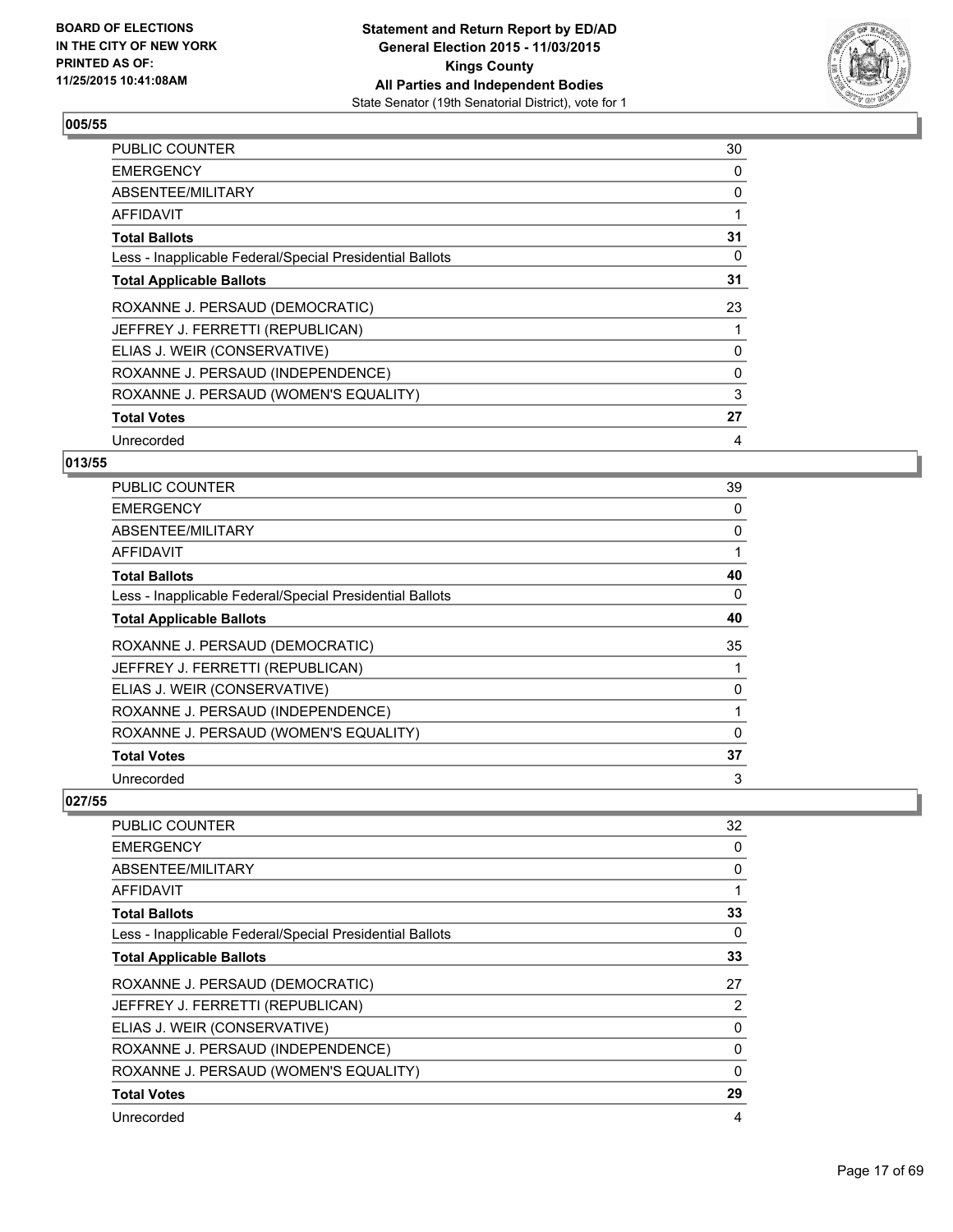

| <b>Total Votes</b>                                       | 10 |
|----------------------------------------------------------|----|
| ROXANNE J. PERSAUD (WOMEN'S EQUALITY)                    | 0  |
| ROXANNE J. PERSAUD (INDEPENDENCE)                        | 0  |
| ELIAS J. WEIR (CONSERVATIVE)                             | 0  |
| JEFFREY J. FERRETTI (REPUBLICAN)                         | 0  |
| ROXANNE J. PERSAUD (DEMOCRATIC)                          | 10 |
| <b>Total Applicable Ballots</b>                          | 10 |
| Less - Inapplicable Federal/Special Presidential Ballots | 0  |
| <b>Total Ballots</b>                                     | 10 |
| AFFIDAVIT                                                | 0  |
| ABSENTEE/MILITARY                                        | 0  |
| <b>EMERGENCY</b>                                         | 0  |
| <b>PUBLIC COUNTER</b>                                    | 10 |

**037/55 COMBINED into: 005/55**

**038/55 COMBINED into: 005/55**

#### **039/55**

| <b>PUBLIC COUNTER</b>                                    | 0 |
|----------------------------------------------------------|---|
| <b>EMERGENCY</b>                                         | 0 |
| <b>ABSENTEE/MILITARY</b>                                 | 0 |
| AFFIDAVIT                                                | 0 |
| <b>Total Ballots</b>                                     | 0 |
| Less - Inapplicable Federal/Special Presidential Ballots | 0 |
| <b>Total Applicable Ballots</b>                          | 0 |
| ROXANNE J. PERSAUD (DEMOCRATIC)                          | 0 |
| JEFFREY J. FERRETTI (REPUBLICAN)                         | 0 |
| ELIAS J. WEIR (CONSERVATIVE)                             | 0 |
| ROXANNE J. PERSAUD (INDEPENDENCE)                        | 0 |
| ROXANNE J. PERSAUD (WOMEN'S EQUALITY)                    | 0 |
| <b>Total Votes</b>                                       | 0 |
| 040/55 COMBINED into: 049/55                             |   |

**042/55 COMBINED into: 049/55**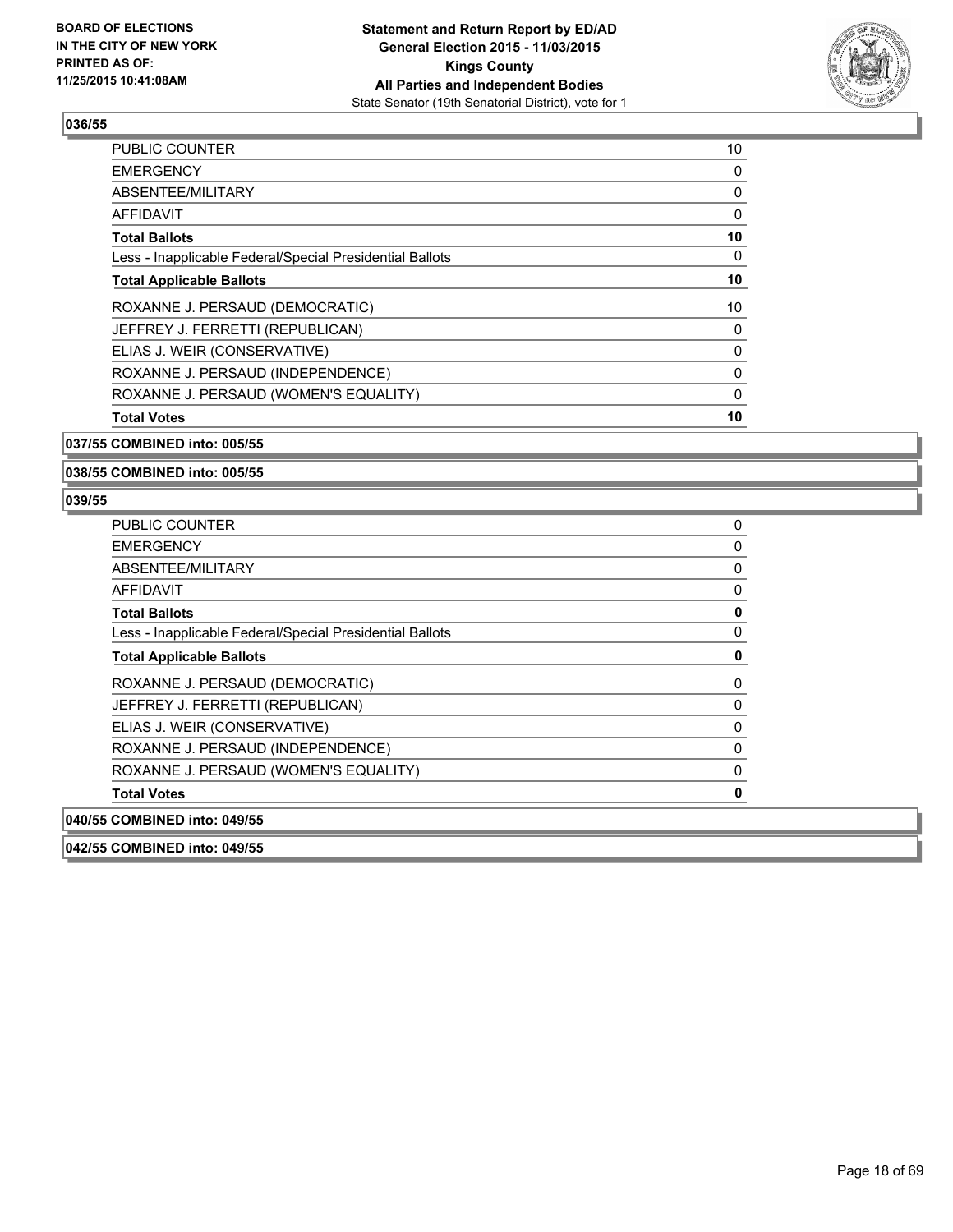

| <b>Total Votes</b>                                       | $\mathbf{2}$   |
|----------------------------------------------------------|----------------|
| ROXANNE J. PERSAUD (WOMEN'S EQUALITY)                    | 0              |
| ROXANNE J. PERSAUD (INDEPENDENCE)                        | 0              |
| ELIAS J. WEIR (CONSERVATIVE)                             | 0              |
| JEFFREY J. FERRETTI (REPUBLICAN)                         | 0              |
| ROXANNE J. PERSAUD (DEMOCRATIC)                          | $\overline{2}$ |
| <b>Total Applicable Ballots</b>                          | $\mathbf{2}$   |
| Less - Inapplicable Federal/Special Presidential Ballots | 0              |
| <b>Total Ballots</b>                                     | $\overline{2}$ |
| <b>AFFIDAVIT</b>                                         | 0              |
| ABSENTEE/MILITARY                                        | 0              |
| <b>EMERGENCY</b>                                         | 0              |
| <b>PUBLIC COUNTER</b>                                    | 2              |

# **047/55**

| <b>PUBLIC COUNTER</b>                                    | 22 |
|----------------------------------------------------------|----|
| <b>EMERGENCY</b>                                         | 0  |
| ABSENTEE/MILITARY                                        | 0  |
| AFFIDAVIT                                                | 0  |
| <b>Total Ballots</b>                                     | 22 |
| Less - Inapplicable Federal/Special Presidential Ballots | 0  |
| <b>Total Applicable Ballots</b>                          | 22 |
| ROXANNE J. PERSAUD (DEMOCRATIC)                          | 20 |
| JEFFREY J. FERRETTI (REPUBLICAN)                         | 0  |
| ELIAS J. WEIR (CONSERVATIVE)                             | 0  |
| ROXANNE J. PERSAUD (INDEPENDENCE)                        | 0  |
| ROXANNE J. PERSAUD (WOMEN'S EQUALITY)                    | 0  |
| <b>Total Votes</b>                                       | 20 |
| Unrecorded                                               | 2  |
| COMBINED : 049/EE                                        |    |

## **048/55 COMBINED into: 013/55**

| <b>PUBLIC COUNTER</b>                                    | 37             |
|----------------------------------------------------------|----------------|
| <b>EMERGENCY</b>                                         | 0              |
| ABSENTEE/MILITARY                                        | 10             |
| AFFIDAVIT                                                | 0              |
| <b>Total Ballots</b>                                     | 47             |
| Less - Inapplicable Federal/Special Presidential Ballots | 0              |
| <b>Total Applicable Ballots</b>                          | 47             |
| ROXANNE J. PERSAUD (DEMOCRATIC)                          | 41             |
| JEFFREY J. FERRETTI (REPUBLICAN)                         | 2              |
| ELIAS J. WEIR (CONSERVATIVE)                             | 1              |
| ROXANNE J. PERSAUD (INDEPENDENCE)                        | 0              |
| ROXANNE J. PERSAUD (WOMEN'S EQUALITY)                    | 1              |
| <b>Total Votes</b>                                       | 45             |
| Unrecorded                                               | $\overline{2}$ |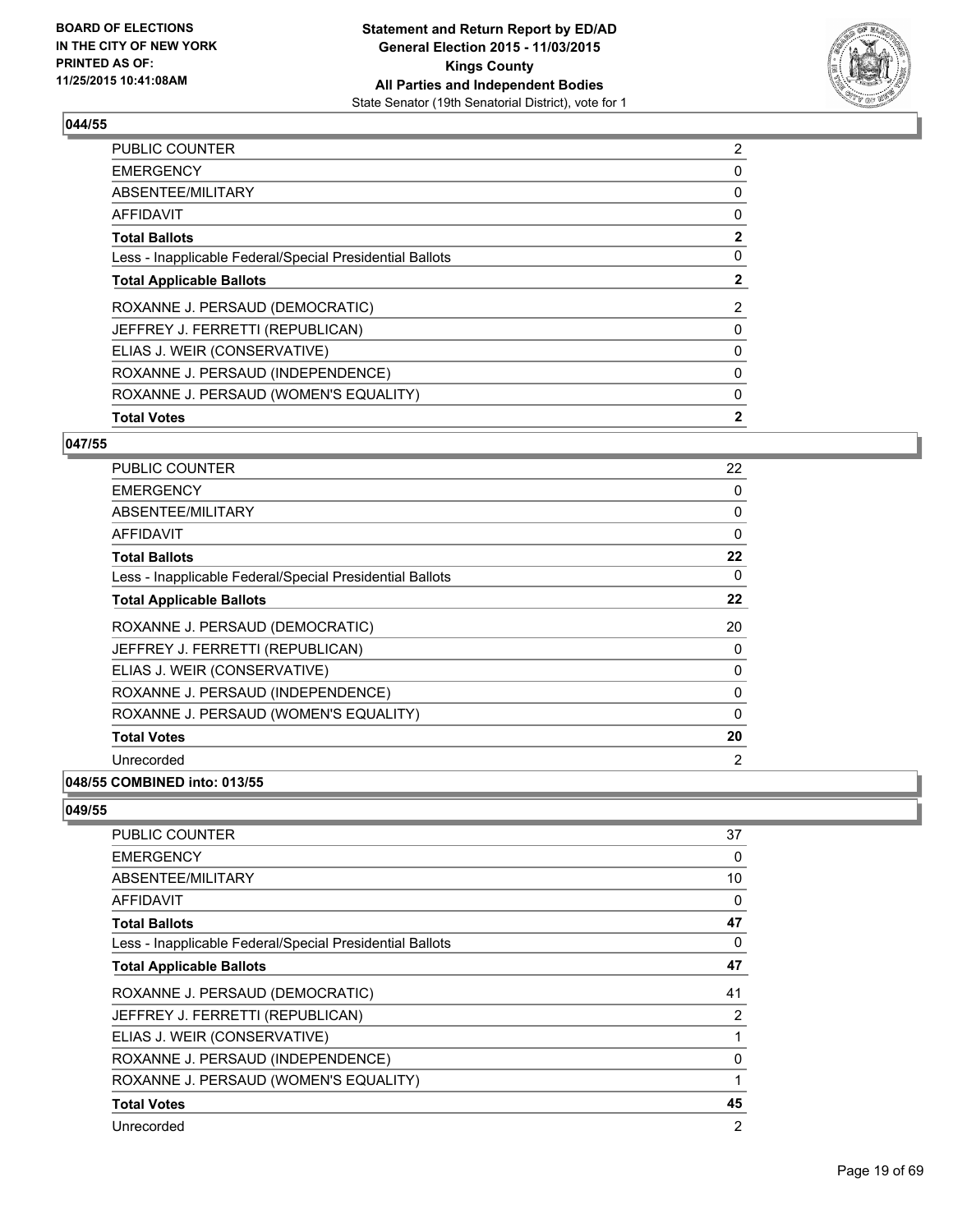

| <b>PUBLIC COUNTER</b>                                    | 25 |
|----------------------------------------------------------|----|
| <b>EMERGENCY</b>                                         | 0  |
| ABSENTEE/MILITARY                                        |    |
| AFFIDAVIT                                                | 0  |
| <b>Total Ballots</b>                                     | 26 |
| Less - Inapplicable Federal/Special Presidential Ballots | 0  |
| <b>Total Applicable Ballots</b>                          | 26 |
| ROXANNE J. PERSAUD (DEMOCRATIC)                          | 19 |
| JEFFREY J. FERRETTI (REPUBLICAN)                         | 0  |
| ELIAS J. WEIR (CONSERVATIVE)                             |    |
| ROXANNE J. PERSAUD (INDEPENDENCE)                        |    |
| ROXANNE J. PERSAUD (WOMEN'S EQUALITY)                    | 0  |
| <b>Total Votes</b>                                       | 21 |
| Unrecorded                                               | 5  |

# **053/55**

| PUBLIC COUNTER                                           | 43             |
|----------------------------------------------------------|----------------|
| <b>EMERGENCY</b>                                         | 0              |
| ABSENTEE/MILITARY                                        | $\overline{2}$ |
| AFFIDAVIT                                                | 0              |
| Total Ballots                                            | 45             |
| Less - Inapplicable Federal/Special Presidential Ballots | $\Omega$       |
| <b>Total Applicable Ballots</b>                          | 45             |
| ROXANNE J. PERSAUD (DEMOCRATIC)                          | 37             |
| JEFFREY J. FERRETTI (REPUBLICAN)                         | 3              |
| ELIAS J. WEIR (CONSERVATIVE)                             | 3              |
| ROXANNE J. PERSAUD (INDEPENDENCE)                        | 0              |
| ROXANNE J. PERSAUD (WOMEN'S EQUALITY)                    | 0              |
| <b>Total Votes</b>                                       | 43             |
| Unrecorded                                               | 2              |

| PUBLIC COUNTER                                           | 81 |
|----------------------------------------------------------|----|
| <b>EMERGENCY</b>                                         | 0  |
| ABSENTEE/MILITARY                                        | 0  |
| AFFIDAVIT                                                | 0  |
| <b>Total Ballots</b>                                     | 81 |
| Less - Inapplicable Federal/Special Presidential Ballots | 0  |
| <b>Total Applicable Ballots</b>                          | 81 |
| ROXANNE J. PERSAUD (DEMOCRATIC)                          | 68 |
| JEFFREY J. FERRETTI (REPUBLICAN)                         | 2  |
| ELIAS J. WEIR (CONSERVATIVE)                             | 0  |
| ROXANNE J. PERSAUD (INDEPENDENCE)                        |    |
| ROXANNE J. PERSAUD (WOMEN'S EQUALITY)                    | 0  |
| <b>Total Votes</b>                                       | 71 |
| Unrecorded                                               | 10 |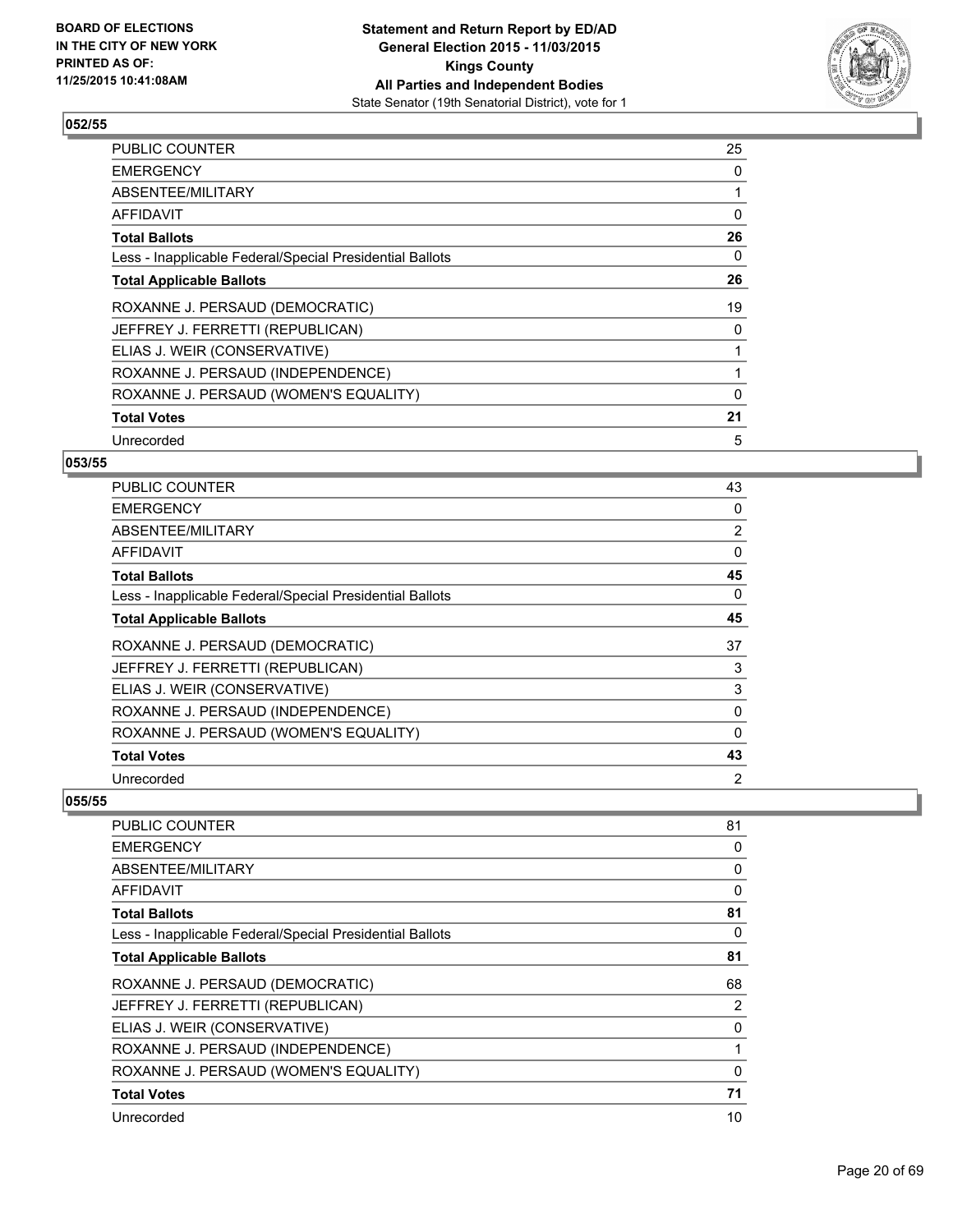

| <b>PUBLIC COUNTER</b>                                    | 51 |
|----------------------------------------------------------|----|
| <b>EMERGENCY</b>                                         | 0  |
| ABSENTEE/MILITARY                                        |    |
| AFFIDAVIT                                                | 0  |
| <b>Total Ballots</b>                                     | 52 |
| Less - Inapplicable Federal/Special Presidential Ballots | 0  |
| <b>Total Applicable Ballots</b>                          | 52 |
| ROXANNE J. PERSAUD (DEMOCRATIC)                          | 46 |
| JEFFREY J. FERRETTI (REPUBLICAN)                         | 0  |
| ELIAS J. WEIR (CONSERVATIVE)                             |    |
| ROXANNE J. PERSAUD (INDEPENDENCE)                        |    |
| ROXANNE J. PERSAUD (WOMEN'S EQUALITY)                    | 0  |
| <b>Total Votes</b>                                       | 48 |
| Unrecorded                                               | 4  |

# **060/55**

| <b>PUBLIC COUNTER</b>                                    | 24       |
|----------------------------------------------------------|----------|
| <b>EMERGENCY</b>                                         | 0        |
| ABSENTEE/MILITARY                                        |          |
| <b>AFFIDAVIT</b>                                         |          |
| <b>Total Ballots</b>                                     | 26       |
| Less - Inapplicable Federal/Special Presidential Ballots | 0        |
| <b>Total Applicable Ballots</b>                          | 26       |
| ROXANNE J. PERSAUD (DEMOCRATIC)                          | 22       |
| JEFFREY J. FERRETTI (REPUBLICAN)                         |          |
| ELIAS J. WEIR (CONSERVATIVE)                             |          |
| ROXANNE J. PERSAUD (INDEPENDENCE)                        | 0        |
| ROXANNE J. PERSAUD (WOMEN'S EQUALITY)                    | $\Omega$ |
| <b>Total Votes</b>                                       | 24       |
| Unrecorded                                               | 2        |

| PUBLIC COUNTER                                           | 115      |
|----------------------------------------------------------|----------|
| <b>EMERGENCY</b>                                         | 0        |
| ABSENTEE/MILITARY                                        | 6        |
| AFFIDAVIT                                                | 3        |
| <b>Total Ballots</b>                                     | 124      |
| Less - Inapplicable Federal/Special Presidential Ballots | 0        |
| <b>Total Applicable Ballots</b>                          | 124      |
| ROXANNE J. PERSAUD (DEMOCRATIC)                          | 106      |
| JEFFREY J. FERRETTI (REPUBLICAN)                         | 1        |
| ELIAS J. WEIR (CONSERVATIVE)                             | 1        |
| ROXANNE J. PERSAUD (INDEPENDENCE)                        |          |
| ROXANNE J. PERSAUD (WOMEN'S EQUALITY)                    | $\Omega$ |
| <b>Total Votes</b>                                       | 109      |
| Unrecorded                                               | 15       |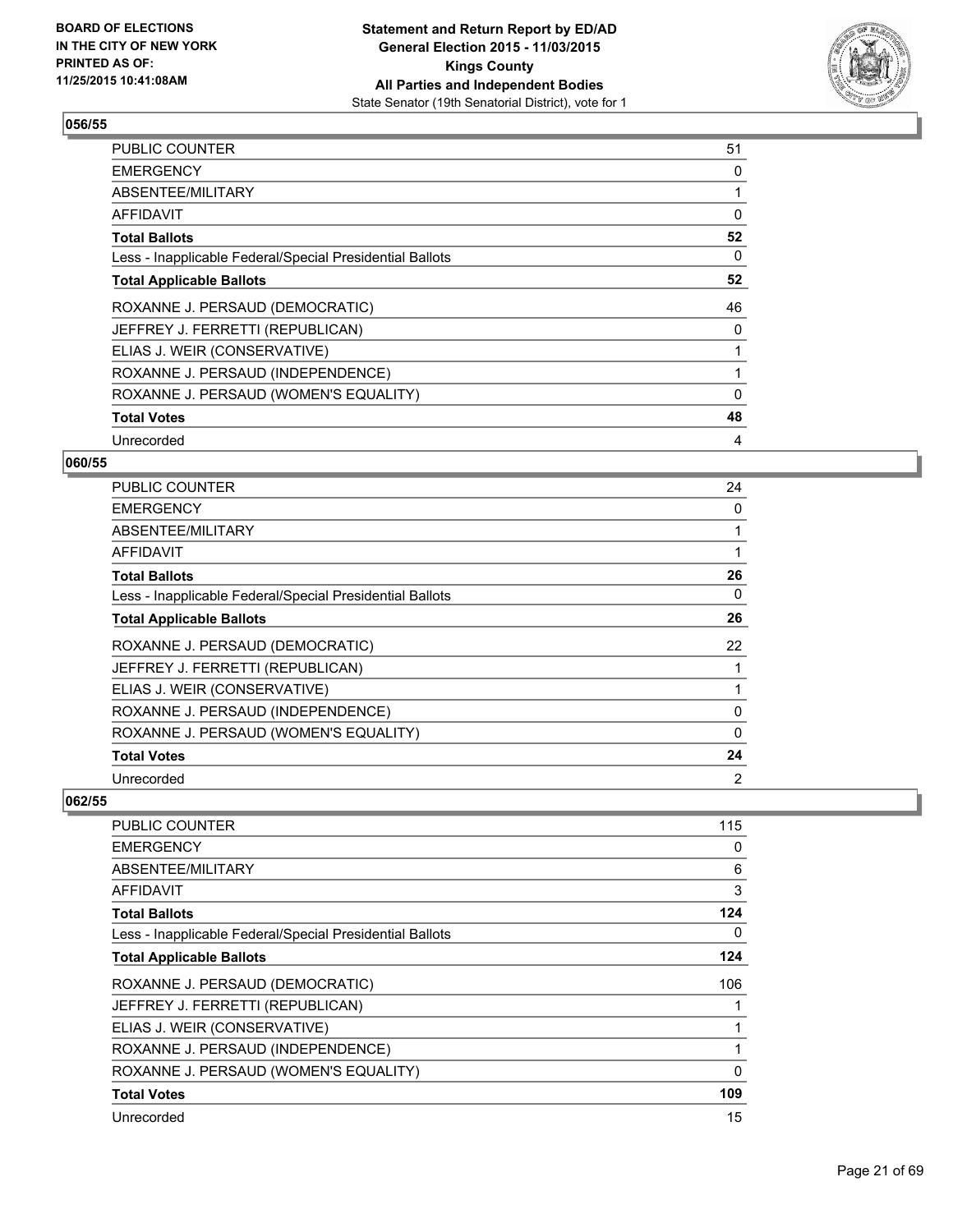

| PUBLIC COUNTER                                           | 46 |
|----------------------------------------------------------|----|
| <b>EMERGENCY</b>                                         | 0  |
| ABSENTEE/MILITARY                                        | 0  |
| <b>AFFIDAVIT</b>                                         |    |
| <b>Total Ballots</b>                                     | 47 |
| Less - Inapplicable Federal/Special Presidential Ballots | 0  |
| <b>Total Applicable Ballots</b>                          | 47 |
| ROXANNE J. PERSAUD (DEMOCRATIC)                          | 45 |
| JEFFREY J. FERRETTI (REPUBLICAN)                         |    |
| ELIAS J. WEIR (CONSERVATIVE)                             | 0  |
| ROXANNE J. PERSAUD (INDEPENDENCE)                        |    |
| ROXANNE J. PERSAUD (WOMEN'S EQUALITY)                    | 0  |
| <b>Total Votes</b>                                       | 47 |
| 064/55 COMBINED into: 062/55                             |    |
| 074/55 COMBINED into: 063/55                             |    |
| 075/55 COMBINED into: 056/55                             |    |
| 077/55 COMBINED into: 056/55                             |    |
| 099/55 COMBINED into: 053/55                             |    |
| 107/55 COMBINED into: 049/55                             |    |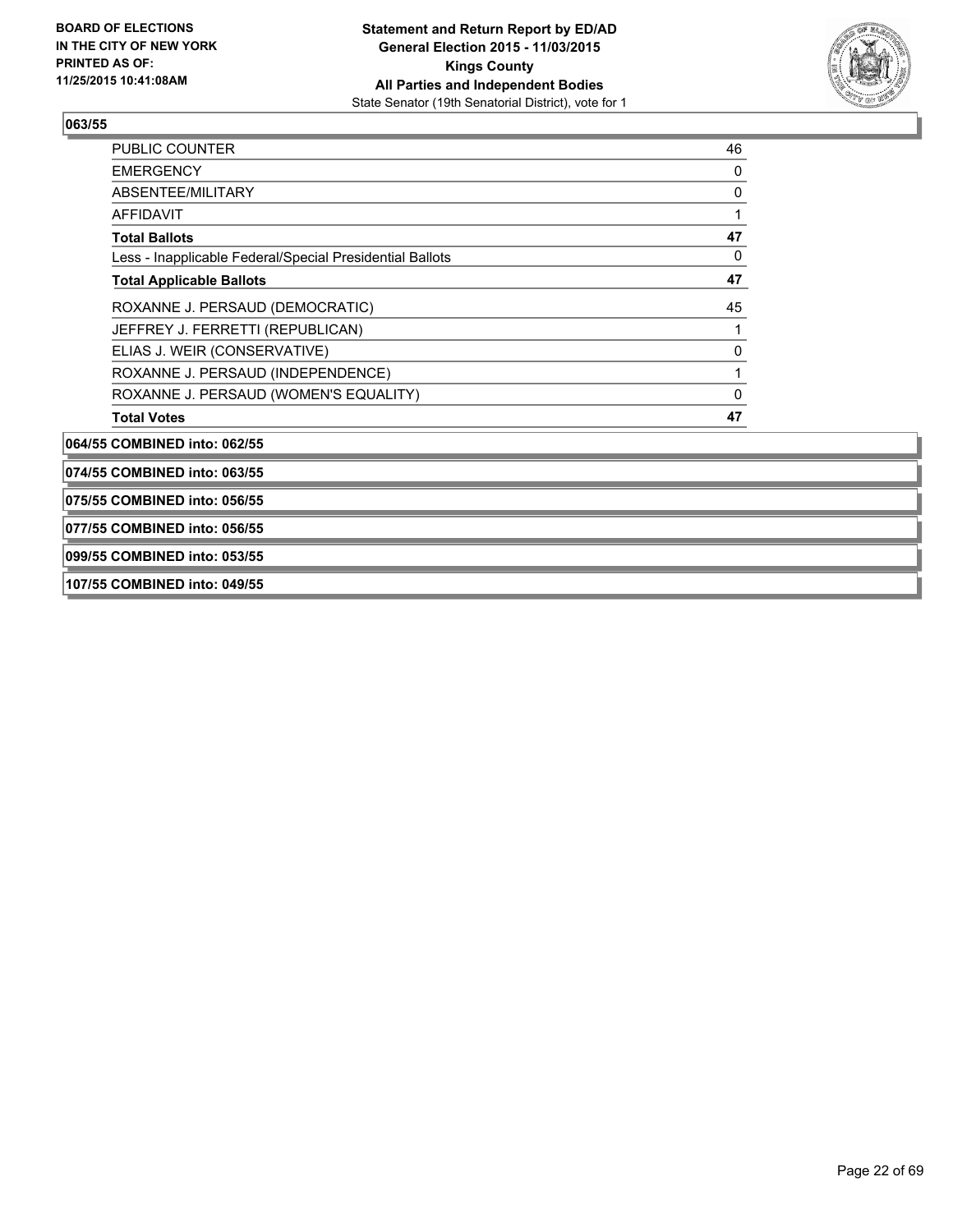

| <b>PUBLIC COUNTER</b>                                    | 40 |
|----------------------------------------------------------|----|
| <b>EMERGENCY</b>                                         | 0  |
| ABSENTEE/MILITARY                                        | 4  |
| AFFIDAVIT                                                |    |
| <b>Total Ballots</b>                                     | 45 |
| Less - Inapplicable Federal/Special Presidential Ballots | 0  |
| <b>Total Applicable Ballots</b>                          | 45 |
| ROXANNE J. PERSAUD (DEMOCRATIC)                          | 37 |
| JEFFREY J. FERRETTI (REPUBLICAN)                         |    |
| ELIAS J. WEIR (CONSERVATIVE)                             | 0  |
| ROXANNE J. PERSAUD (INDEPENDENCE)                        | 0  |
| ROXANNE J. PERSAUD (WOMEN'S EQUALITY)                    |    |
| <b>Total Votes</b>                                       | 39 |
| Unrecorded                                               | 6  |

# **058/58**

| <b>PUBLIC COUNTER</b>                                    | 27 |
|----------------------------------------------------------|----|
| <b>EMERGENCY</b>                                         | 0  |
| ABSENTEE/MILITARY                                        | 45 |
| AFFIDAVIT                                                | 10 |
| <b>Total Ballots</b>                                     | 82 |
| Less - Inapplicable Federal/Special Presidential Ballots | 0  |
| <b>Total Applicable Ballots</b>                          | 82 |
| ROXANNE J. PERSAUD (DEMOCRATIC)                          | 67 |
| JEFFREY J. FERRETTI (REPUBLICAN)                         | 4  |
| ELIAS J. WEIR (CONSERVATIVE)                             |    |
| ROXANNE J. PERSAUD (INDEPENDENCE)                        | 0  |
| ROXANNE J. PERSAUD (WOMEN'S EQUALITY)                    | 0  |
| <b>Total Votes</b>                                       | 72 |
| Unrecorded                                               | 10 |

| <b>PUBLIC COUNTER</b>                                    | 50             |
|----------------------------------------------------------|----------------|
| <b>EMERGENCY</b>                                         | 0              |
| ABSENTEE/MILITARY                                        | 4              |
| AFFIDAVIT                                                | 0              |
| <b>Total Ballots</b>                                     | 54             |
| Less - Inapplicable Federal/Special Presidential Ballots | 0              |
| <b>Total Applicable Ballots</b>                          | 54             |
| ROXANNE J. PERSAUD (DEMOCRATIC)                          | 48             |
| JEFFREY J. FERRETTI (REPUBLICAN)                         | $\overline{2}$ |
| ELIAS J. WEIR (CONSERVATIVE)                             | 4              |
| ROXANNE J. PERSAUD (INDEPENDENCE)                        | 0              |
| ROXANNE J. PERSAUD (WOMEN'S EQUALITY)                    | $\Omega$       |
| <b>Total Votes</b>                                       | 54             |
|                                                          |                |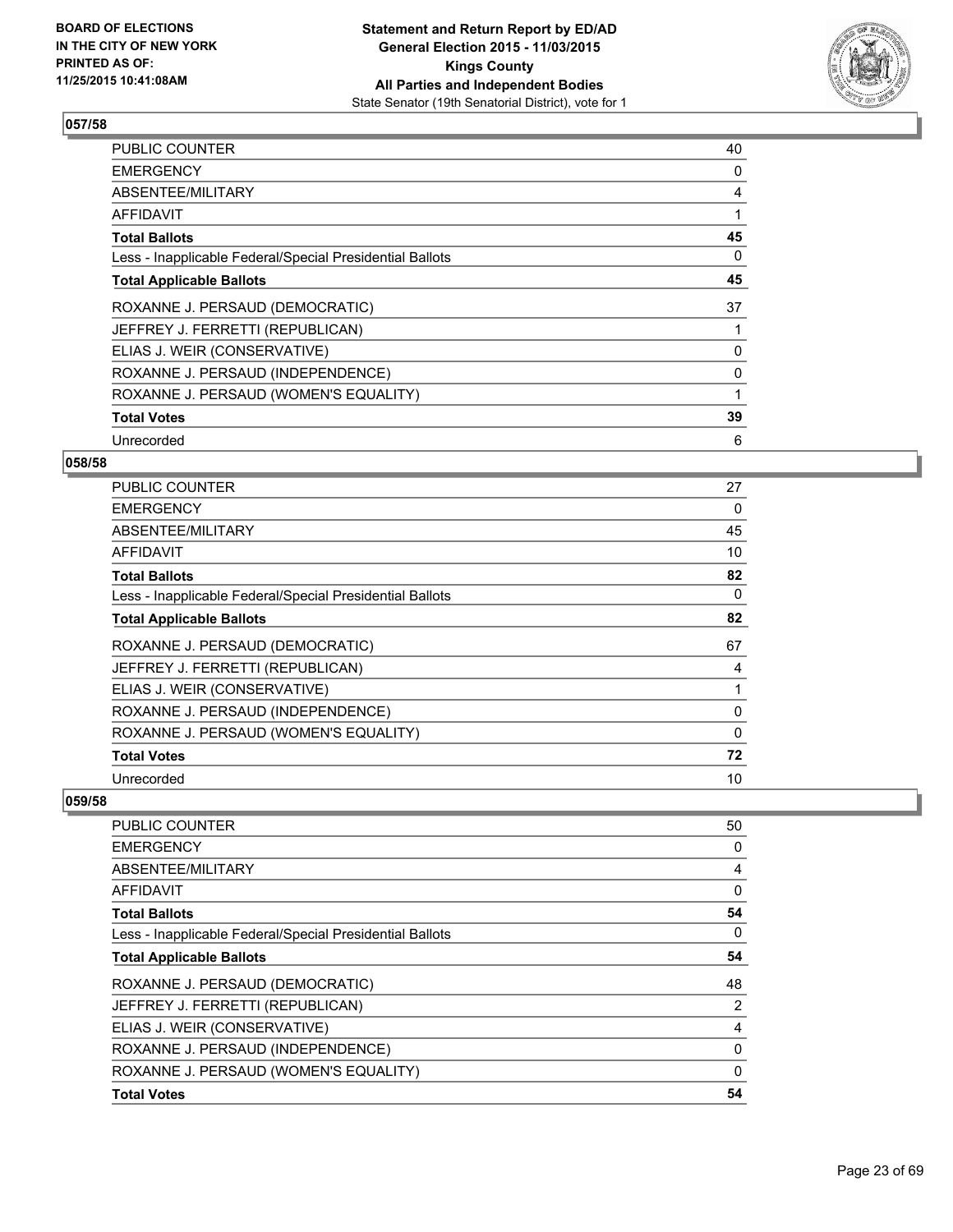

| <b>PUBLIC COUNTER</b>                                    | 40 |
|----------------------------------------------------------|----|
| <b>EMERGENCY</b>                                         | 0  |
| ABSENTEE/MILITARY                                        |    |
| AFFIDAVIT                                                | 0  |
| <b>Total Ballots</b>                                     | 41 |
| Less - Inapplicable Federal/Special Presidential Ballots | 0  |
| <b>Total Applicable Ballots</b>                          | 41 |
| ROXANNE J. PERSAUD (DEMOCRATIC)                          | 35 |
| JEFFREY J. FERRETTI (REPUBLICAN)                         | 0  |
| ELIAS J. WEIR (CONSERVATIVE)                             | 2  |
| ROXANNE J. PERSAUD (INDEPENDENCE)                        | 0  |
| ROXANNE J. PERSAUD (WOMEN'S EQUALITY)                    | 0  |
| <b>Total Votes</b>                                       | 37 |
| Unrecorded                                               | 4  |

# **065/58**

| PUBLIC COUNTER                                           | 14 |
|----------------------------------------------------------|----|
| <b>EMERGENCY</b>                                         | 0  |
| ABSENTEE/MILITARY                                        | 0  |
| AFFIDAVIT                                                | 0  |
| <b>Total Ballots</b>                                     | 14 |
| Less - Inapplicable Federal/Special Presidential Ballots | 0  |
| <b>Total Applicable Ballots</b>                          | 14 |
| ROXANNE J. PERSAUD (DEMOCRATIC)                          | 12 |
| JEFFREY J. FERRETTI (REPUBLICAN)                         | 0  |
| ELIAS J. WEIR (CONSERVATIVE)                             | 0  |
| ROXANNE J. PERSAUD (INDEPENDENCE)                        | 0  |
| ROXANNE J. PERSAUD (WOMEN'S EQUALITY)                    |    |
| <b>Total Votes</b>                                       | 13 |
| Unrecorded                                               | 1  |

| <b>PUBLIC COUNTER</b>                                    | 37       |
|----------------------------------------------------------|----------|
| <b>EMERGENCY</b>                                         | 0        |
| ABSENTEE/MILITARY                                        | 13       |
| AFFIDAVIT                                                | 0        |
| <b>Total Ballots</b>                                     | 50       |
| Less - Inapplicable Federal/Special Presidential Ballots | 0        |
| <b>Total Applicable Ballots</b>                          | 50       |
| ROXANNE J. PERSAUD (DEMOCRATIC)                          | 36       |
| JEFFREY J. FERRETTI (REPUBLICAN)                         | 2        |
| ELIAS J. WEIR (CONSERVATIVE)                             | 3        |
| ROXANNE J. PERSAUD (INDEPENDENCE)                        |          |
| ROXANNE J. PERSAUD (WOMEN'S EQUALITY)                    | $\Omega$ |
| <b>Total Votes</b>                                       | 42       |
| Unrecorded                                               | 8        |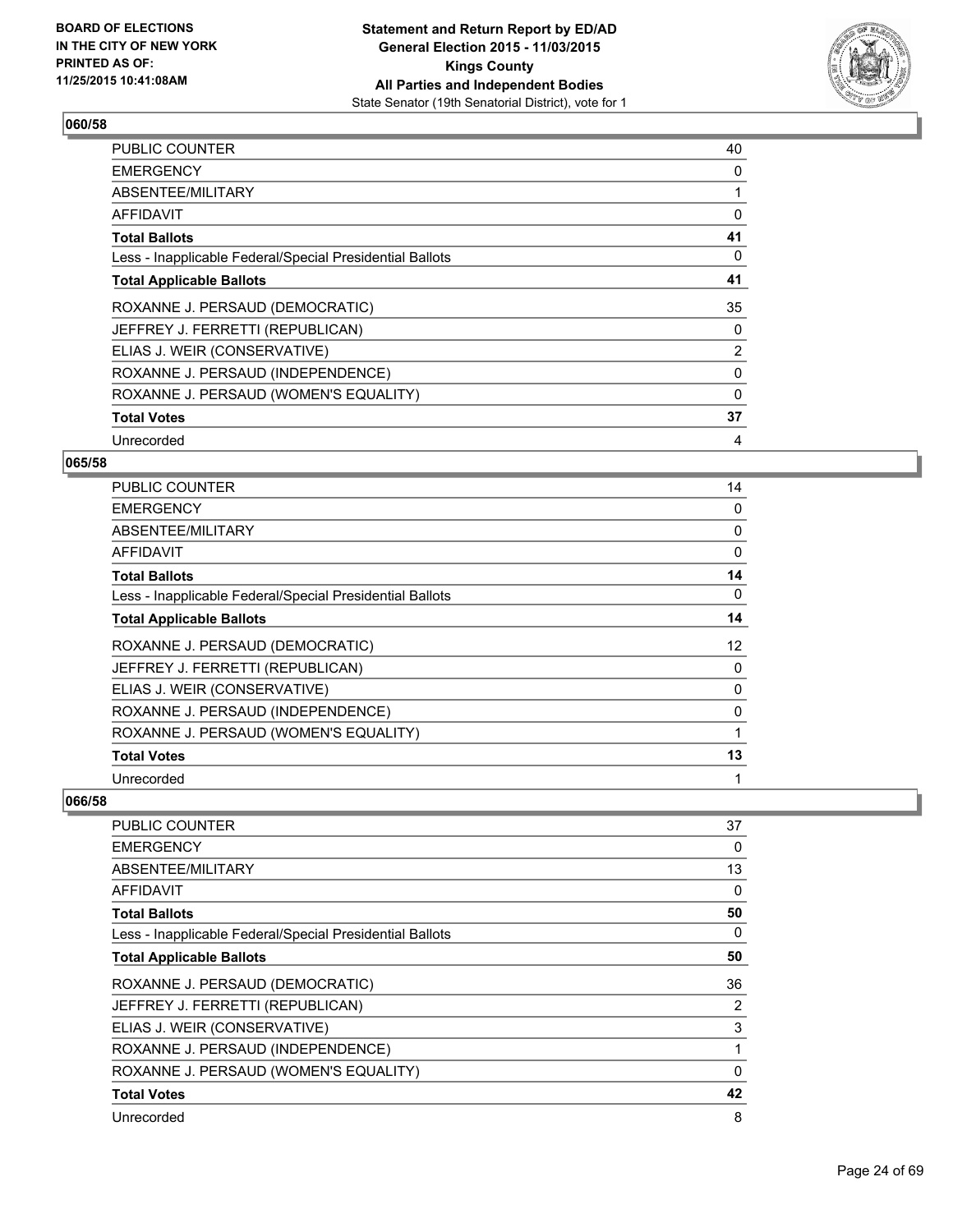

| <b>PUBLIC COUNTER</b>                                    | 113   |
|----------------------------------------------------------|-------|
| <b>EMERGENCY</b>                                         | 0     |
| ABSENTEE/MILITARY                                        | 3     |
| AFFIDAVIT                                                |       |
| <b>Total Ballots</b>                                     | 117   |
| Less - Inapplicable Federal/Special Presidential Ballots | 0     |
| <b>Total Applicable Ballots</b>                          | 117   |
| ROXANNE J. PERSAUD (DEMOCRATIC)                          | 107   |
| JEFFREY J. FERRETTI (REPUBLICAN)                         | 4     |
| ELIAS J. WEIR (CONSERVATIVE)                             |       |
| ROXANNE J. PERSAUD (INDEPENDENCE)                        | 0     |
| ROXANNE J. PERSAUD (WOMEN'S EQUALITY)                    | 0     |
| <b>Total Votes</b>                                       | $112$ |
| Unrecorded                                               | 5     |

# **068/58**

| <b>PUBLIC COUNTER</b>                                    | 134 |
|----------------------------------------------------------|-----|
| <b>EMERGENCY</b>                                         | 0   |
| ABSENTEE/MILITARY                                        | 2   |
| AFFIDAVIT                                                | 1   |
| <b>Total Ballots</b>                                     | 137 |
| Less - Inapplicable Federal/Special Presidential Ballots | 0   |
| <b>Total Applicable Ballots</b>                          | 137 |
| ROXANNE J. PERSAUD (DEMOCRATIC)                          | 121 |
| JEFFREY J. FERRETTI (REPUBLICAN)                         | 3   |
| ELIAS J. WEIR (CONSERVATIVE)                             | 1   |
| ROXANNE J. PERSAUD (INDEPENDENCE)                        | 1   |
| ROXANNE J. PERSAUD (WOMEN'S EQUALITY)                    | 2   |
| <b>Total Votes</b>                                       | 128 |
| Unrecorded                                               | 9   |
|                                                          |     |

#### **069/58 COMBINED into: 068/58**

| <b>PUBLIC COUNTER</b>                                    | 45 |
|----------------------------------------------------------|----|
| <b>EMERGENCY</b>                                         | 0  |
| ABSENTEE/MILITARY                                        | 1  |
| <b>AFFIDAVIT</b>                                         | 0  |
| <b>Total Ballots</b>                                     | 46 |
| Less - Inapplicable Federal/Special Presidential Ballots | 0  |
| <b>Total Applicable Ballots</b>                          | 46 |
| ROXANNE J. PERSAUD (DEMOCRATIC)                          | 35 |
| JEFFREY J. FERRETTI (REPUBLICAN)                         | 4  |
| ELIAS J. WEIR (CONSERVATIVE)                             | 1  |
| ROXANNE J. PERSAUD (INDEPENDENCE)                        | 0  |
| ROXANNE J. PERSAUD (WOMEN'S EQUALITY)                    | 0  |
| <b>Total Votes</b>                                       | 40 |
| Unrecorded                                               | 6  |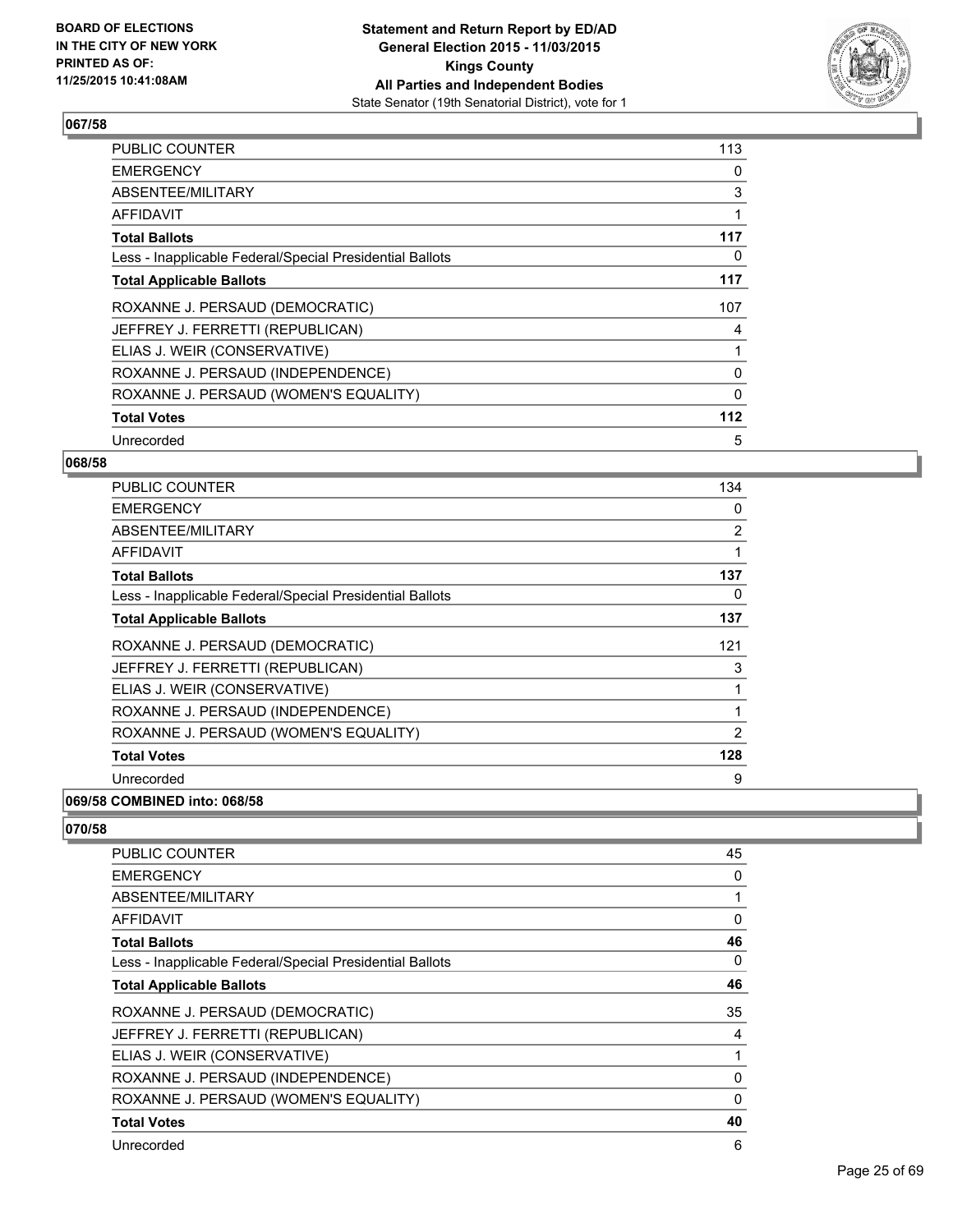

| <b>PUBLIC COUNTER</b>                                    | 36             |
|----------------------------------------------------------|----------------|
| <b>EMERGENCY</b>                                         | 0              |
| ABSENTEE/MILITARY                                        |                |
| AFFIDAVIT                                                |                |
| <b>Total Ballots</b>                                     | 38             |
| Less - Inapplicable Federal/Special Presidential Ballots | 0              |
| <b>Total Applicable Ballots</b>                          | 38             |
| ROXANNE J. PERSAUD (DEMOCRATIC)                          | 33             |
| JEFFREY J. FERRETTI (REPUBLICAN)                         | 2              |
| ELIAS J. WEIR (CONSERVATIVE)                             | $\overline{2}$ |
| ROXANNE J. PERSAUD (INDEPENDENCE)                        | 0              |
| ROXANNE J. PERSAUD (WOMEN'S EQUALITY)                    | $\Omega$       |
| <b>Total Votes</b>                                       | 37             |
| Unrecorded                                               |                |
|                                                          |                |

**072/58 COMBINED into: 058/58**

#### **073/58**

| <b>PUBLIC COUNTER</b>                                    | 22       |
|----------------------------------------------------------|----------|
| <b>EMERGENCY</b>                                         | 0        |
| ABSENTEE/MILITARY                                        | 0        |
| AFFIDAVIT                                                |          |
| <b>Total Ballots</b>                                     | 23       |
| Less - Inapplicable Federal/Special Presidential Ballots | 0        |
| <b>Total Applicable Ballots</b>                          | 23       |
| ROXANNE J. PERSAUD (DEMOCRATIC)                          | 21       |
| JEFFREY J. FERRETTI (REPUBLICAN)                         | 2        |
| ELIAS J. WEIR (CONSERVATIVE)                             | 0        |
| ROXANNE J. PERSAUD (INDEPENDENCE)                        | 0        |
| ROXANNE J. PERSAUD (WOMEN'S EQUALITY)                    | $\Omega$ |
| <b>Total Votes</b>                                       | 23       |

| <b>PUBLIC COUNTER</b>                                    | 32             |
|----------------------------------------------------------|----------------|
| <b>EMERGENCY</b>                                         | 0              |
| ABSENTEE/MILITARY                                        | 22             |
| <b>AFFIDAVIT</b>                                         | 5              |
| <b>Total Ballots</b>                                     | 59             |
| Less - Inapplicable Federal/Special Presidential Ballots | 0              |
| <b>Total Applicable Ballots</b>                          | 59             |
| ROXANNE J. PERSAUD (DEMOCRATIC)                          | 51             |
| JEFFREY J. FERRETTI (REPUBLICAN)                         | 3              |
| ELIAS J. WEIR (CONSERVATIVE)                             | 3              |
| ROXANNE J. PERSAUD (INDEPENDENCE)                        | 0              |
| ROXANNE J. PERSAUD (WOMEN'S EQUALITY)                    | 0              |
| <b>Total Votes</b>                                       | 57             |
| Unrecorded                                               | $\overline{2}$ |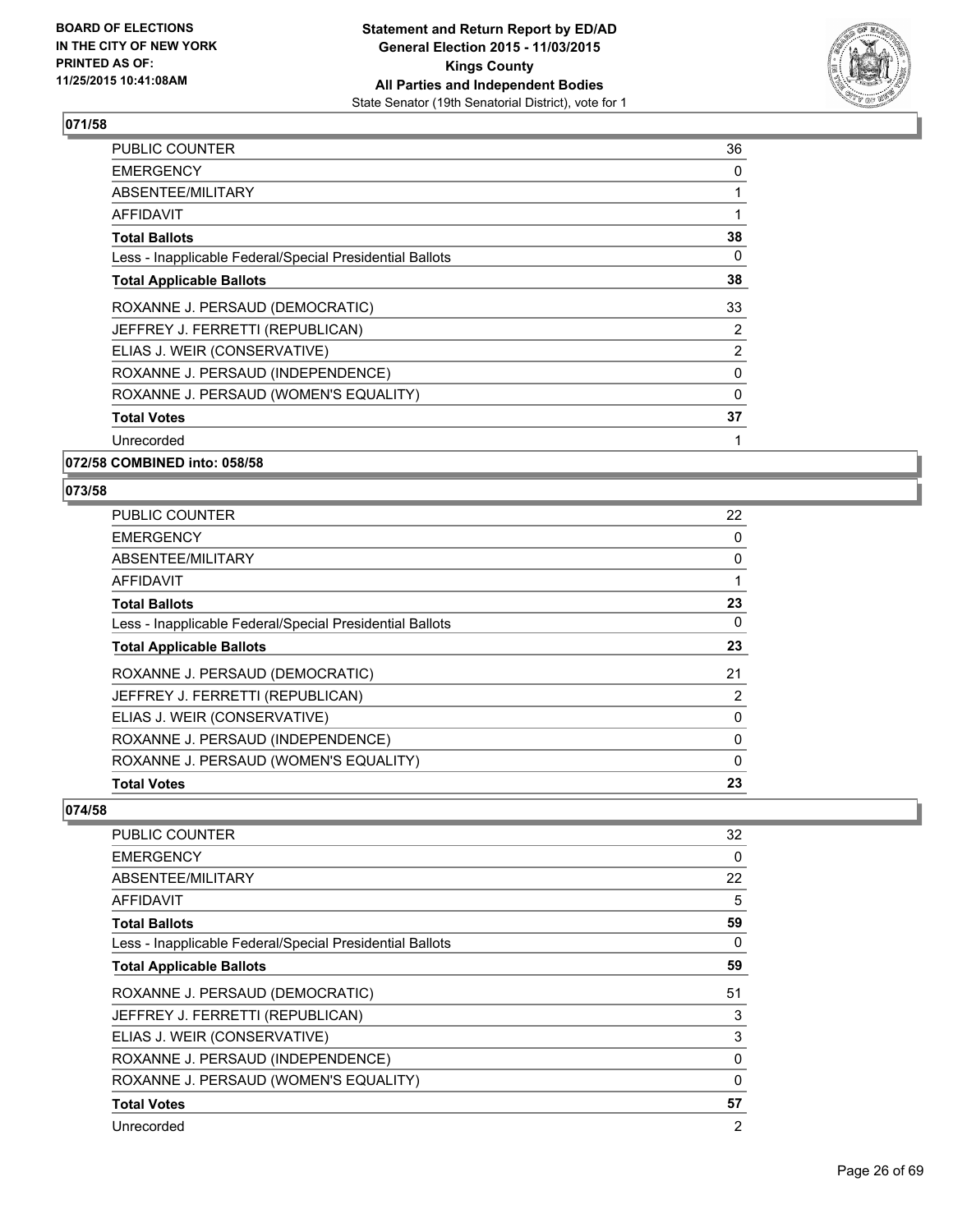

| <b>Total Votes</b>                                       | 30       |
|----------------------------------------------------------|----------|
| ROXANNE J. PERSAUD (WOMEN'S EQUALITY)                    | 0        |
| ROXANNE J. PERSAUD (INDEPENDENCE)                        | 0        |
| ELIAS J. WEIR (CONSERVATIVE)                             | 0        |
| JEFFREY J. FERRETTI (REPUBLICAN)                         | 0        |
| ROXANNE J. PERSAUD (DEMOCRATIC)                          | 30       |
| <b>Total Applicable Ballots</b>                          | 30       |
| Less - Inapplicable Federal/Special Presidential Ballots | 0        |
| <b>Total Ballots</b>                                     | 30       |
| <b>AFFIDAVIT</b>                                         | $\Omega$ |
| ABSENTEE/MILITARY                                        | 6        |
| <b>EMERGENCY</b>                                         | 0        |
| <b>PUBLIC COUNTER</b>                                    | 24       |

# **076/58**

| <b>PUBLIC COUNTER</b>                                    | 41 |
|----------------------------------------------------------|----|
| <b>EMERGENCY</b>                                         | 0  |
| ABSENTEE/MILITARY                                        | 1  |
| <b>AFFIDAVIT</b>                                         | 2  |
| <b>Total Ballots</b>                                     | 44 |
| Less - Inapplicable Federal/Special Presidential Ballots | 0  |
| <b>Total Applicable Ballots</b>                          | 44 |
| ROXANNE J. PERSAUD (DEMOCRATIC)                          | 37 |
| JEFFREY J. FERRETTI (REPUBLICAN)                         | 0  |
| ELIAS J. WEIR (CONSERVATIVE)                             | 2  |
| ROXANNE J. PERSAUD (INDEPENDENCE)                        | 1  |
| ROXANNE J. PERSAUD (WOMEN'S EQUALITY)                    | 1  |
| <b>Total Votes</b>                                       | 41 |
| Unrecorded                                               | 3  |

| PUBLIC COUNTER                                           | 53             |
|----------------------------------------------------------|----------------|
| <b>EMERGENCY</b>                                         | 0              |
| ABSENTEE/MILITARY                                        | $\overline{2}$ |
| <b>AFFIDAVIT</b>                                         | 0              |
| <b>Total Ballots</b>                                     | 55             |
| Less - Inapplicable Federal/Special Presidential Ballots | 0              |
| <b>Total Applicable Ballots</b>                          | 55             |
| ROXANNE J. PERSAUD (DEMOCRATIC)                          | 49             |
| JEFFREY J. FERRETTI (REPUBLICAN)                         | 2              |
| ELIAS J. WEIR (CONSERVATIVE)                             | 0              |
| ROXANNE J. PERSAUD (INDEPENDENCE)                        | 0              |
| ROXANNE J. PERSAUD (WOMEN'S EQUALITY)                    | 0              |
| <b>Total Votes</b>                                       | 51             |
| Unrecorded                                               | 4              |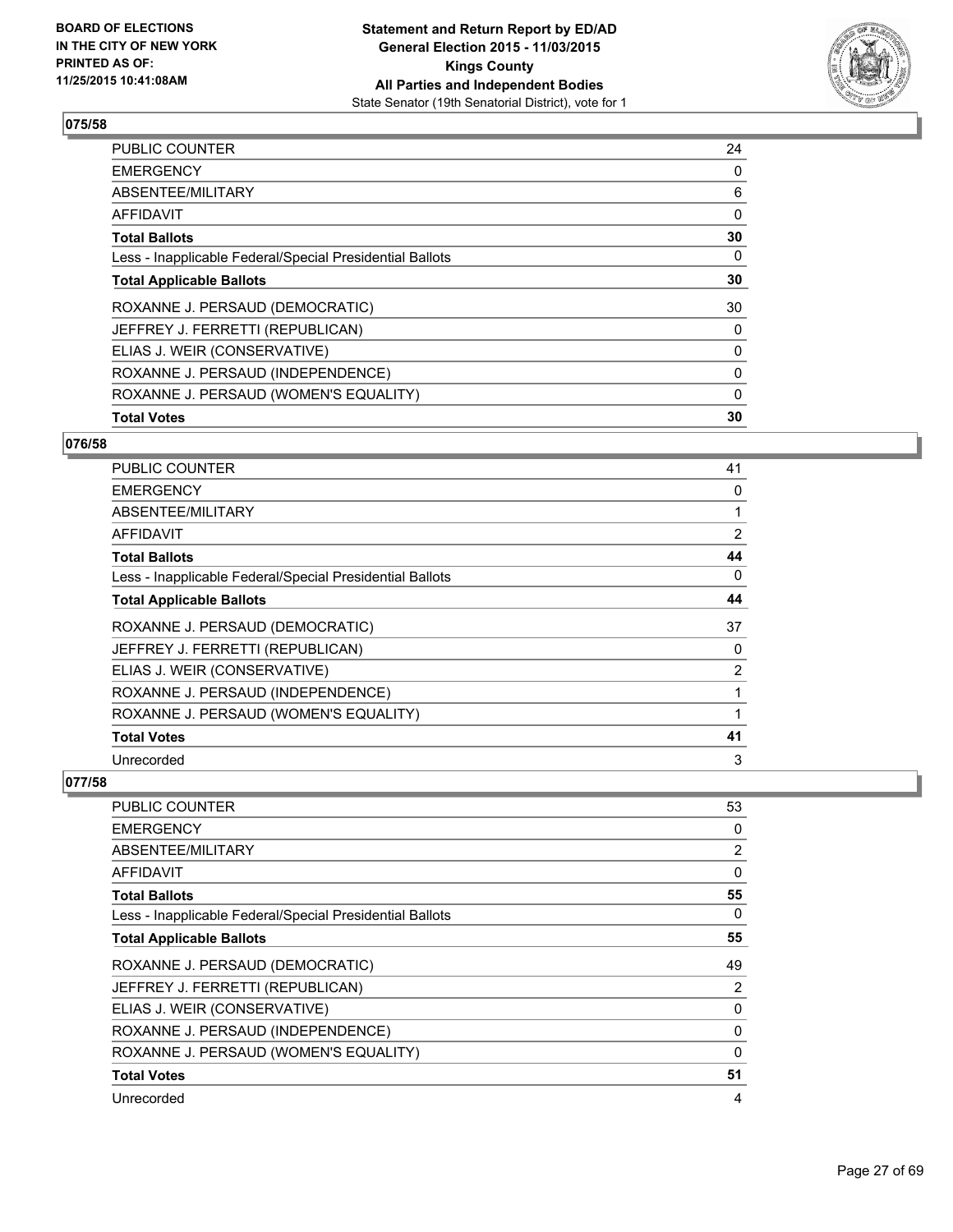

| <b>PUBLIC COUNTER</b>                                    | 46 |
|----------------------------------------------------------|----|
| <b>EMERGENCY</b>                                         | 0  |
| ABSENTEE/MILITARY                                        |    |
| AFFIDAVIT                                                |    |
| <b>Total Ballots</b>                                     | 48 |
| Less - Inapplicable Federal/Special Presidential Ballots | 0  |
| <b>Total Applicable Ballots</b>                          | 48 |
| ROXANNE J. PERSAUD (DEMOCRATIC)                          | 43 |
| JEFFREY J. FERRETTI (REPUBLICAN)                         |    |
| ELIAS J. WEIR (CONSERVATIVE)                             |    |
| ROXANNE J. PERSAUD (INDEPENDENCE)                        | 0  |
| ROXANNE J. PERSAUD (WOMEN'S EQUALITY)                    | 0  |
| <b>Total Votes</b>                                       | 45 |
| Unrecorded                                               | 3  |

| <b>PUBLIC COUNTER</b>                                    | 55 |
|----------------------------------------------------------|----|
| <b>EMERGENCY</b>                                         | 0  |
| ABSENTEE/MILITARY                                        | 1  |
| AFFIDAVIT                                                |    |
| <b>Total Ballots</b>                                     | 57 |
| Less - Inapplicable Federal/Special Presidential Ballots | 0  |
| <b>Total Applicable Ballots</b>                          | 57 |
| ROXANNE J. PERSAUD (DEMOCRATIC)                          | 47 |
| JEFFREY J. FERRETTI (REPUBLICAN)                         | 5  |
| ELIAS J. WEIR (CONSERVATIVE)                             | 2  |
| ROXANNE J. PERSAUD (INDEPENDENCE)                        | 1  |
| ROXANNE J. PERSAUD (WOMEN'S EQUALITY)                    | 1  |
| <b>Total Votes</b>                                       | 56 |
| Unrecorded                                               | 1  |
| 082/58 COMBINED into: 059/58                             |    |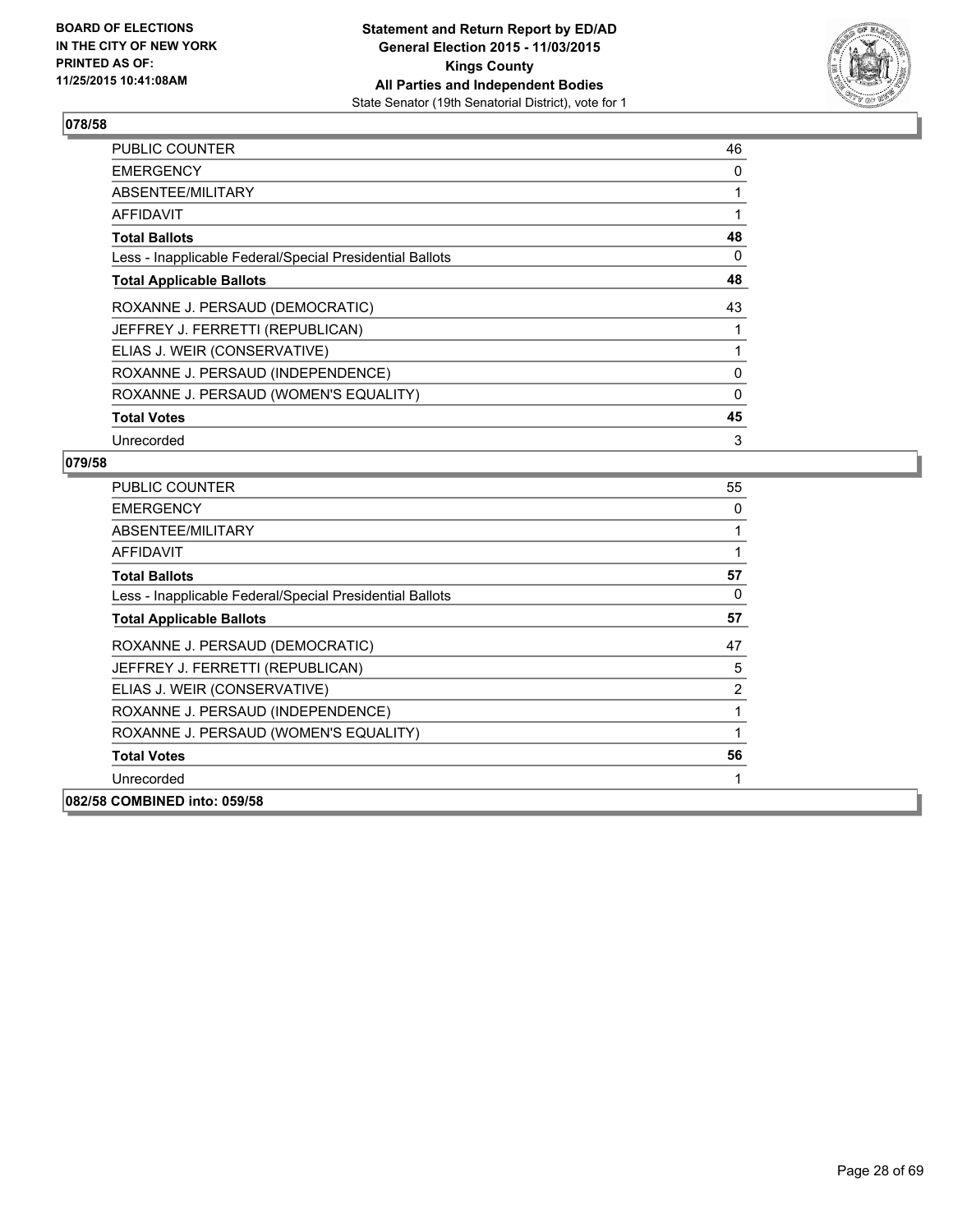

| <b>PUBLIC COUNTER</b>                                    | 61             |
|----------------------------------------------------------|----------------|
| <b>EMERGENCY</b>                                         | 0              |
| ABSENTEE/MILITARY                                        |                |
| AFFIDAVIT                                                | 2              |
| <b>Total Ballots</b>                                     | 64             |
| Less - Inapplicable Federal/Special Presidential Ballots | 0              |
| <b>Total Applicable Ballots</b>                          | 64             |
| ROXANNE J. PERSAUD (DEMOCRATIC)                          | 55             |
| JEFFREY J. FERRETTI (REPUBLICAN)                         | 3              |
| ELIAS J. WEIR (CONSERVATIVE)                             | $\overline{2}$ |
| ROXANNE J. PERSAUD (INDEPENDENCE)                        | 0              |
| ROXANNE J. PERSAUD (WOMEN'S EQUALITY)                    | 1              |
| <b>Total Votes</b>                                       | 61             |
| Unrecorded                                               | 3              |
|                                                          |                |

**006/59 COMBINED into: 015/59**

#### **007/59**

| <b>PUBLIC COUNTER</b>                                    | 72 |
|----------------------------------------------------------|----|
| <b>EMERGENCY</b>                                         | 0  |
| ABSENTEE/MILITARY                                        | 1  |
| AFFIDAVIT                                                | 2  |
| <b>Total Ballots</b>                                     | 75 |
| Less - Inapplicable Federal/Special Presidential Ballots | 0  |
| <b>Total Applicable Ballots</b>                          | 75 |
| ROXANNE J. PERSAUD (DEMOCRATIC)                          | 64 |
| JEFFREY J. FERRETTI (REPUBLICAN)                         | 4  |
| ELIAS J. WEIR (CONSERVATIVE)                             |    |
| ROXANNE J. PERSAUD (INDEPENDENCE)                        | 0  |
| ROXANNE J. PERSAUD (WOMEN'S EQUALITY)                    |    |
| <b>Total Votes</b>                                       | 70 |
| Unrecorded                                               | 5  |

| PUBLIC COUNTER                                           | 49             |
|----------------------------------------------------------|----------------|
| <b>EMERGENCY</b>                                         | 0              |
| ABSENTEE/MILITARY                                        | 3              |
| AFFIDAVIT                                                | 0              |
| <b>Total Ballots</b>                                     | 52             |
| Less - Inapplicable Federal/Special Presidential Ballots | 0              |
| <b>Total Applicable Ballots</b>                          | 52             |
| ROXANNE J. PERSAUD (DEMOCRATIC)                          | 43             |
| JEFFREY J. FERRETTI (REPUBLICAN)                         | 3              |
| ELIAS J. WEIR (CONSERVATIVE)                             | $\Omega$       |
| ROXANNE J. PERSAUD (INDEPENDENCE)                        | 0              |
| ROXANNE J. PERSAUD (WOMEN'S EQUALITY)                    | $\overline{2}$ |
| <b>Total Votes</b>                                       | 48             |
| Unrecorded                                               | 4              |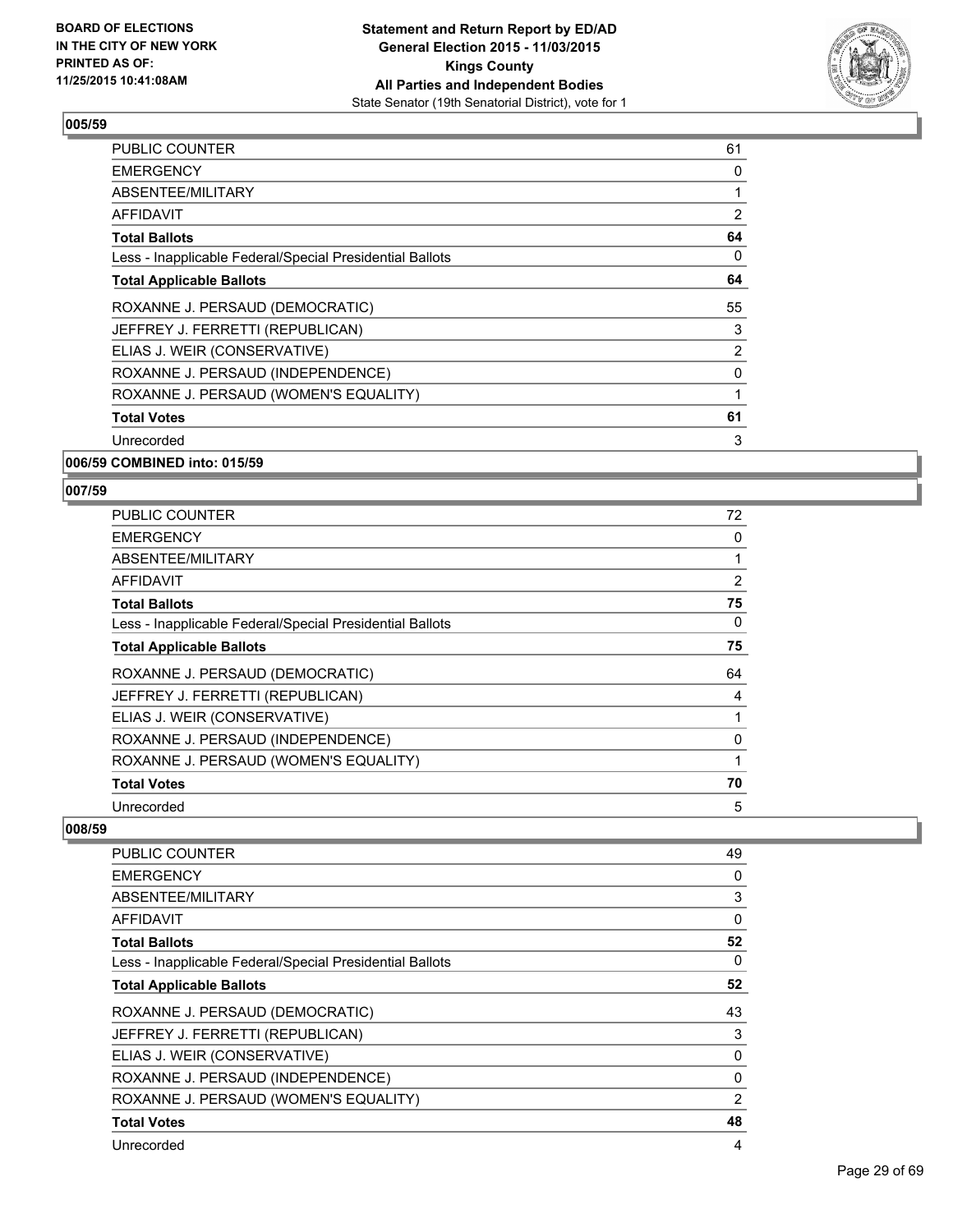

#### **009/59 COMBINED into: 082/59**

#### **010/59 COMBINED into: 082/59**

**011/59** 

| PUBLIC COUNTER                                           | 48             |
|----------------------------------------------------------|----------------|
| <b>EMERGENCY</b>                                         | 0              |
| ABSENTEE/MILITARY                                        | $\overline{2}$ |
| AFFIDAVIT                                                | 0              |
| <b>Total Ballots</b>                                     | 50             |
| Less - Inapplicable Federal/Special Presidential Ballots | 0              |
| <b>Total Applicable Ballots</b>                          | 50             |
| ROXANNE J. PERSAUD (DEMOCRATIC)                          | 44             |
| JEFFREY J. FERRETTI (REPUBLICAN)                         | 3              |
| ELIAS J. WEIR (CONSERVATIVE)                             |                |
| ROXANNE J. PERSAUD (INDEPENDENCE)                        | 0              |
| ROXANNE J. PERSAUD (WOMEN'S EQUALITY)                    |                |
| <b>Total Votes</b>                                       | 49             |
| Unrecorded                                               |                |

## **012/59 COMBINED into: 007/59**

| <b>PUBLIC COUNTER</b>                                    | 46 |
|----------------------------------------------------------|----|
| <b>EMERGENCY</b>                                         | 0  |
| ABSENTEE/MILITARY                                        |    |
| AFFIDAVIT                                                |    |
| <b>Total Ballots</b>                                     | 48 |
| Less - Inapplicable Federal/Special Presidential Ballots | 0  |
| <b>Total Applicable Ballots</b>                          | 48 |
| ROXANNE J. PERSAUD (DEMOCRATIC)                          | 41 |
| JEFFREY J. FERRETTI (REPUBLICAN)                         | 2  |
| ELIAS J. WEIR (CONSERVATIVE)                             | 4  |
| ROXANNE J. PERSAUD (INDEPENDENCE)                        | 0  |
| ROXANNE J. PERSAUD (WOMEN'S EQUALITY)                    | 0  |
| <b>Total Votes</b>                                       | 47 |
| Unrecorded                                               | 1  |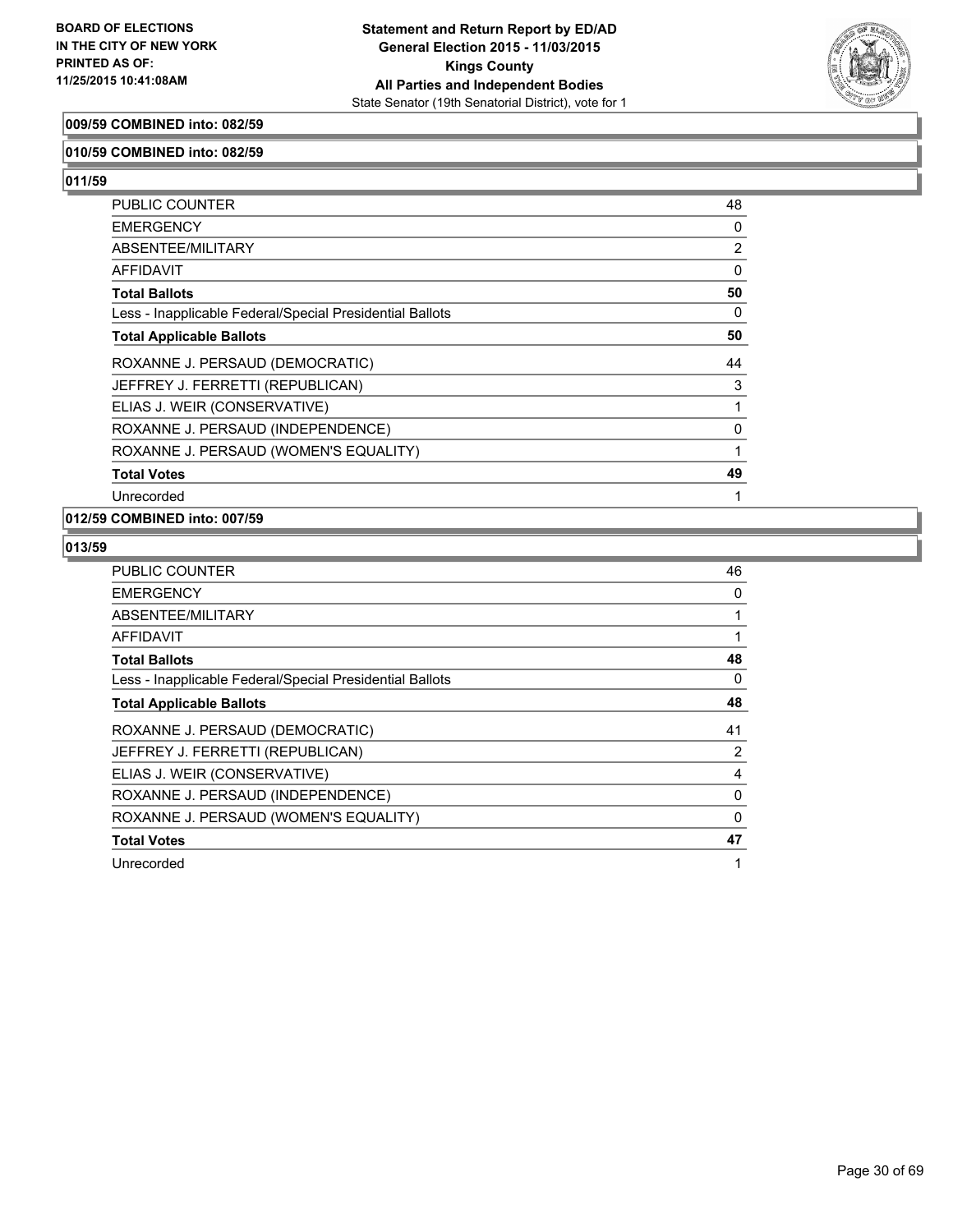

| PUBLIC COUNTER                                           | 103            |
|----------------------------------------------------------|----------------|
| <b>EMERGENCY</b>                                         | 0              |
| ABSENTEE/MILITARY                                        | $\overline{2}$ |
| AFFIDAVIT                                                | 7              |
| <b>Total Ballots</b>                                     | 112            |
| Less - Inapplicable Federal/Special Presidential Ballots | 0              |
| <b>Total Applicable Ballots</b>                          | 112            |
| ROXANNE J. PERSAUD (DEMOCRATIC)                          | 97             |
| JEFFREY J. FERRETTI (REPUBLICAN)                         | 3              |
| ELIAS J. WEIR (CONSERVATIVE)                             | 4              |
| ROXANNE J. PERSAUD (INDEPENDENCE)                        |                |
| ROXANNE J. PERSAUD (WOMEN'S EQUALITY)                    | 0              |
| <b>Total Votes</b>                                       | 105            |
| Unrecorded                                               | 7              |

# **015/59**

| <b>PUBLIC COUNTER</b>                                    | 89 |
|----------------------------------------------------------|----|
| <b>EMERGENCY</b>                                         | 0  |
| ABSENTEE/MILITARY                                        | 1  |
| AFFIDAVIT                                                | 0  |
| <b>Total Ballots</b>                                     | 90 |
| Less - Inapplicable Federal/Special Presidential Ballots | 0  |
| <b>Total Applicable Ballots</b>                          | 90 |
| ROXANNE J. PERSAUD (DEMOCRATIC)                          | 79 |
| JEFFREY J. FERRETTI (REPUBLICAN)                         | 4  |
| ELIAS J. WEIR (CONSERVATIVE)                             | 1  |
| ROXANNE J. PERSAUD (INDEPENDENCE)                        | 0  |
| ROXANNE J. PERSAUD (WOMEN'S EQUALITY)                    | 1  |
| <b>Total Votes</b>                                       | 85 |
| Unrecorded                                               | 5  |

| <b>PUBLIC COUNTER</b>                                    | 70 |
|----------------------------------------------------------|----|
| <b>EMERGENCY</b>                                         | 0  |
| ABSENTEE/MILITARY                                        | 2  |
| AFFIDAVIT                                                | 0  |
| <b>Total Ballots</b>                                     | 72 |
| Less - Inapplicable Federal/Special Presidential Ballots | 0  |
| <b>Total Applicable Ballots</b>                          | 72 |
| ROXANNE J. PERSAUD (DEMOCRATIC)                          | 66 |
| JEFFREY J. FERRETTI (REPUBLICAN)                         | 0  |
| ELIAS J. WEIR (CONSERVATIVE)                             | 2  |
| ROXANNE J. PERSAUD (INDEPENDENCE)                        | 0  |
| ROXANNE J. PERSAUD (WOMEN'S EQUALITY)                    | 3  |
| <b>Total Votes</b>                                       | 71 |
| Unrecorded                                               | 1  |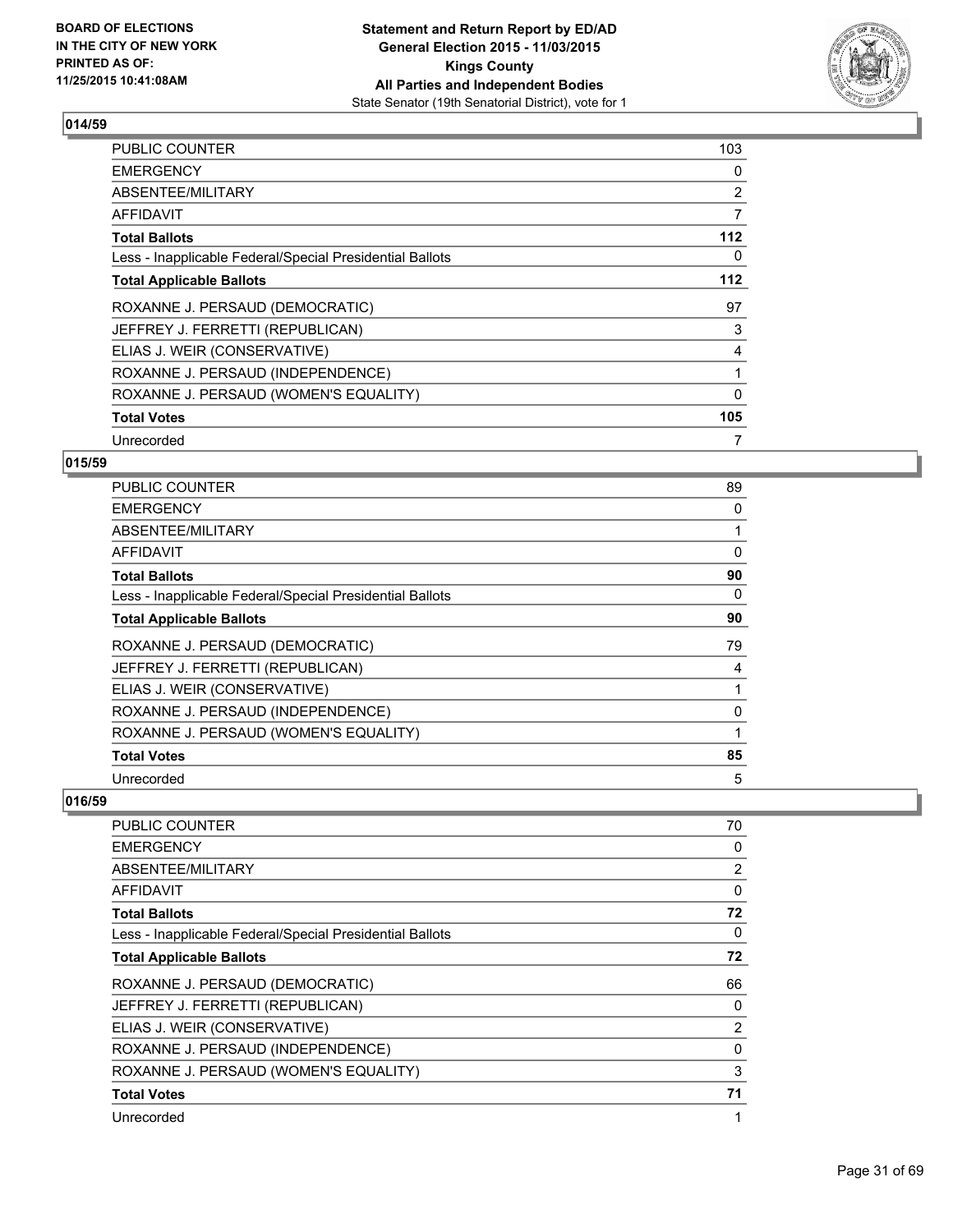

| <b>PUBLIC COUNTER</b>                                    | 8        |
|----------------------------------------------------------|----------|
| <b>EMERGENCY</b>                                         | $\Omega$ |
| ABSENTEE/MILITARY                                        |          |
| AFFIDAVIT                                                | 0        |
| <b>Total Ballots</b>                                     | 9        |
| Less - Inapplicable Federal/Special Presidential Ballots | 0        |
| <b>Total Applicable Ballots</b>                          | 9        |
| ROXANNE J. PERSAUD (DEMOCRATIC)                          | 6        |
| JEFFREY J. FERRETTI (REPUBLICAN)                         |          |
| ELIAS J. WEIR (CONSERVATIVE)                             |          |
| ROXANNE J. PERSAUD (INDEPENDENCE)                        | 0        |
| ROXANNE J. PERSAUD (WOMEN'S EQUALITY)                    | 0        |
| <b>Total Votes</b>                                       | 8        |
| Unrecorded                                               | 1        |

# **024/59**

| <b>PUBLIC COUNTER</b>                                    | 35 |
|----------------------------------------------------------|----|
| <b>EMERGENCY</b>                                         | 0  |
| ABSENTEE/MILITARY                                        | 0  |
| AFFIDAVIT                                                | 2  |
| <b>Total Ballots</b>                                     | 37 |
| Less - Inapplicable Federal/Special Presidential Ballots | 0  |
| <b>Total Applicable Ballots</b>                          | 37 |
| ROXANNE J. PERSAUD (DEMOCRATIC)                          | 30 |
| JEFFREY J. FERRETTI (REPUBLICAN)                         | 4  |
| ELIAS J. WEIR (CONSERVATIVE)                             |    |
| ROXANNE J. PERSAUD (INDEPENDENCE)                        |    |
| ROXANNE J. PERSAUD (WOMEN'S EQUALITY)                    | 0  |
| <b>Total Votes</b>                                       | 36 |
| Unrecorded                                               | 1  |

| <b>PUBLIC COUNTER</b>                                    | 81 |
|----------------------------------------------------------|----|
| <b>EMERGENCY</b>                                         | 0  |
| ABSENTEE/MILITARY                                        | 2  |
| AFFIDAVIT                                                | 0  |
| <b>Total Ballots</b>                                     | 83 |
| Less - Inapplicable Federal/Special Presidential Ballots | 0  |
| <b>Total Applicable Ballots</b>                          | 83 |
| ROXANNE J. PERSAUD (DEMOCRATIC)                          | 78 |
| JEFFREY J. FERRETTI (REPUBLICAN)                         | 2  |
| ELIAS J. WEIR (CONSERVATIVE)                             | 2  |
| ROXANNE J. PERSAUD (INDEPENDENCE)                        | 0  |
| ROXANNE J. PERSAUD (WOMEN'S EQUALITY)                    | 0  |
| <b>Total Votes</b>                                       | 82 |
| Unrecorded                                               | 1  |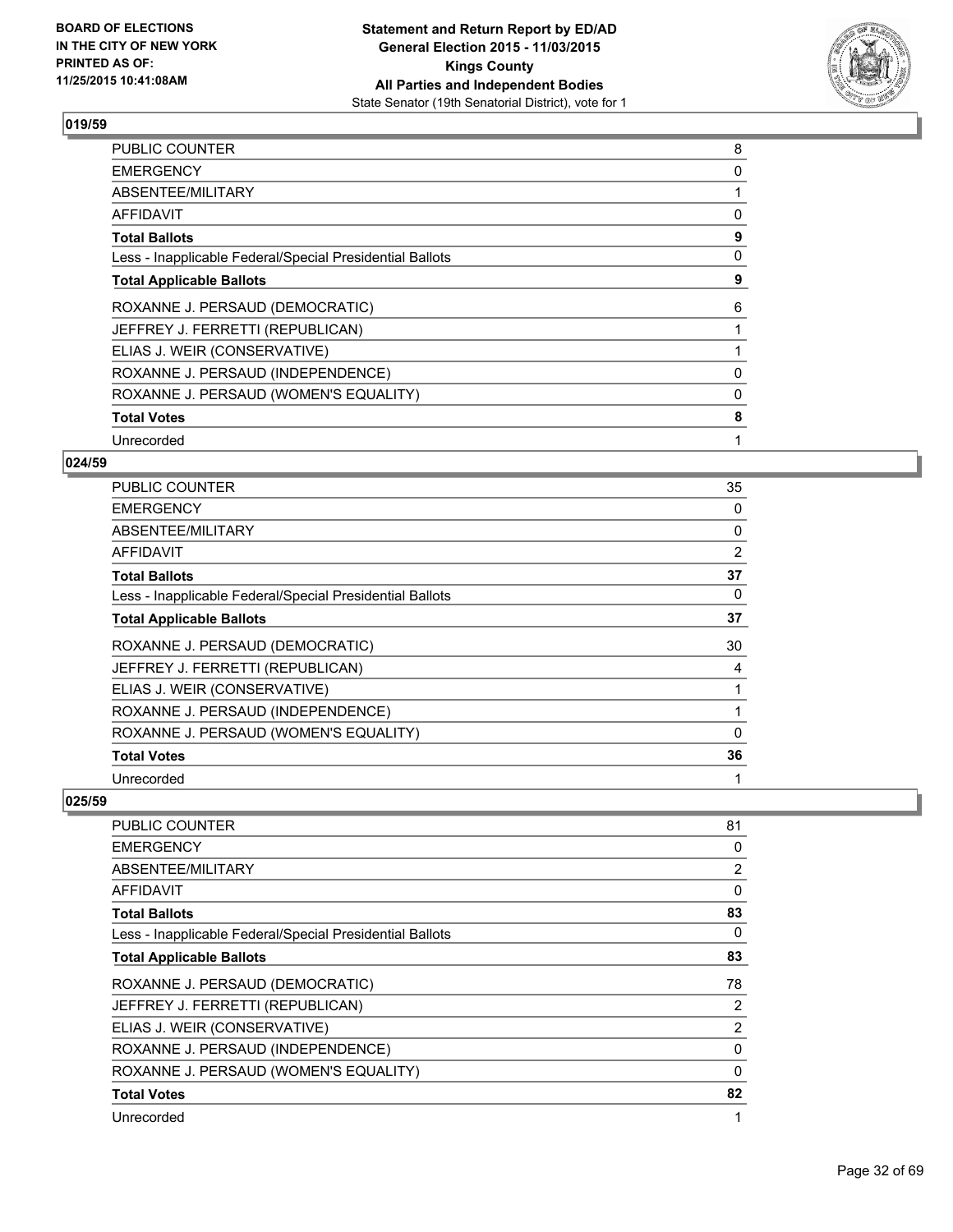

| <b>PUBLIC COUNTER</b>                                    | 70             |
|----------------------------------------------------------|----------------|
| <b>EMERGENCY</b>                                         | 0              |
| ABSENTEE/MILITARY                                        |                |
| AFFIDAVIT                                                | 0              |
| <b>Total Ballots</b>                                     | 71             |
| Less - Inapplicable Federal/Special Presidential Ballots | 0              |
| <b>Total Applicable Ballots</b>                          | 71             |
| ROXANNE J. PERSAUD (DEMOCRATIC)                          | 58             |
| JEFFREY J. FERRETTI (REPUBLICAN)                         | 9              |
| ELIAS J. WEIR (CONSERVATIVE)                             | $\overline{2}$ |
| ROXANNE J. PERSAUD (INDEPENDENCE)                        | 0              |
| ROXANNE J. PERSAUD (WOMEN'S EQUALITY)                    | 0              |
| <b>Total Votes</b>                                       | 69             |
| Unrecorded                                               | 2              |

# **027/59**

| <b>Total Votes</b>                                       | 64 |
|----------------------------------------------------------|----|
| ROXANNE J. PERSAUD (WOMEN'S EQUALITY)                    | 0  |
| ROXANNE J. PERSAUD (INDEPENDENCE)                        |    |
| ELIAS J. WEIR (CONSERVATIVE)                             | 5  |
| JEFFREY J. FERRETTI (REPUBLICAN)                         | 6  |
| ROXANNE J. PERSAUD (DEMOCRATIC)                          | 52 |
| <b>Total Applicable Ballots</b>                          | 64 |
| Less - Inapplicable Federal/Special Presidential Ballots | 0  |
| <b>Total Ballots</b>                                     | 64 |
| AFFIDAVIT                                                | 0  |
| ABSENTEE/MILITARY                                        | 1  |
| <b>EMERGENCY</b>                                         | 0  |
| <b>PUBLIC COUNTER</b>                                    | 63 |

| <b>PUBLIC COUNTER</b>                                    | 58             |
|----------------------------------------------------------|----------------|
| <b>EMERGENCY</b>                                         | 0              |
| ABSENTEE/MILITARY                                        | $\overline{2}$ |
| AFFIDAVIT                                                | 0              |
| Total Ballots                                            | 60             |
| Less - Inapplicable Federal/Special Presidential Ballots | 0              |
| <b>Total Applicable Ballots</b>                          | 60             |
| ROXANNE J. PERSAUD (DEMOCRATIC)                          | 48             |
| JEFFREY J. FERRETTI (REPUBLICAN)                         | 6              |
| ELIAS J. WEIR (CONSERVATIVE)                             | 3              |
| ROXANNE J. PERSAUD (INDEPENDENCE)                        | 0              |
| ROXANNE J. PERSAUD (WOMEN'S EQUALITY)                    |                |
| <b>Total Votes</b>                                       | 58             |
| Unrecorded                                               | $\overline{2}$ |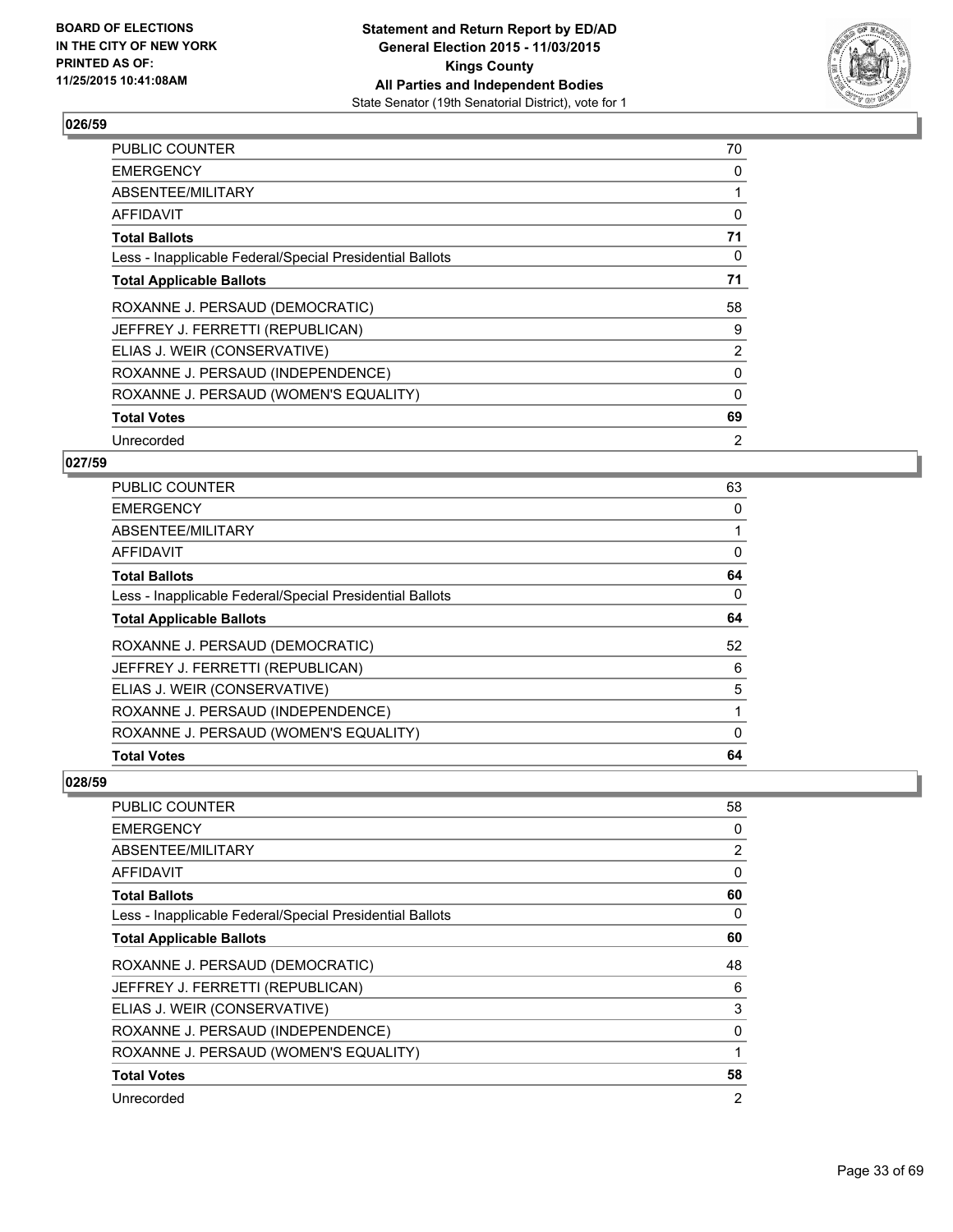

| <b>Total Votes</b>                                       | 32             |
|----------------------------------------------------------|----------------|
| ROXANNE J. PERSAUD (WOMEN'S EQUALITY)                    | $\Omega$       |
| ROXANNE J. PERSAUD (INDEPENDENCE)                        | 0              |
| ELIAS J. WEIR (CONSERVATIVE)                             | $\overline{2}$ |
| JEFFREY J. FERRETTI (REPUBLICAN)                         | 7              |
| ROXANNE J. PERSAUD (DEMOCRATIC)                          | 23             |
| <b>Total Applicable Ballots</b>                          | 32             |
| Less - Inapplicable Federal/Special Presidential Ballots | $\mathbf{0}$   |
| <b>Total Ballots</b>                                     | 32             |
| <b>AFFIDAVIT</b>                                         | 0              |
| ABSENTEE/MILITARY                                        | 3              |
| <b>EMERGENCY</b>                                         | 0              |
| <b>PUBLIC COUNTER</b>                                    | 29             |

#### **030/59**

| <b>PUBLIC COUNTER</b>                                    | 37             |
|----------------------------------------------------------|----------------|
| <b>EMERGENCY</b>                                         | 0              |
| ABSENTEE/MILITARY                                        | 1              |
| AFFIDAVIT                                                | 2              |
| <b>Total Ballots</b>                                     | 40             |
| Less - Inapplicable Federal/Special Presidential Ballots | 0              |
| <b>Total Applicable Ballots</b>                          | 40             |
| ROXANNE J. PERSAUD (DEMOCRATIC)                          | 24             |
| JEFFREY J. FERRETTI (REPUBLICAN)                         | 12             |
| ELIAS J. WEIR (CONSERVATIVE)                             | 0              |
| ROXANNE J. PERSAUD (INDEPENDENCE)                        | 0              |
| ROXANNE J. PERSAUD (WOMEN'S EQUALITY)                    | $\overline{2}$ |
| <b>Total Votes</b>                                       | 38             |
| Unrecorded                                               | 2              |

| <b>PUBLIC COUNTER</b>                                    | 81       |
|----------------------------------------------------------|----------|
| <b>EMERGENCY</b>                                         | 0        |
| ABSENTEE/MILITARY                                        | 3        |
| AFFIDAVIT                                                | $\Omega$ |
| <b>Total Ballots</b>                                     | 84       |
| Less - Inapplicable Federal/Special Presidential Ballots | 0        |
| <b>Total Applicable Ballots</b>                          | 84       |
| ROXANNE J. PERSAUD (DEMOCRATIC)                          | 63       |
| JEFFREY J. FERRETTI (REPUBLICAN)                         | 17       |
| ELIAS J. WEIR (CONSERVATIVE)                             | 3        |
| ROXANNE J. PERSAUD (INDEPENDENCE)                        | 0        |
| ROXANNE J. PERSAUD (WOMEN'S EQUALITY)                    | 0        |
| <b>Total Votes</b>                                       | 83       |
| Unrecorded                                               | 1        |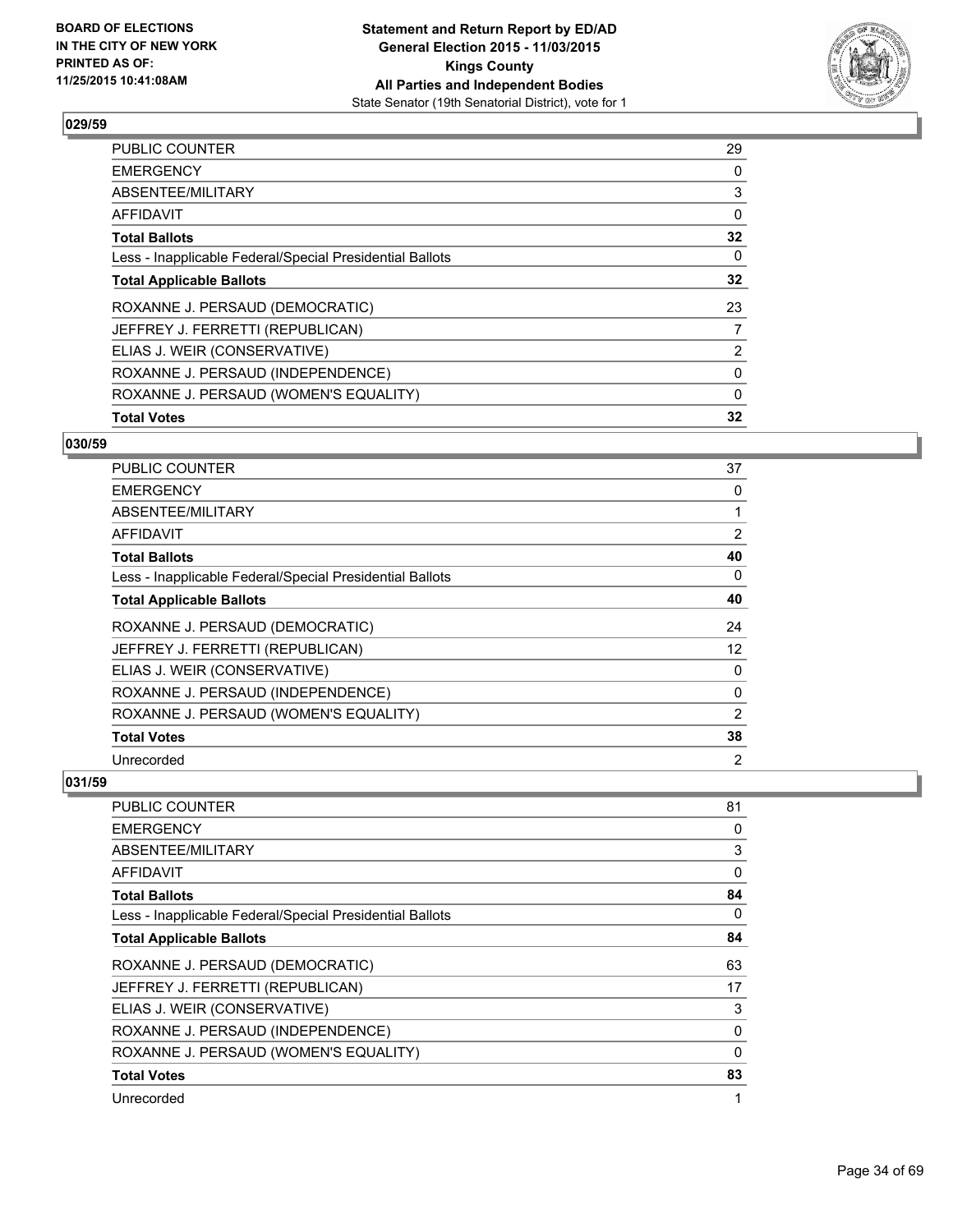

| <b>PUBLIC COUNTER</b>                                    | 48 |
|----------------------------------------------------------|----|
| <b>EMERGENCY</b>                                         | 0  |
| ABSENTEE/MILITARY                                        | 4  |
| AFFIDAVIT                                                | 0  |
| <b>Total Ballots</b>                                     | 52 |
| Less - Inapplicable Federal/Special Presidential Ballots | 0  |
| <b>Total Applicable Ballots</b>                          | 52 |
| ROXANNE J. PERSAUD (DEMOCRATIC)                          | 38 |
| JEFFREY J. FERRETTI (REPUBLICAN)                         | 11 |
| ELIAS J. WEIR (CONSERVATIVE)                             |    |
| ROXANNE J. PERSAUD (INDEPENDENCE)                        | 0  |
| ROXANNE J. PERSAUD (WOMEN'S EQUALITY)                    | 0  |
| <b>Total Votes</b>                                       | 50 |
| Unrecorded                                               | 2  |

| <b>PUBLIC COUNTER</b>                                    | 55             |
|----------------------------------------------------------|----------------|
| <b>EMERGENCY</b>                                         | 0              |
| ABSENTEE/MILITARY                                        |                |
| AFFIDAVIT                                                |                |
| <b>Total Ballots</b>                                     | 57             |
| Less - Inapplicable Federal/Special Presidential Ballots | 0              |
| <b>Total Applicable Ballots</b>                          | 57             |
| ROXANNE J. PERSAUD (DEMOCRATIC)                          | 50             |
| JEFFREY J. FERRETTI (REPUBLICAN)                         |                |
| ELIAS J. WEIR (CONSERVATIVE)                             | 3              |
| ROXANNE J. PERSAUD (INDEPENDENCE)                        |                |
| ROXANNE J. PERSAUD (WOMEN'S EQUALITY)                    | 0              |
| <b>Total Votes</b>                                       | 55             |
| Unrecorded                                               | $\overline{2}$ |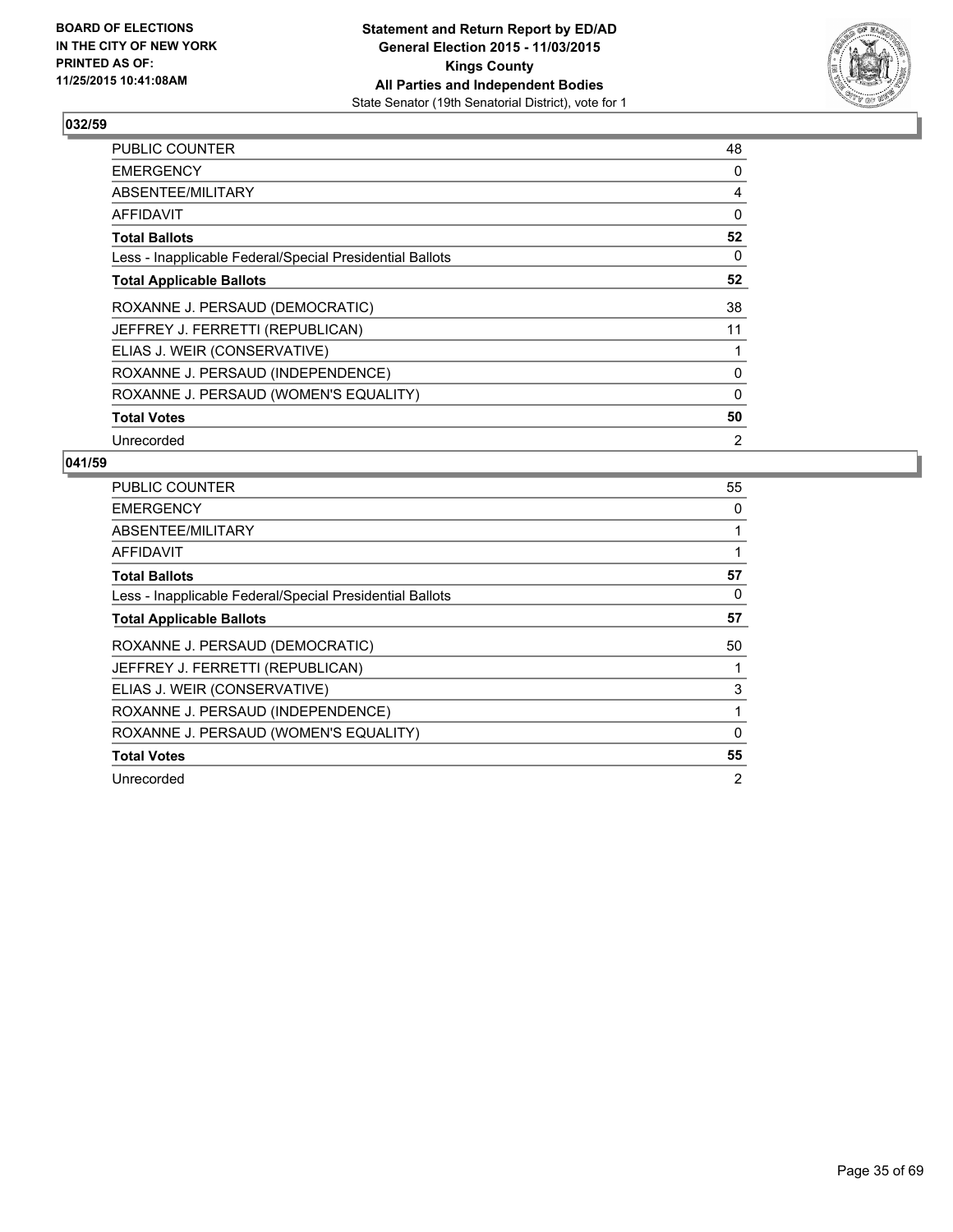

| PUBLIC COUNTER                                           | 69           |
|----------------------------------------------------------|--------------|
| <b>EMERGENCY</b>                                         | 0            |
| ABSENTEE/MILITARY                                        |              |
| <b>AFFIDAVIT</b>                                         | 0            |
| <b>Total Ballots</b>                                     | 70           |
| Less - Inapplicable Federal/Special Presidential Ballots | 0            |
| <b>Total Applicable Ballots</b>                          | 70           |
| ROXANNE J. PERSAUD (DEMOCRATIC)                          | 60           |
| JEFFREY J. FERRETTI (REPUBLICAN)                         | 4            |
| ELIAS J. WEIR (CONSERVATIVE)                             |              |
| ROXANNE J. PERSAUD (INDEPENDENCE)                        | 0            |
| ROXANNE J. PERSAUD (WOMEN'S EQUALITY)                    | $\mathbf{0}$ |
| SAM PIERRE (WRITE-IN)                                    |              |
| SEAN K. HENRY (WRITE-IN)                                 |              |
| <b>Total Votes</b>                                       | 67           |
| Unrecorded                                               | 3            |

# **049/59**

| <b>Total Votes</b>                                       | 37             |
|----------------------------------------------------------|----------------|
| ROXANNE J. PERSAUD (WOMEN'S EQUALITY)                    | 0              |
| ROXANNE J. PERSAUD (INDEPENDENCE)                        |                |
| ELIAS J. WEIR (CONSERVATIVE)                             | 0              |
| JEFFREY J. FERRETTI (REPUBLICAN)                         | 0              |
| ROXANNE J. PERSAUD (DEMOCRATIC)                          | 36             |
| <b>Total Applicable Ballots</b>                          | 37             |
| Less - Inapplicable Federal/Special Presidential Ballots | 0              |
| <b>Total Ballots</b>                                     | 37             |
| AFFIDAVIT                                                |                |
| <b>ABSENTEE/MILITARY</b>                                 | $\overline{2}$ |
| <b>EMERGENCY</b>                                         | 0              |
| PUBLIC COUNTER                                           | 34             |

| <b>PUBLIC COUNTER</b>                                    | 43 |
|----------------------------------------------------------|----|
| <b>EMERGENCY</b>                                         | 0  |
| ABSENTEE/MILITARY                                        | 3  |
| AFFIDAVIT                                                | 0  |
| <b>Total Ballots</b>                                     | 46 |
| Less - Inapplicable Federal/Special Presidential Ballots | 0  |
| <b>Total Applicable Ballots</b>                          | 46 |
| ROXANNE J. PERSAUD (DEMOCRATIC)                          | 28 |
| JEFFREY J. FERRETTI (REPUBLICAN)                         | 10 |
| ELIAS J. WEIR (CONSERVATIVE)                             | 6  |
| ROXANNE J. PERSAUD (INDEPENDENCE)                        | 0  |
| ROXANNE J. PERSAUD (WOMEN'S EQUALITY)                    | 1  |
| <b>Total Votes</b>                                       | 45 |
| Unrecorded                                               | 1  |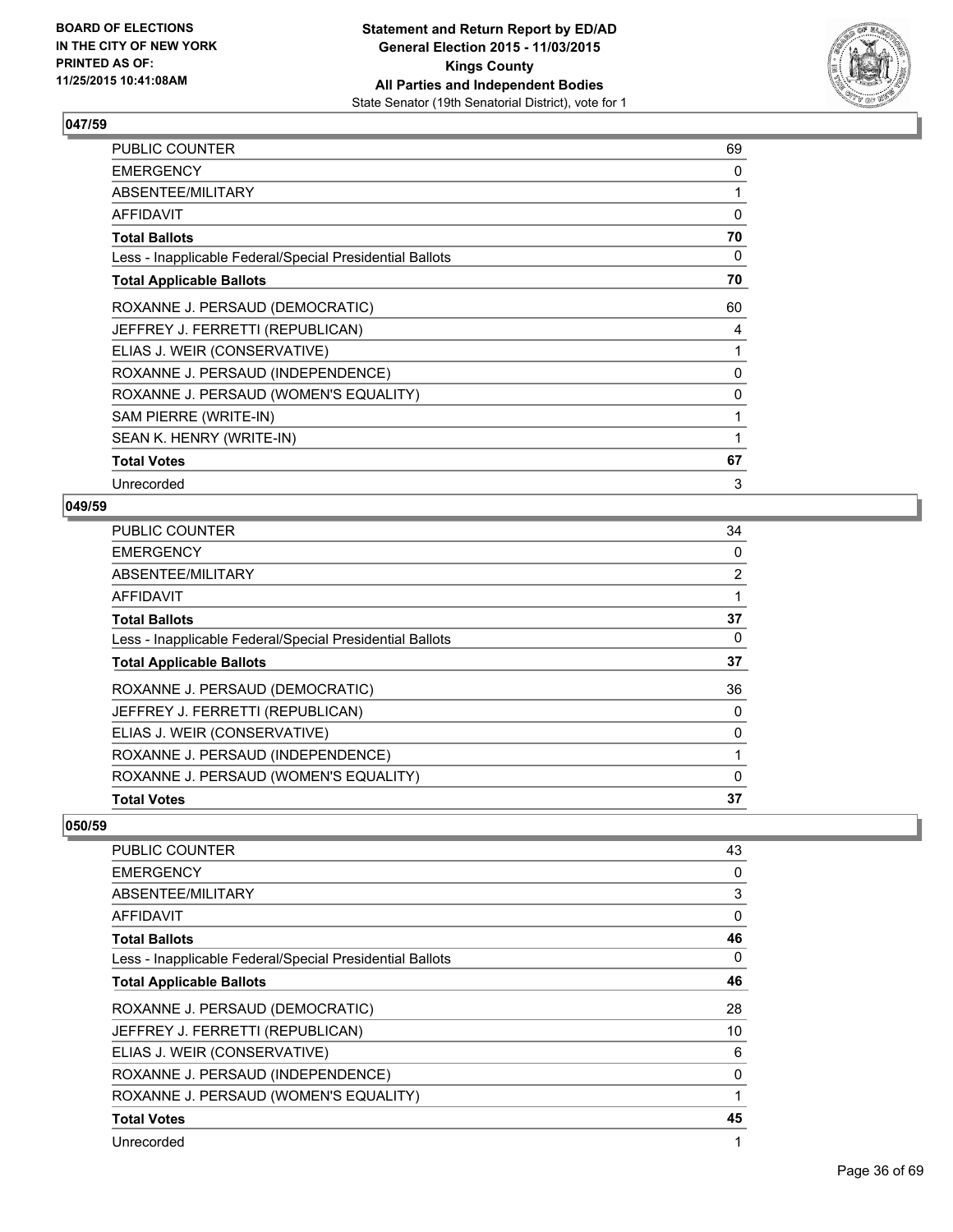

| <b>PUBLIC COUNTER</b>                                    | 76             |
|----------------------------------------------------------|----------------|
| <b>EMERGENCY</b>                                         | 0              |
| ABSENTEE/MILITARY                                        | 3              |
| <b>AFFIDAVIT</b>                                         | 0              |
| <b>Total Ballots</b>                                     | 79             |
| Less - Inapplicable Federal/Special Presidential Ballots | 0              |
| <b>Total Applicable Ballots</b>                          | 79             |
| ROXANNE J. PERSAUD (DEMOCRATIC)                          | 26             |
| JEFFREY J. FERRETTI (REPUBLICAN)                         | 41             |
| ELIAS J. WEIR (CONSERVATIVE)                             | 3              |
| ROXANNE J. PERSAUD (INDEPENDENCE)                        | $\overline{2}$ |
| ROXANNE J. PERSAUD (WOMEN'S EQUALITY)                    | 3              |
| <b>Total Votes</b>                                       | 75             |
| Unrecorded                                               | 4              |

# **052/59**

| PUBLIC COUNTER                                           | 50 |
|----------------------------------------------------------|----|
| <b>EMERGENCY</b>                                         | 0  |
| ABSENTEE/MILITARY                                        | 6  |
| AFFIDAVIT                                                | 0  |
| <b>Total Ballots</b>                                     | 56 |
| Less - Inapplicable Federal/Special Presidential Ballots | 0  |
| <b>Total Applicable Ballots</b>                          | 56 |
| ROXANNE J. PERSAUD (DEMOCRATIC)                          | 25 |
| JEFFREY J. FERRETTI (REPUBLICAN)                         | 28 |
| ELIAS J. WEIR (CONSERVATIVE)                             |    |
| ROXANNE J. PERSAUD (INDEPENDENCE)                        | 0  |
| ROXANNE J. PERSAUD (WOMEN'S EQUALITY)                    |    |
| <b>Total Votes</b>                                       | 55 |
| Unrecorded                                               | 1  |

| <b>PUBLIC COUNTER</b>                                    | 59 |
|----------------------------------------------------------|----|
| <b>EMERGENCY</b>                                         | 0  |
| ABSENTEE/MILITARY                                        | 3  |
| AFFIDAVIT                                                | 0  |
| <b>Total Ballots</b>                                     | 62 |
| Less - Inapplicable Federal/Special Presidential Ballots | 0  |
| <b>Total Applicable Ballots</b>                          | 62 |
| ROXANNE J. PERSAUD (DEMOCRATIC)                          | 27 |
| JEFFREY J. FERRETTI (REPUBLICAN)                         | 23 |
| ELIAS J. WEIR (CONSERVATIVE)                             | 9  |
| ROXANNE J. PERSAUD (INDEPENDENCE)                        | 0  |
| ROXANNE J. PERSAUD (WOMEN'S EQUALITY)                    | 2  |
| <b>Total Votes</b>                                       | 61 |
| Unrecorded                                               | 1  |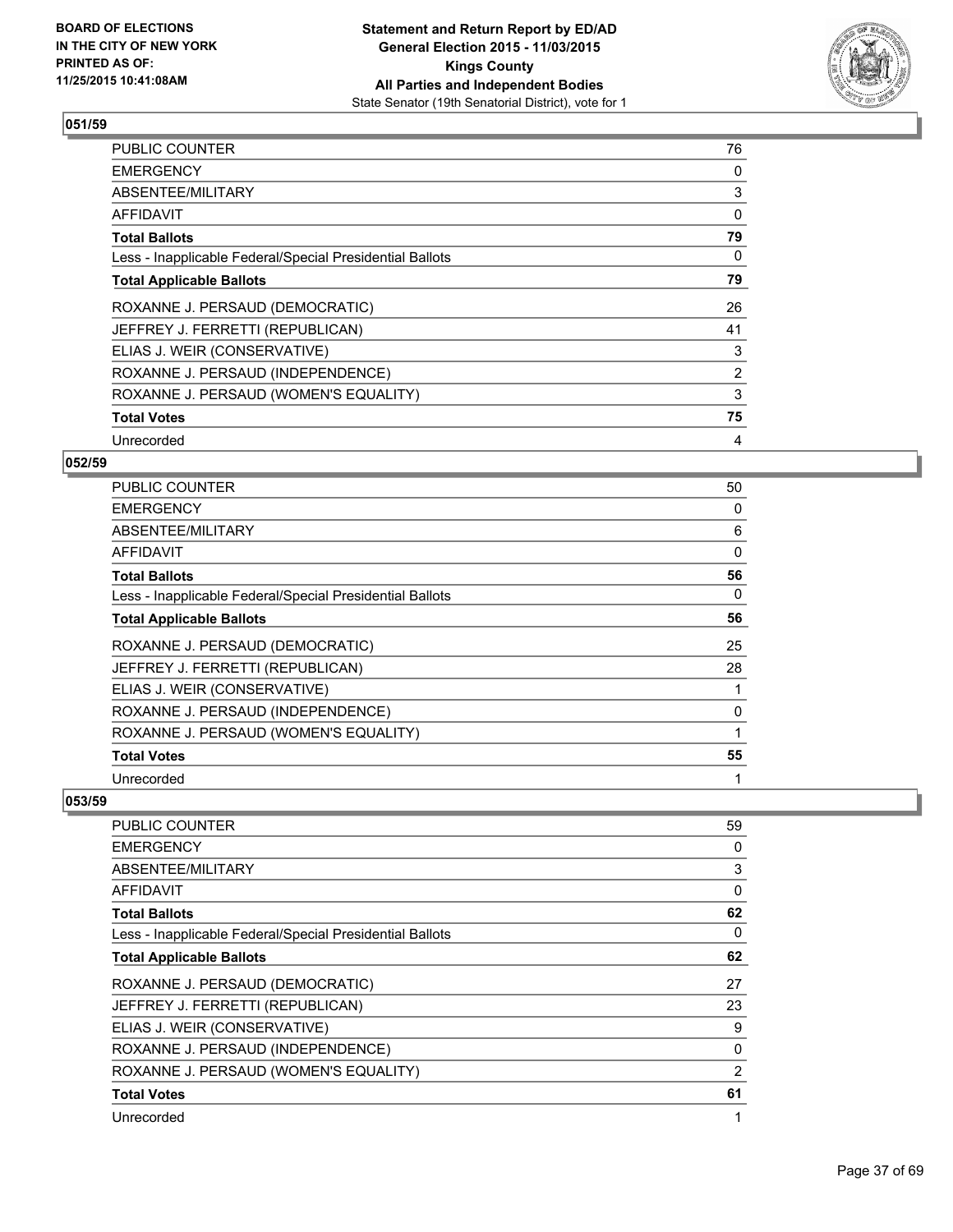

| <b>Total Votes</b>                                       | 30       |
|----------------------------------------------------------|----------|
| ROXANNE J. PERSAUD (WOMEN'S EQUALITY)                    | $\Omega$ |
| ROXANNE J. PERSAUD (INDEPENDENCE)                        | 0        |
| ELIAS J. WEIR (CONSERVATIVE)                             | 6        |
| JEFFREY J. FERRETTI (REPUBLICAN)                         | 9        |
| ROXANNE J. PERSAUD (DEMOCRATIC)                          | 15       |
| <b>Total Applicable Ballots</b>                          | 30       |
| Less - Inapplicable Federal/Special Presidential Ballots | 0        |
| <b>Total Ballots</b>                                     | 30       |
| AFFIDAVIT                                                | 0        |
| ABSENTEE/MILITARY                                        | 5        |
| <b>EMERGENCY</b>                                         | 0        |
| <b>PUBLIC COUNTER</b>                                    | 25       |

## **055/59**

| <b>PUBLIC COUNTER</b>                                    | 41             |
|----------------------------------------------------------|----------------|
| <b>EMERGENCY</b>                                         | 0              |
| ABSENTEE/MILITARY                                        | 8              |
| AFFIDAVIT                                                | 0              |
| Total Ballots                                            | 49             |
| Less - Inapplicable Federal/Special Presidential Ballots | 0              |
| <b>Total Applicable Ballots</b>                          | 49             |
| ROXANNE J. PERSAUD (DEMOCRATIC)                          | 18             |
| JEFFREY J. FERRETTI (REPUBLICAN)                         | 22             |
| ELIAS J. WEIR (CONSERVATIVE)                             | $\overline{2}$ |
| ROXANNE J. PERSAUD (INDEPENDENCE)                        | 0              |
| ROXANNE J. PERSAUD (WOMEN'S EQUALITY)                    | $\overline{2}$ |
| <b>Total Votes</b>                                       | 44             |
| Unrecorded                                               | 5              |

| <b>PUBLIC COUNTER</b>                                    | 49             |
|----------------------------------------------------------|----------------|
| <b>EMERGENCY</b>                                         | 0              |
| ABSENTEE/MILITARY                                        | 4              |
| AFFIDAVIT                                                | 0              |
| <b>Total Ballots</b>                                     | 53             |
| Less - Inapplicable Federal/Special Presidential Ballots | 0              |
| <b>Total Applicable Ballots</b>                          | 53             |
| ROXANNE J. PERSAUD (DEMOCRATIC)                          | 36             |
| JEFFREY J. FERRETTI (REPUBLICAN)                         | 10             |
| ELIAS J. WEIR (CONSERVATIVE)                             | 3              |
| ROXANNE J. PERSAUD (INDEPENDENCE)                        | 1              |
| ROXANNE J. PERSAUD (WOMEN'S EQUALITY)                    | 1              |
| <b>Total Votes</b>                                       | 51             |
| Unrecorded                                               | $\overline{2}$ |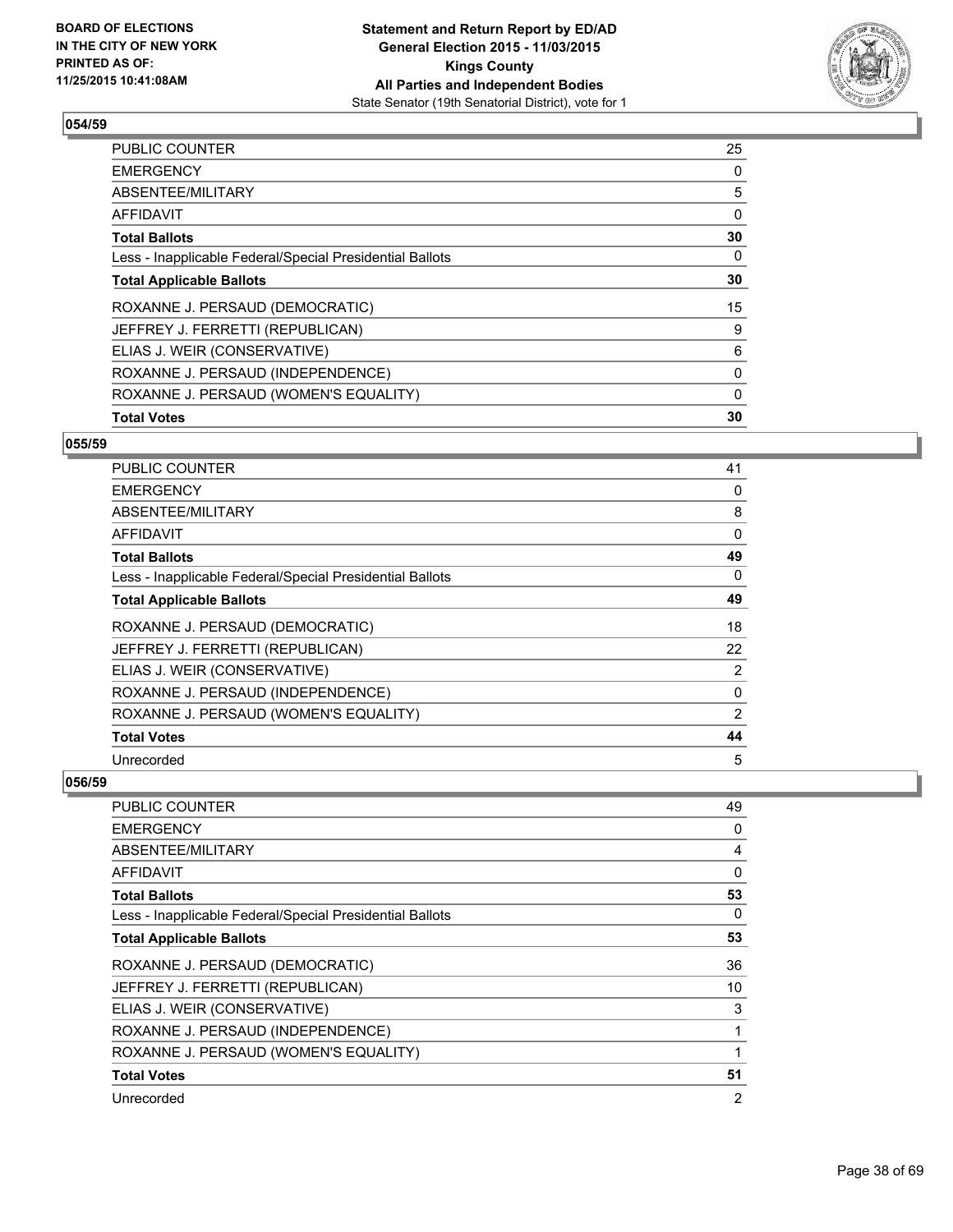

| <b>Total Votes</b>                                       | 32           |
|----------------------------------------------------------|--------------|
|                                                          |              |
| ROXANNE J. PERSAUD (WOMEN'S EQUALITY)                    | $\Omega$     |
| ROXANNE J. PERSAUD (INDEPENDENCE)                        | 0            |
| ELIAS J. WEIR (CONSERVATIVE)                             | 3            |
| JEFFREY J. FERRETTI (REPUBLICAN)                         | 4            |
| ROXANNE J. PERSAUD (DEMOCRATIC)                          | 25           |
| <b>Total Applicable Ballots</b>                          | 32           |
| Less - Inapplicable Federal/Special Presidential Ballots | $\mathbf{0}$ |
| <b>Total Ballots</b>                                     | 32           |
| <b>AFFIDAVIT</b>                                         | 0            |
| ABSENTEE/MILITARY                                        | 3            |
| <b>EMERGENCY</b>                                         | 0            |
| <b>PUBLIC COUNTER</b>                                    | 29           |

#### **058/59**

| <b>PUBLIC COUNTER</b>                                    | 38             |
|----------------------------------------------------------|----------------|
| <b>EMERGENCY</b>                                         | 0              |
| ABSENTEE/MILITARY                                        | 1              |
| <b>AFFIDAVIT</b>                                         | 1              |
| Total Ballots                                            | 40             |
| Less - Inapplicable Federal/Special Presidential Ballots | 0              |
| <b>Total Applicable Ballots</b>                          | 40             |
| ROXANNE J. PERSAUD (DEMOCRATIC)                          | 23             |
| JEFFREY J. FERRETTI (REPUBLICAN)                         | 10             |
| ELIAS J. WEIR (CONSERVATIVE)                             | 3              |
| ROXANNE J. PERSAUD (INDEPENDENCE)                        | 0              |
| ROXANNE J. PERSAUD (WOMEN'S EQUALITY)                    | $\overline{2}$ |
| <b>Total Votes</b>                                       | 38             |
| Unrecorded                                               | 2              |

| <b>PUBLIC COUNTER</b><br><b>EMERGENCY</b>                | 82<br>0  |
|----------------------------------------------------------|----------|
| ABSENTEE/MILITARY                                        | 3        |
| <b>AFFIDAVIT</b>                                         | 0        |
| <b>Total Ballots</b>                                     | 85       |
| Less - Inapplicable Federal/Special Presidential Ballots | $\Omega$ |
| <b>Total Applicable Ballots</b>                          | 85       |
| ROXANNE J. PERSAUD (DEMOCRATIC)                          | 43       |
| JEFFREY J. FERRETTI (REPUBLICAN)                         | 34       |
| ELIAS J. WEIR (CONSERVATIVE)                             | 6        |
| ROXANNE J. PERSAUD (INDEPENDENCE)                        |          |
| ROXANNE J. PERSAUD (WOMEN'S EQUALITY)                    |          |
| <b>Total Votes</b>                                       | 85       |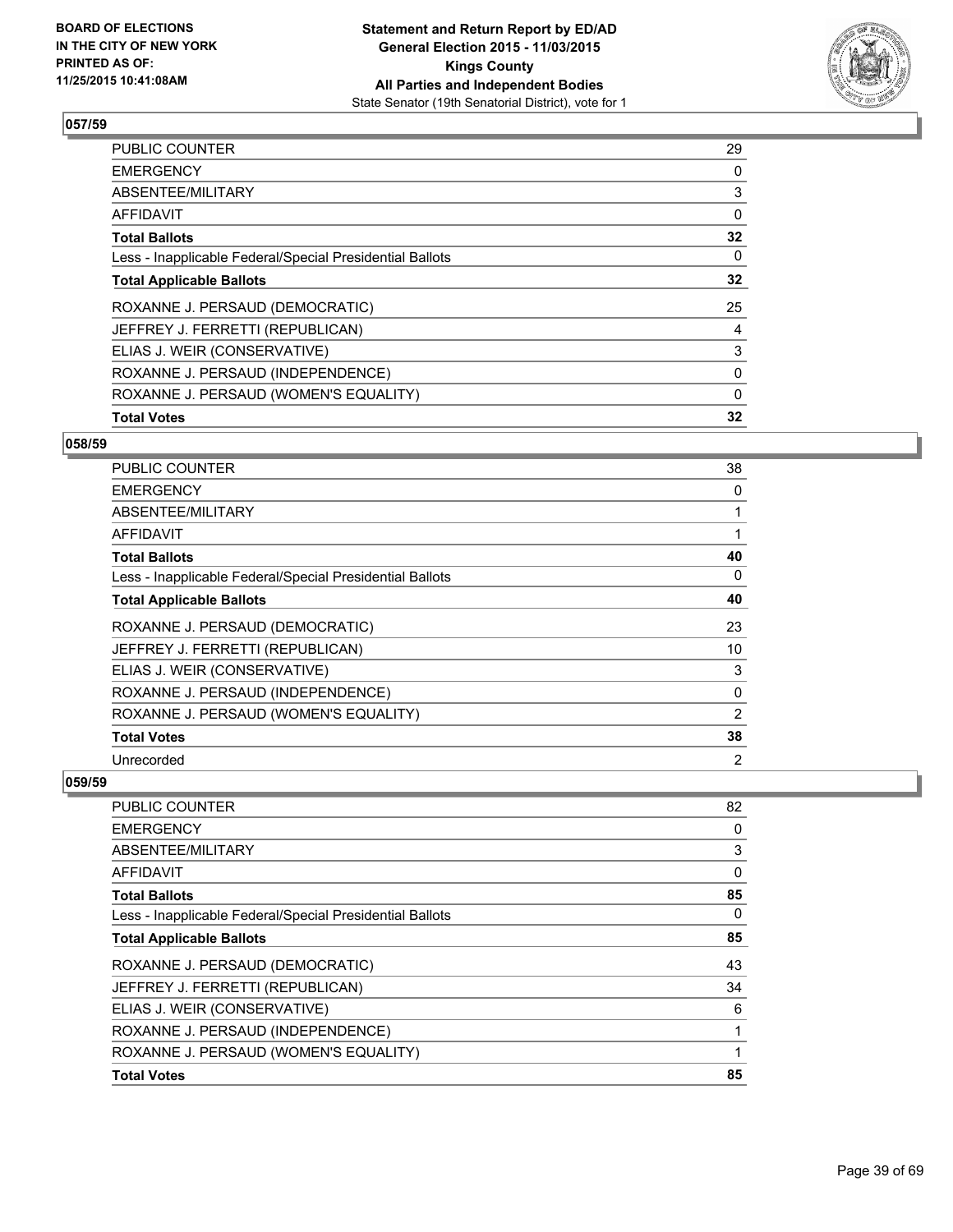

| <b>PUBLIC COUNTER</b>                                    | 43 |
|----------------------------------------------------------|----|
| <b>EMERGENCY</b>                                         | 0  |
| ABSENTEE/MILITARY                                        | 2  |
| AFFIDAVIT                                                | 0  |
| <b>Total Ballots</b>                                     | 45 |
| Less - Inapplicable Federal/Special Presidential Ballots | 0  |
| <b>Total Applicable Ballots</b>                          | 45 |
| ROXANNE J. PERSAUD (DEMOCRATIC)                          | 17 |
| JEFFREY J. FERRETTI (REPUBLICAN)                         | 23 |
| ELIAS J. WEIR (CONSERVATIVE)                             | 3  |
| ROXANNE J. PERSAUD (INDEPENDENCE)                        | 1  |
| ROXANNE J. PERSAUD (WOMEN'S EQUALITY)                    | 1  |
| <b>Total Votes</b>                                       | 45 |

| <b>PUBLIC COUNTER</b>                                    | 92 |
|----------------------------------------------------------|----|
| <b>EMERGENCY</b>                                         | 0  |
| ABSENTEE/MILITARY                                        | 7  |
| <b>AFFIDAVIT</b>                                         | 0  |
| <b>Total Ballots</b>                                     | 99 |
| Less - Inapplicable Federal/Special Presidential Ballots | 0  |
| <b>Total Applicable Ballots</b>                          | 99 |
| ROXANNE J. PERSAUD (DEMOCRATIC)                          | 42 |
| JEFFREY J. FERRETTI (REPUBLICAN)                         | 48 |
| ELIAS J. WEIR (CONSERVATIVE)                             | 6  |
| ROXANNE J. PERSAUD (INDEPENDENCE)                        | 1  |
| ROXANNE J. PERSAUD (WOMEN'S EQUALITY)                    |    |
| <b>Total Votes</b>                                       | 98 |
| Unrecorded                                               |    |
| 062/59 COMBINED into: 061/59                             |    |
| 063/59 COMBINED into: 047/59                             |    |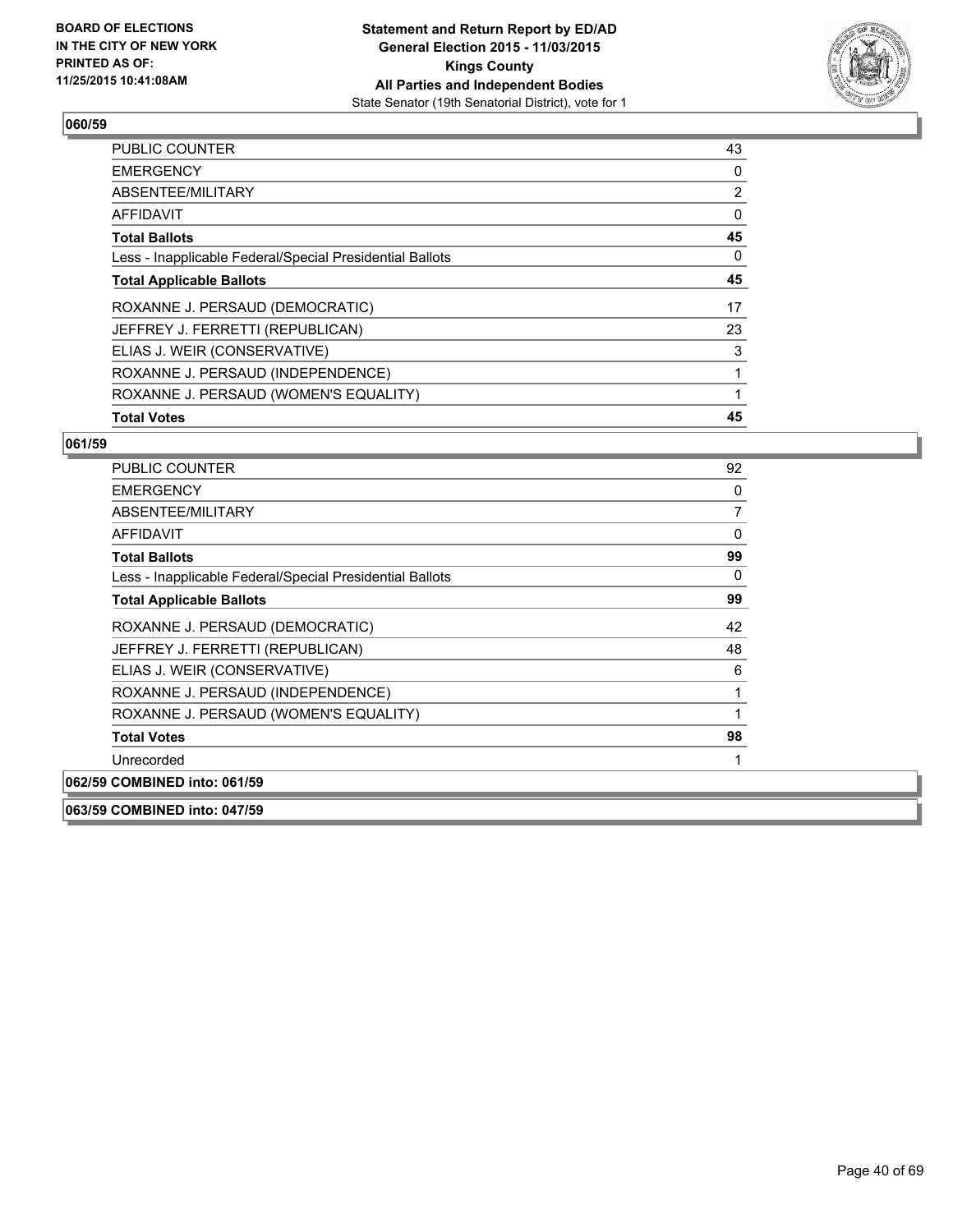

| <b>PUBLIC COUNTER</b>                                    | 45 |
|----------------------------------------------------------|----|
| <b>EMERGENCY</b>                                         | 0  |
| ABSENTEE/MILITARY                                        |    |
| AFFIDAVIT                                                | 0  |
| <b>Total Ballots</b>                                     | 46 |
| Less - Inapplicable Federal/Special Presidential Ballots | 0  |
| <b>Total Applicable Ballots</b>                          | 46 |
| ROXANNE J. PERSAUD (DEMOCRATIC)                          | 37 |
| JEFFREY J. FERRETTI (REPUBLICAN)                         | 5  |
| ELIAS J. WEIR (CONSERVATIVE)                             | 0  |
| ROXANNE J. PERSAUD (INDEPENDENCE)                        |    |
| ROXANNE J. PERSAUD (WOMEN'S EQUALITY)                    | 0  |
| BRINMORE BRETTON (WRITE-IN)                              | 1  |
| <b>Total Votes</b>                                       | 44 |
| Unrecorded                                               | 2  |

| <b>PUBLIC COUNTER</b>                                    | 56 |
|----------------------------------------------------------|----|
| <b>EMERGENCY</b>                                         | 0  |
| <b>ABSENTEE/MILITARY</b>                                 | 0  |
| AFFIDAVIT                                                |    |
| <b>Total Ballots</b>                                     | 57 |
| Less - Inapplicable Federal/Special Presidential Ballots | 0  |
| <b>Total Applicable Ballots</b>                          | 57 |
| ROXANNE J. PERSAUD (DEMOCRATIC)                          | 55 |
| JEFFREY J. FERRETTI (REPUBLICAN)                         | 0  |
|                                                          |    |
| ELIAS J. WEIR (CONSERVATIVE)                             | 0  |
| ROXANNE J. PERSAUD (INDEPENDENCE)                        | 0  |
| ROXANNE J. PERSAUD (WOMEN'S EQUALITY)                    |    |
| <b>Total Votes</b>                                       | 56 |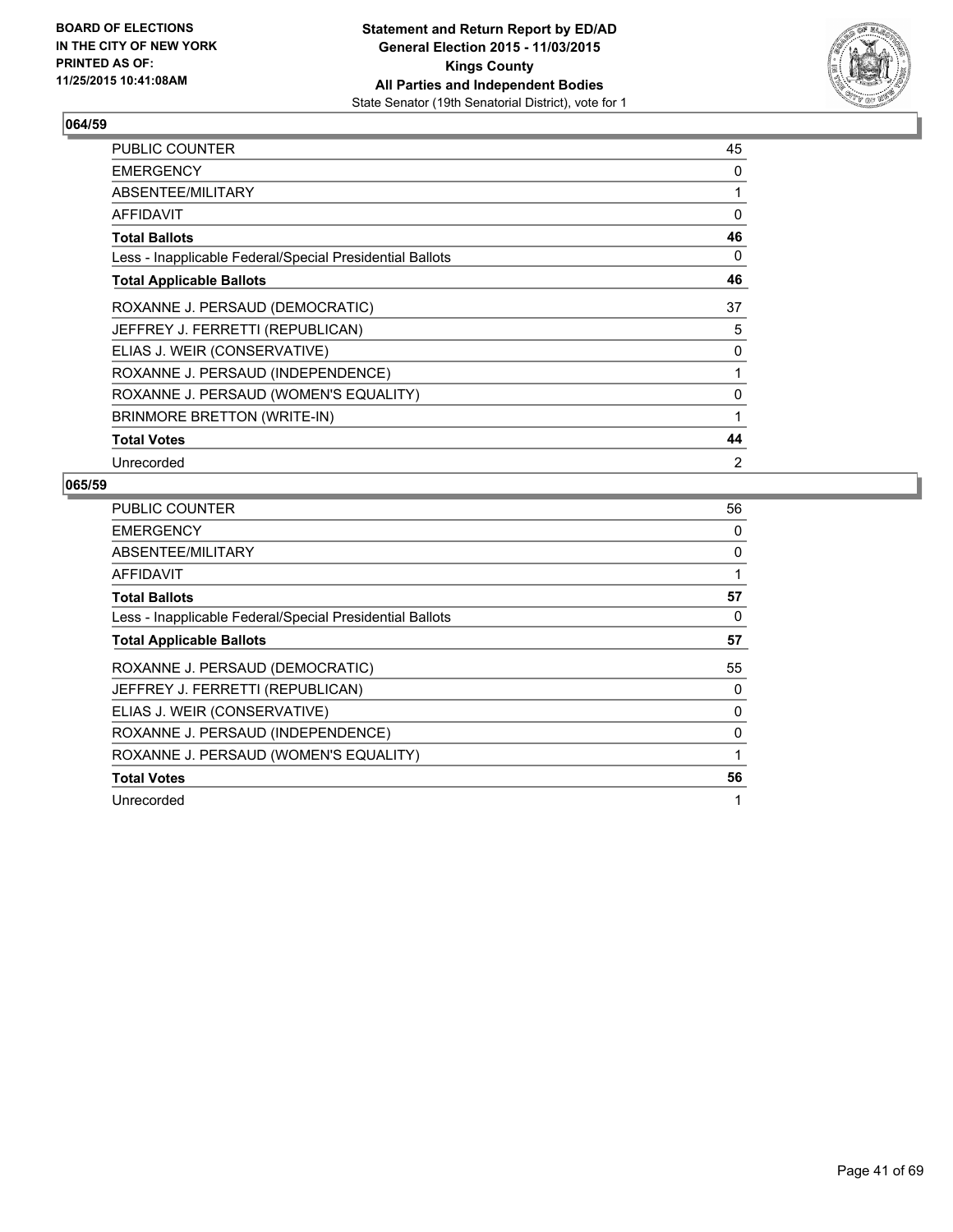

| <b>PUBLIC COUNTER</b>                                    | 66             |
|----------------------------------------------------------|----------------|
| <b>EMERGENCY</b>                                         | 0              |
| ABSENTEE/MILITARY                                        |                |
| AFFIDAVIT                                                | 1              |
| <b>Total Ballots</b>                                     | 68             |
| Less - Inapplicable Federal/Special Presidential Ballots | 0              |
| <b>Total Applicable Ballots</b>                          | 68             |
| ROXANNE J. PERSAUD (DEMOCRATIC)                          | 64             |
| JEFFREY J. FERRETTI (REPUBLICAN)                         | 0              |
| ELIAS J. WEIR (CONSERVATIVE)                             | $\overline{2}$ |
| ROXANNE J. PERSAUD (INDEPENDENCE)                        | 0              |
| ROXANNE J. PERSAUD (WOMEN'S EQUALITY)                    | 0              |
| JOHN SAMPSON (WRITE-IN)                                  |                |
| <b>Total Votes</b>                                       | 67             |
| Unrecorded                                               |                |

## **067/59**

| <b>PUBLIC COUNTER</b>                                    | 81 |
|----------------------------------------------------------|----|
| <b>EMERGENCY</b>                                         | 0  |
| ABSENTEE/MILITARY                                        |    |
| AFFIDAVIT                                                | 0  |
| <b>Total Ballots</b>                                     | 82 |
| Less - Inapplicable Federal/Special Presidential Ballots | 0  |
| <b>Total Applicable Ballots</b>                          | 82 |
| ROXANNE J. PERSAUD (DEMOCRATIC)                          | 68 |
| JEFFREY J. FERRETTI (REPUBLICAN)                         | 4  |
| ELIAS J. WEIR (CONSERVATIVE)                             | 3  |
| ROXANNE J. PERSAUD (INDEPENDENCE)                        |    |
| ROXANNE J. PERSAUD (WOMEN'S EQUALITY)                    |    |
| <b>Total Votes</b>                                       | 77 |
| Unrecorded                                               | 5  |

| <b>PUBLIC COUNTER</b>                                    | 33             |
|----------------------------------------------------------|----------------|
| <b>EMERGENCY</b>                                         | 0              |
| ABSENTEE/MILITARY                                        | 1              |
| AFFIDAVIT                                                | 0              |
| <b>Total Ballots</b>                                     | 34             |
| Less - Inapplicable Federal/Special Presidential Ballots | 0              |
| <b>Total Applicable Ballots</b>                          | 34             |
| ROXANNE J. PERSAUD (DEMOCRATIC)                          | 29             |
| JEFFREY J. FERRETTI (REPUBLICAN)                         | 1              |
| ELIAS J. WEIR (CONSERVATIVE)                             | $\overline{2}$ |
| ROXANNE J. PERSAUD (INDEPENDENCE)                        | 0              |
| ROXANNE J. PERSAUD (WOMEN'S EQUALITY)                    | 0              |
| <b>Total Votes</b>                                       | 32             |
| Unrecorded                                               | $\overline{2}$ |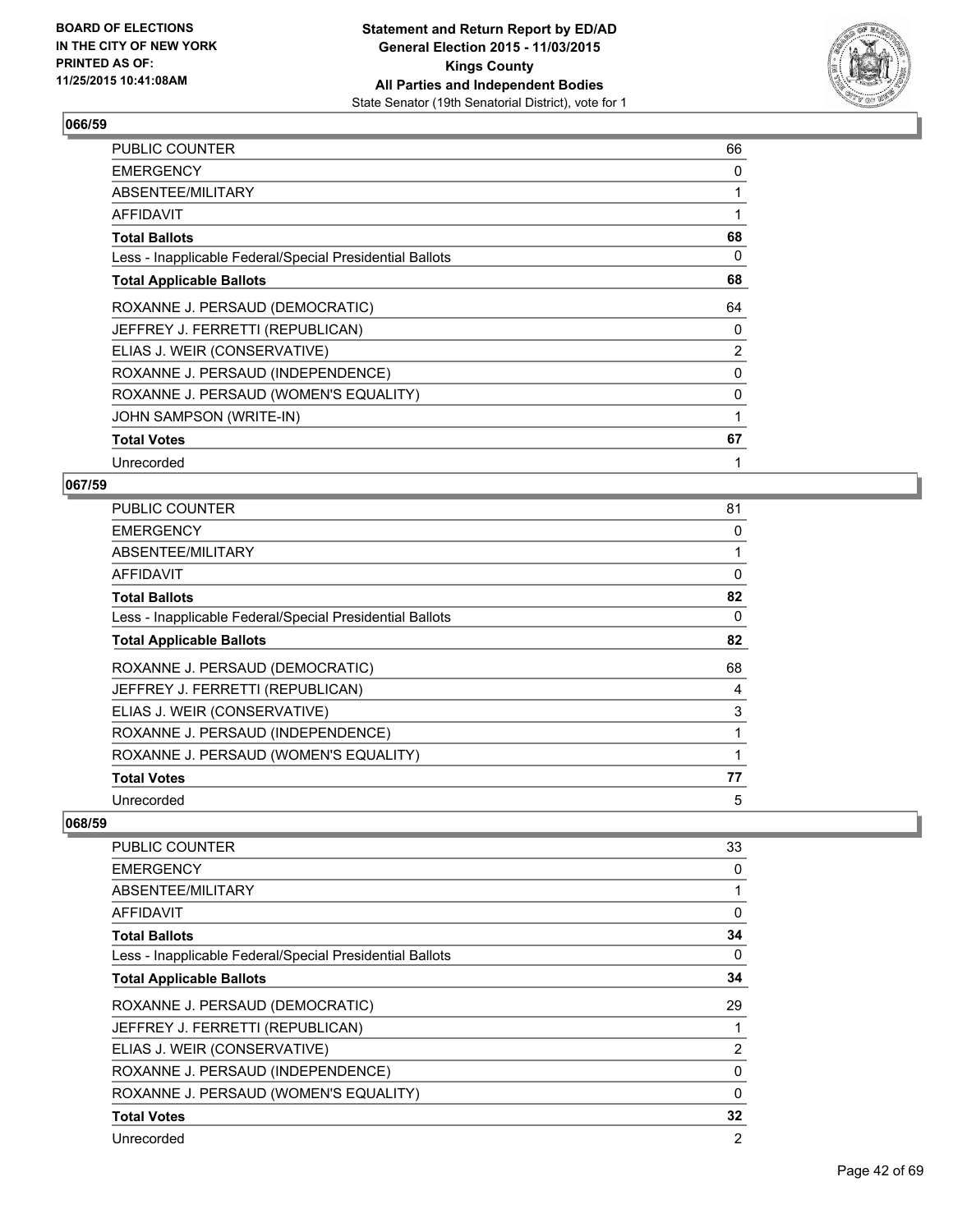

| <b>PUBLIC COUNTER</b>                                    | 51 |
|----------------------------------------------------------|----|
| <b>EMERGENCY</b>                                         | 0  |
| ABSENTEE/MILITARY                                        |    |
| AFFIDAVIT                                                | 0  |
| <b>Total Ballots</b>                                     | 52 |
| Less - Inapplicable Federal/Special Presidential Ballots | 0  |
| <b>Total Applicable Ballots</b>                          | 52 |
| ROXANNE J. PERSAUD (DEMOCRATIC)                          | 47 |
| JEFFREY J. FERRETTI (REPUBLICAN)                         |    |
| ELIAS J. WEIR (CONSERVATIVE)                             |    |
| ROXANNE J. PERSAUD (INDEPENDENCE)                        | 0  |
| ROXANNE J. PERSAUD (WOMEN'S EQUALITY)                    |    |
| <b>Total Votes</b>                                       | 50 |
| Unrecorded                                               | 2  |

# **070/59**

| PUBLIC COUNTER                                           | 52             |
|----------------------------------------------------------|----------------|
| <b>EMERGENCY</b>                                         | 0              |
| ABSENTEE/MILITARY                                        |                |
| AFFIDAVIT                                                |                |
| <b>Total Ballots</b>                                     | 54             |
| Less - Inapplicable Federal/Special Presidential Ballots | 0              |
| <b>Total Applicable Ballots</b>                          | 54             |
| ROXANNE J. PERSAUD (DEMOCRATIC)                          | 50             |
| JEFFREY J. FERRETTI (REPUBLICAN)                         |                |
| ELIAS J. WEIR (CONSERVATIVE)                             | $\overline{2}$ |
| ROXANNE J. PERSAUD (INDEPENDENCE)                        | 0              |
| ROXANNE J. PERSAUD (WOMEN'S EQUALITY)                    | 0              |
| <b>Total Votes</b>                                       | 53             |
| Unrecorded                                               |                |

| <b>PUBLIC COUNTER</b>                                    | 80       |
|----------------------------------------------------------|----------|
| <b>EMERGENCY</b>                                         | 0        |
| ABSENTEE/MILITARY                                        | 0        |
| AFFIDAVIT                                                | 0        |
| <b>Total Ballots</b>                                     | 80       |
| Less - Inapplicable Federal/Special Presidential Ballots | 0        |
| <b>Total Applicable Ballots</b>                          | 80       |
| ROXANNE J. PERSAUD (DEMOCRATIC)                          | 71       |
| JEFFREY J. FERRETTI (REPUBLICAN)                         | 2        |
| ELIAS J. WEIR (CONSERVATIVE)                             | 3        |
| ROXANNE J. PERSAUD (INDEPENDENCE)                        | 0        |
| ROXANNE J. PERSAUD (WOMEN'S EQUALITY)                    | $\Omega$ |
| <b>Total Votes</b>                                       | 76       |
| Unrecorded                                               | 4        |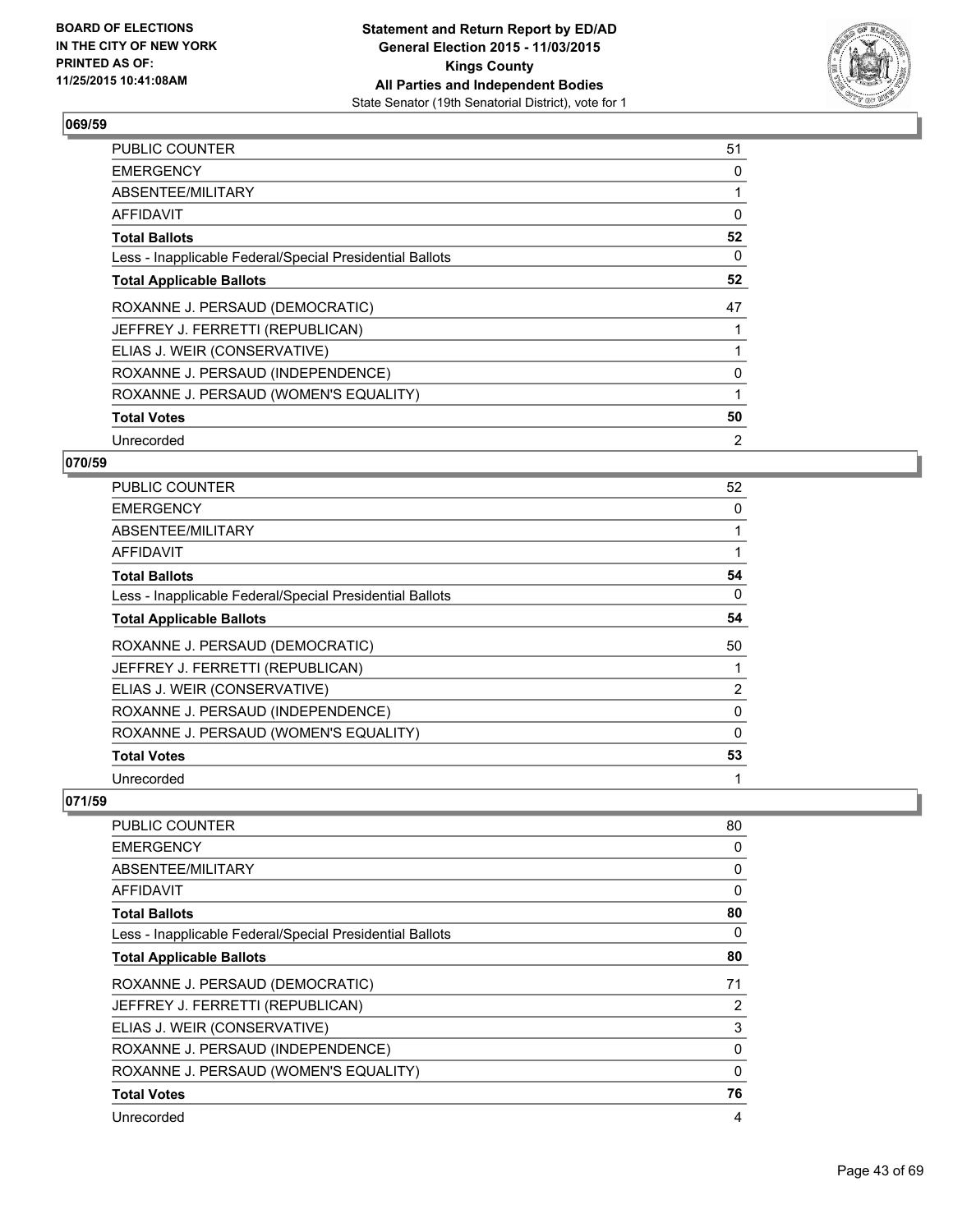

| <b>Total Votes</b>                                       | 37 |
|----------------------------------------------------------|----|
| ROXANNE J. PERSAUD (WOMEN'S EQUALITY)                    | 2  |
| ROXANNE J. PERSAUD (INDEPENDENCE)                        |    |
| ELIAS J. WEIR (CONSERVATIVE)                             | 0  |
| JEFFREY J. FERRETTI (REPUBLICAN)                         | 0  |
| ROXANNE J. PERSAUD (DEMOCRATIC)                          | 34 |
| <b>Total Applicable Ballots</b>                          | 37 |
| Less - Inapplicable Federal/Special Presidential Ballots | 0  |
| <b>Total Ballots</b>                                     | 37 |
| <b>AFFIDAVIT</b>                                         | 0  |
| ABSENTEE/MILITARY                                        |    |
| <b>EMERGENCY</b>                                         | 0  |
| <b>PUBLIC COUNTER</b>                                    | 36 |

# **073/59**

| <b>PUBLIC COUNTER</b>                                    | 46       |
|----------------------------------------------------------|----------|
| <b>EMERGENCY</b>                                         | 0        |
| ABSENTEE/MILITARY                                        | 0        |
| AFFIDAVIT                                                |          |
| <b>Total Ballots</b>                                     | 47       |
| Less - Inapplicable Federal/Special Presidential Ballots | 0        |
| <b>Total Applicable Ballots</b>                          | 47       |
| ROXANNE J. PERSAUD (DEMOCRATIC)                          | 46       |
| JEFFREY J. FERRETTI (REPUBLICAN)                         | 0        |
| ELIAS J. WEIR (CONSERVATIVE)                             |          |
| ROXANNE J. PERSAUD (INDEPENDENCE)                        | 0        |
| ROXANNE J. PERSAUD (WOMEN'S EQUALITY)                    | $\Omega$ |
| <b>Total Votes</b>                                       | 47       |

| PUBLIC COUNTER                                           | 44 |
|----------------------------------------------------------|----|
| <b>EMERGENCY</b>                                         | 0  |
| ABSENTEE/MILITARY                                        | 0  |
| <b>AFFIDAVIT</b>                                         | 0  |
| <b>Total Ballots</b>                                     | 44 |
| Less - Inapplicable Federal/Special Presidential Ballots | 0  |
| <b>Total Applicable Ballots</b>                          | 44 |
| ROXANNE J. PERSAUD (DEMOCRATIC)                          | 40 |
| JEFFREY J. FERRETTI (REPUBLICAN)                         | 3  |
| ELIAS J. WEIR (CONSERVATIVE)                             | 0  |
| ROXANNE J. PERSAUD (INDEPENDENCE)                        | 0  |
| ROXANNE J. PERSAUD (WOMEN'S EQUALITY)                    | 0  |
| <b>Total Votes</b>                                       | 43 |
| Unrecorded                                               | 1  |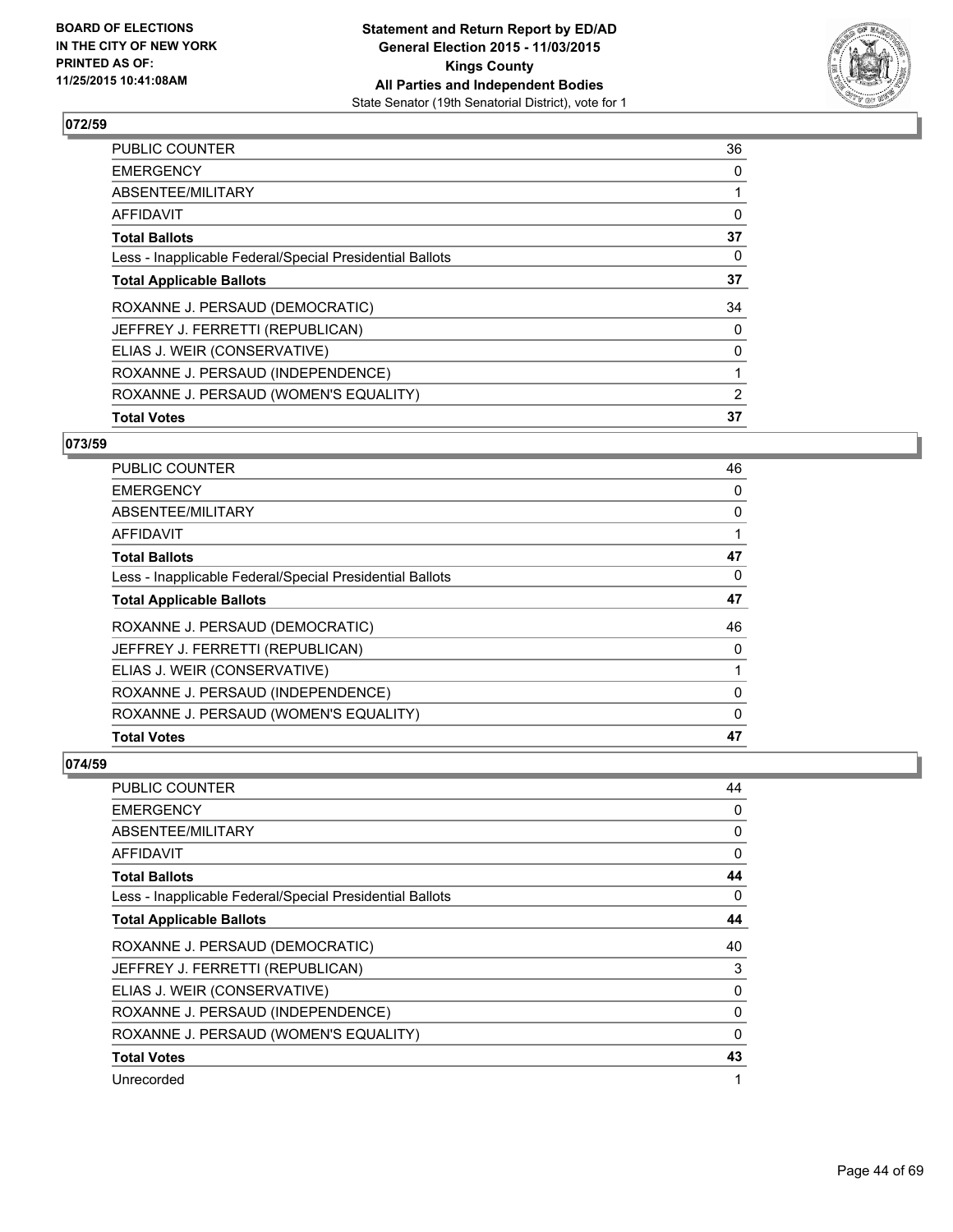

| <b>PUBLIC COUNTER</b>                                    | 54             |
|----------------------------------------------------------|----------------|
| <b>EMERGENCY</b>                                         | 0              |
| ABSENTEE/MILITARY                                        | 0              |
| <b>AFFIDAVIT</b>                                         | 0              |
| <b>Total Ballots</b>                                     | 54             |
| Less - Inapplicable Federal/Special Presidential Ballots | 0              |
| <b>Total Applicable Ballots</b>                          | 54             |
| ROXANNE J. PERSAUD (DEMOCRATIC)                          | 48             |
| JEFFREY J. FERRETTI (REPUBLICAN)                         | 3              |
| ELIAS J. WEIR (CONSERVATIVE)                             | 0              |
| ROXANNE J. PERSAUD (INDEPENDENCE)                        | 0              |
| ROXANNE J. PERSAUD (WOMEN'S EQUALITY)                    | $\overline{2}$ |
| <b>Total Votes</b>                                       | 53             |
| Unrecorded                                               | 1              |

# **076/59**

| <b>PUBLIC COUNTER</b>                                    | 55 |
|----------------------------------------------------------|----|
| <b>EMERGENCY</b>                                         | 0  |
| ABSENTEE/MILITARY                                        | 2  |
| <b>AFFIDAVIT</b>                                         | 0  |
| <b>Total Ballots</b>                                     | 57 |
| Less - Inapplicable Federal/Special Presidential Ballots | 0  |
| <b>Total Applicable Ballots</b>                          | 57 |
| ROXANNE J. PERSAUD (DEMOCRATIC)                          | 50 |
| JEFFREY J. FERRETTI (REPUBLICAN)                         | 3  |
| ELIAS J. WEIR (CONSERVATIVE)                             | 0  |
| ROXANNE J. PERSAUD (INDEPENDENCE)                        | 0  |
| ROXANNE J. PERSAUD (WOMEN'S EQUALITY)                    |    |
| <b>Total Votes</b>                                       | 54 |
| Unrecorded                                               | 3  |
| 080/59 COMBINED into: 047/59                             |    |
|                                                          |    |

**081/59 COMBINED into: 056/59**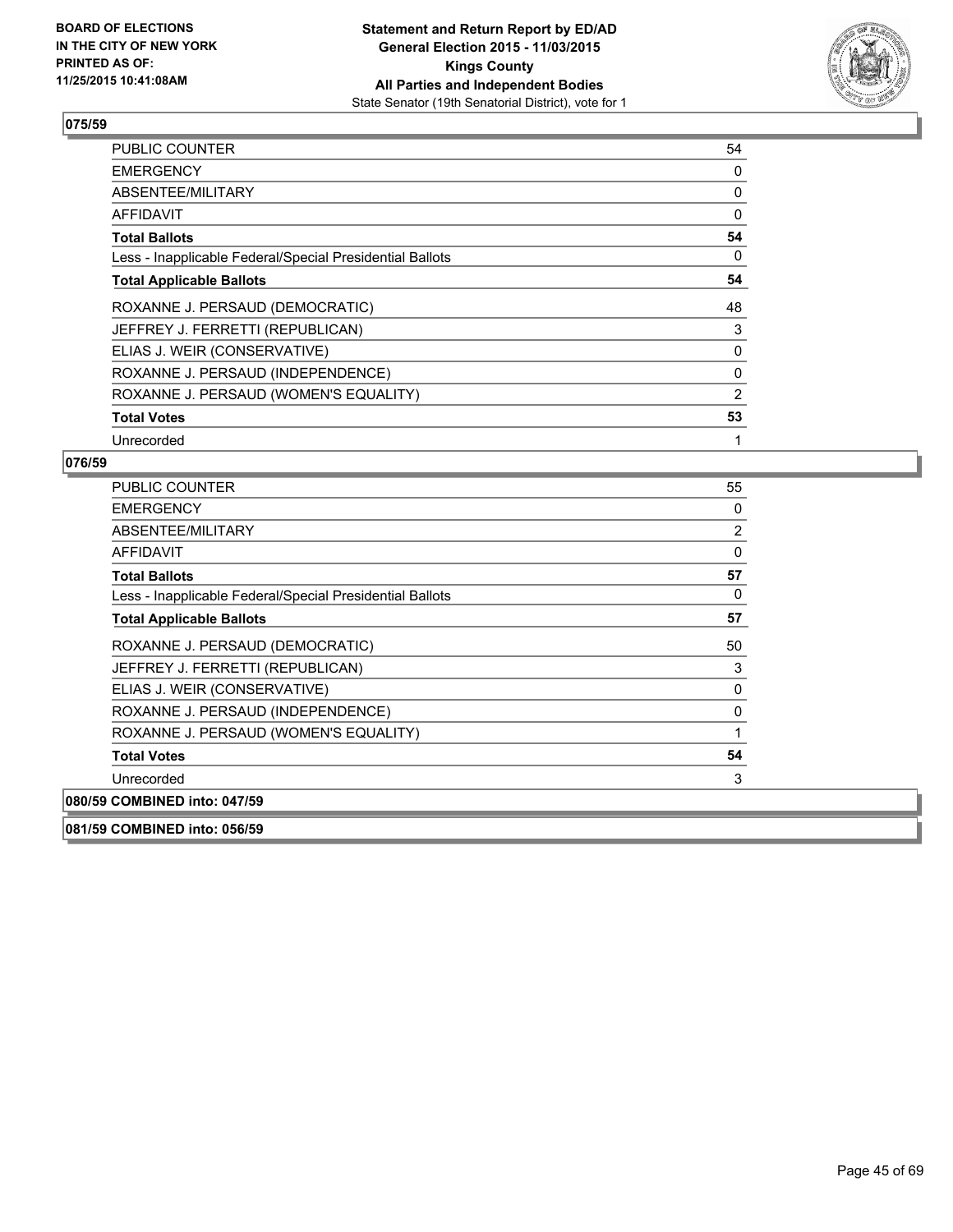

| PUBLIC COUNTER                                           | 42             |
|----------------------------------------------------------|----------------|
| <b>EMERGENCY</b>                                         | 0              |
| ABSENTEE/MILITARY                                        | 1              |
| AFFIDAVIT                                                |                |
| <b>Total Ballots</b>                                     | 44             |
| Less - Inapplicable Federal/Special Presidential Ballots | 0              |
| <b>Total Applicable Ballots</b>                          | 44             |
| ROXANNE J. PERSAUD (DEMOCRATIC)                          | 36             |
| JEFFREY J. FERRETTI (REPUBLICAN)                         | $\overline{2}$ |
| ELIAS J. WEIR (CONSERVATIVE)                             | $\overline{2}$ |
| ROXANNE J. PERSAUD (INDEPENDENCE)                        | 0              |
| ROXANNE J. PERSAUD (WOMEN'S EQUALITY)                    | $\overline{2}$ |
| UNATTRIBUTABLE WRITE-IN (WRITE-IN)                       |                |
| <b>Total Votes</b>                                       | 43             |
| Unrecorded                                               |                |

#### **083/59**

| <b>PUBLIC COUNTER</b>                                    | 34 |
|----------------------------------------------------------|----|
| <b>EMERGENCY</b>                                         | 0  |
| ABSENTEE/MILITARY                                        | 3  |
| <b>AFFIDAVIT</b>                                         | 0  |
| <b>Total Ballots</b>                                     | 37 |
| Less - Inapplicable Federal/Special Presidential Ballots | 0  |
| <b>Total Applicable Ballots</b>                          | 37 |
| ROXANNE J. PERSAUD (DEMOCRATIC)                          | 18 |
| JEFFREY J. FERRETTI (REPUBLICAN)                         | 13 |
| ELIAS J. WEIR (CONSERVATIVE)                             | 3  |
| ROXANNE J. PERSAUD (INDEPENDENCE)                        | 1  |
| ROXANNE J. PERSAUD (WOMEN'S EQUALITY)                    | 0  |
| <b>Total Votes</b>                                       | 35 |
| Unrecorded                                               | 2  |
| 084/59 COMBINED into: 067/59                             |    |

**085/59 COMBINED into: 025/59**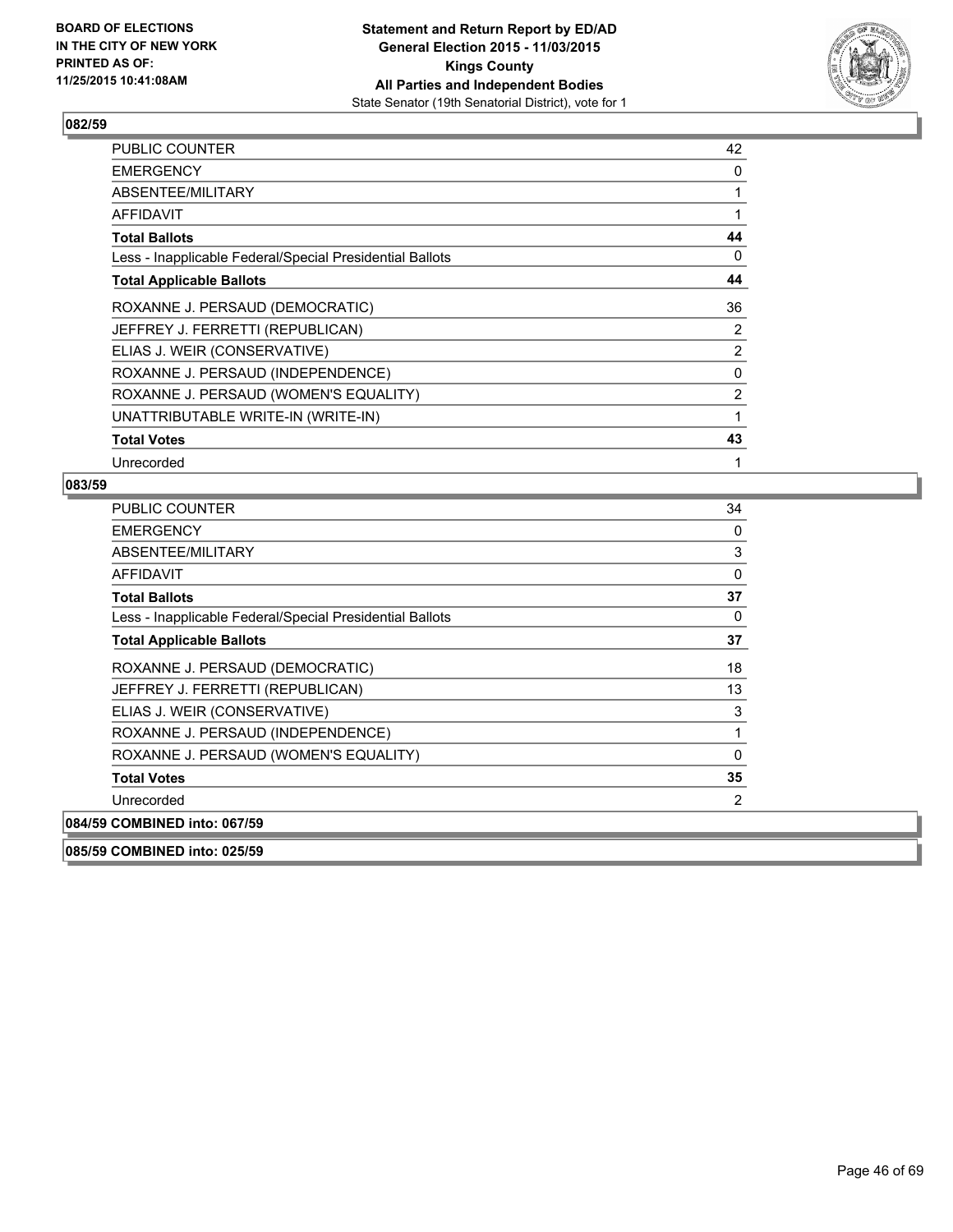

| <b>PUBLIC COUNTER</b>                                    | 18       |
|----------------------------------------------------------|----------|
| <b>EMERGENCY</b>                                         | $\Omega$ |
| ABSENTEE/MILITARY                                        | 0        |
| <b>AFFIDAVIT</b>                                         | $\Omega$ |
| <b>Total Ballots</b>                                     | 18       |
| Less - Inapplicable Federal/Special Presidential Ballots | 0        |
| <b>Total Applicable Ballots</b>                          | 18       |
| ROXANNE J. PERSAUD (DEMOCRATIC)                          | 12       |
| JEFFREY J. FERRETTI (REPUBLICAN)                         | 0        |
| ELIAS J. WEIR (CONSERVATIVE)                             |          |
| ROXANNE J. PERSAUD (INDEPENDENCE)                        | 0        |
| ROXANNE J. PERSAUD (WOMEN'S EQUALITY)                    |          |
| JEFFREY SEVERE (WRITE-IN)                                |          |
| <b>Total Votes</b>                                       | 15       |
| Unrecorded                                               | 3        |

| <b>PUBLIC COUNTER</b>                                    | 14 |
|----------------------------------------------------------|----|
| <b>EMERGENCY</b>                                         | 0  |
| ABSENTEE/MILITARY                                        | 0  |
| AFFIDAVIT                                                | 0  |
| <b>Total Ballots</b>                                     | 14 |
| Less - Inapplicable Federal/Special Presidential Ballots | 0  |
| <b>Total Applicable Ballots</b>                          | 14 |
| ROXANNE J. PERSAUD (DEMOCRATIC)                          | 13 |
| JEFFREY J. FERRETTI (REPUBLICAN)                         | 0  |
| ELIAS J. WEIR (CONSERVATIVE)                             |    |
| ROXANNE J. PERSAUD (INDEPENDENCE)                        | 0  |
| ROXANNE J. PERSAUD (WOMEN'S EQUALITY)                    | 0  |
| <b>Total Votes</b>                                       | 14 |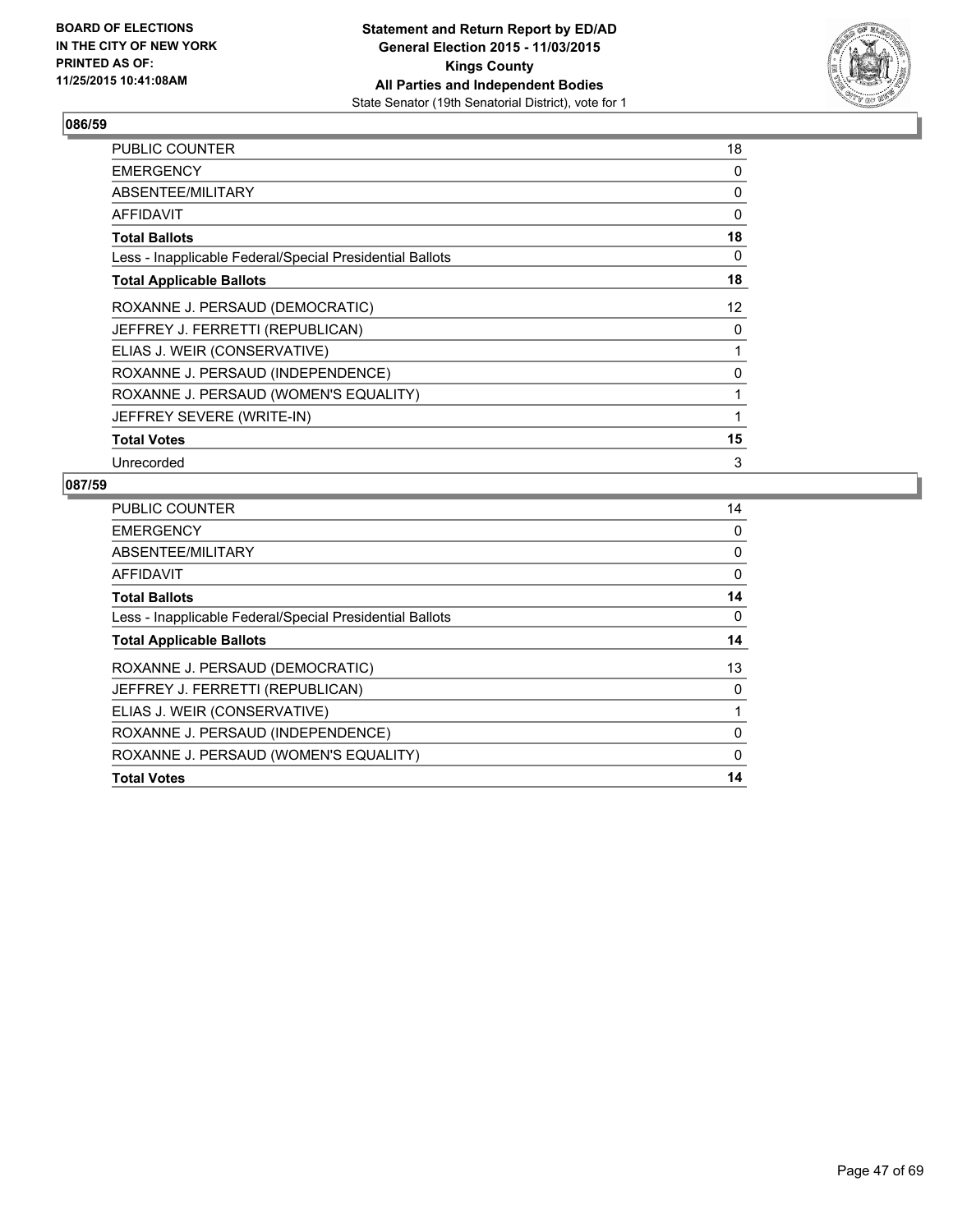

| <b>PUBLIC COUNTER</b>                                    | 112 |
|----------------------------------------------------------|-----|
| <b>EMERGENCY</b>                                         | 0   |
| ABSENTEE/MILITARY                                        |     |
| AFFIDAVIT                                                | 0   |
| <b>Total Ballots</b>                                     | 113 |
| Less - Inapplicable Federal/Special Presidential Ballots | 0   |
| <b>Total Applicable Ballots</b>                          | 113 |
| ROXANNE J. PERSAUD (DEMOCRATIC)                          | 90  |
| JEFFREY J. FERRETTI (REPUBLICAN)                         | 3   |
| ELIAS J. WEIR (CONSERVATIVE)                             | 4   |
| ROXANNE J. PERSAUD (INDEPENDENCE)                        | 0   |
| ROXANNE J. PERSAUD (WOMEN'S EQUALITY)                    | 3   |
| <b>Total Votes</b>                                       | 100 |
| Unrecorded                                               | 13  |

# **002/60**

| PUBLIC COUNTER                                           | 54             |
|----------------------------------------------------------|----------------|
| <b>EMERGENCY</b>                                         | 0              |
| ABSENTEE/MILITARY                                        | 0              |
| AFFIDAVIT                                                | 0              |
| <b>Total Ballots</b>                                     | 54             |
| Less - Inapplicable Federal/Special Presidential Ballots | 0              |
| <b>Total Applicable Ballots</b>                          | 54             |
| ROXANNE J. PERSAUD (DEMOCRATIC)                          | 46             |
| JEFFREY J. FERRETTI (REPUBLICAN)                         | 0              |
| ELIAS J. WEIR (CONSERVATIVE)                             | 0              |
| ROXANNE J. PERSAUD (INDEPENDENCE)                        | $\overline{2}$ |
| ROXANNE J. PERSAUD (WOMEN'S EQUALITY)                    | 0              |
| <b>Total Votes</b>                                       | 48             |
| Unrecorded                                               | 6              |

| <b>PUBLIC COUNTER</b>                                    | 42          |
|----------------------------------------------------------|-------------|
| <b>EMERGENCY</b>                                         | 2           |
| ABSENTEE/MILITARY                                        | 0           |
| AFFIDAVIT                                                | 0           |
| <b>Total Ballots</b>                                     | 44          |
| Less - Inapplicable Federal/Special Presidential Ballots | 0           |
| <b>Total Applicable Ballots</b>                          | 44          |
| ROXANNE J. PERSAUD (DEMOCRATIC)                          | 36          |
| JEFFREY J. FERRETTI (REPUBLICAN)                         | 3           |
| ELIAS J. WEIR (CONSERVATIVE)                             | 0           |
| ROXANNE J. PERSAUD (INDEPENDENCE)                        | 0           |
| ROXANNE J. PERSAUD (WOMEN'S EQUALITY)                    | $\mathbf 0$ |
| <b>Total Votes</b>                                       | 39          |
| Unrecorded                                               | 5           |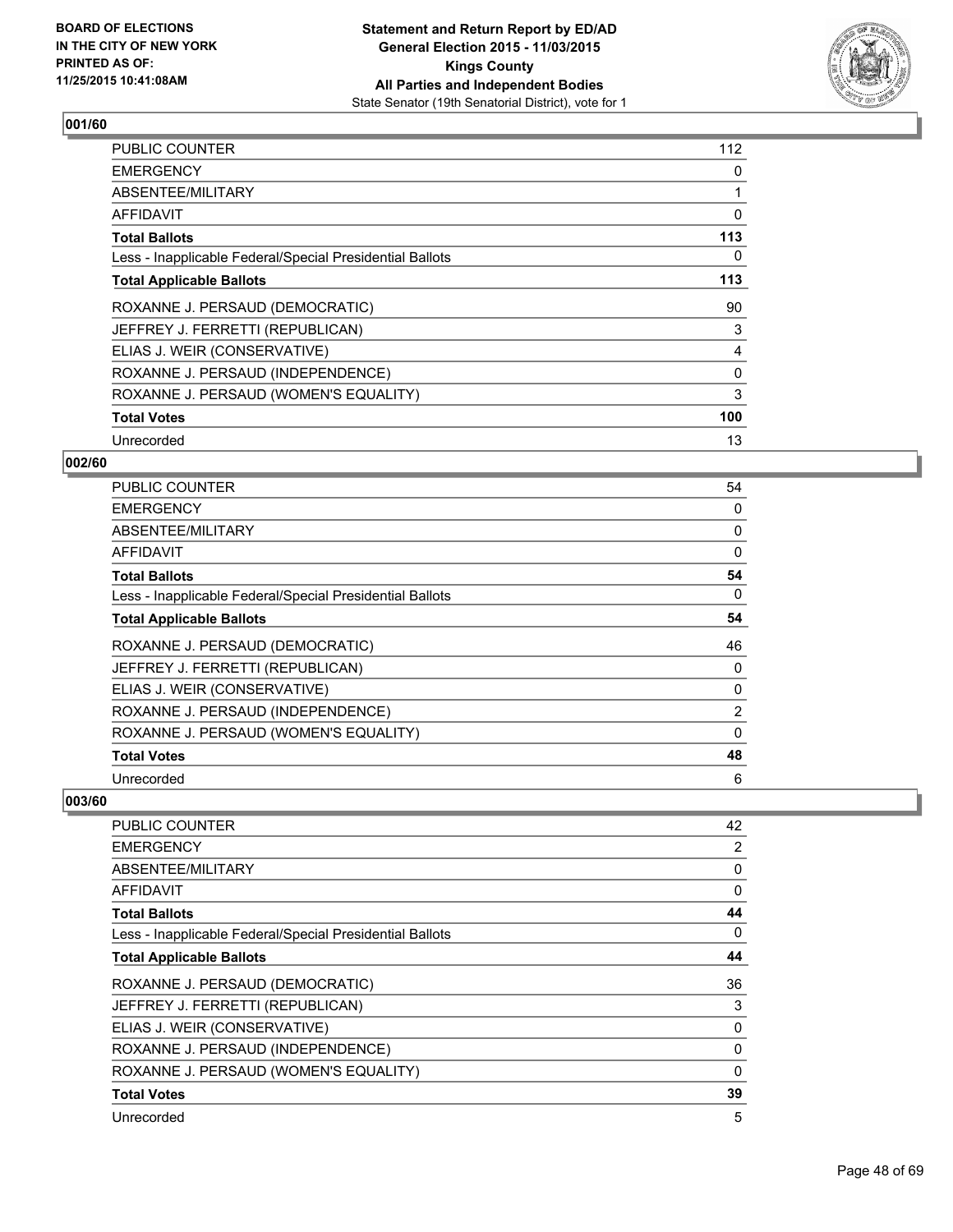

| <b>PUBLIC COUNTER</b>                                    | 24 |
|----------------------------------------------------------|----|
| <b>EMERGENCY</b>                                         | 0  |
| ABSENTEE/MILITARY                                        |    |
| AFFIDAVIT                                                |    |
| <b>Total Ballots</b>                                     | 26 |
| Less - Inapplicable Federal/Special Presidential Ballots | 0  |
| <b>Total Applicable Ballots</b>                          | 26 |
| ROXANNE J. PERSAUD (DEMOCRATIC)                          | 24 |
| JEFFREY J. FERRETTI (REPUBLICAN)                         |    |
| ELIAS J. WEIR (CONSERVATIVE)                             | 0  |
| ROXANNE J. PERSAUD (INDEPENDENCE)                        | 0  |
| ROXANNE J. PERSAUD (WOMEN'S EQUALITY)                    | 0  |
| <b>Total Votes</b>                                       | 25 |
| Unrecorded                                               | 1  |

# **005/60**

| PUBLIC COUNTER                                           | 43             |
|----------------------------------------------------------|----------------|
| <b>EMERGENCY</b>                                         | 0              |
| ABSENTEE/MILITARY                                        | 3              |
| AFFIDAVIT                                                |                |
| <b>Total Ballots</b>                                     | 47             |
| Less - Inapplicable Federal/Special Presidential Ballots | 0              |
| <b>Total Applicable Ballots</b>                          | 47             |
| ROXANNE J. PERSAUD (DEMOCRATIC)                          | 36             |
| JEFFREY J. FERRETTI (REPUBLICAN)                         | 6              |
| ELIAS J. WEIR (CONSERVATIVE)                             | $\overline{2}$ |
| ROXANNE J. PERSAUD (INDEPENDENCE)                        |                |
| ROXANNE J. PERSAUD (WOMEN'S EQUALITY)                    | 0              |
| <b>Total Votes</b>                                       | 45             |
| Unrecorded                                               | 2              |

| <b>PUBLIC COUNTER</b>                                    | 55 |
|----------------------------------------------------------|----|
| <b>EMERGENCY</b>                                         | 0  |
| ABSENTEE/MILITARY                                        |    |
| AFFIDAVIT                                                | 0  |
| <b>Total Ballots</b>                                     | 56 |
| Less - Inapplicable Federal/Special Presidential Ballots | 0  |
| <b>Total Applicable Ballots</b>                          | 56 |
| ROXANNE J. PERSAUD (DEMOCRATIC)                          | 47 |
| JEFFREY J. FERRETTI (REPUBLICAN)                         |    |
| ELIAS J. WEIR (CONSERVATIVE)                             | 0  |
| ROXANNE J. PERSAUD (INDEPENDENCE)                        | 3  |
| ROXANNE J. PERSAUD (WOMEN'S EQUALITY)                    | 1  |
| <b>Total Votes</b>                                       | 52 |
| Unrecorded                                               | 4  |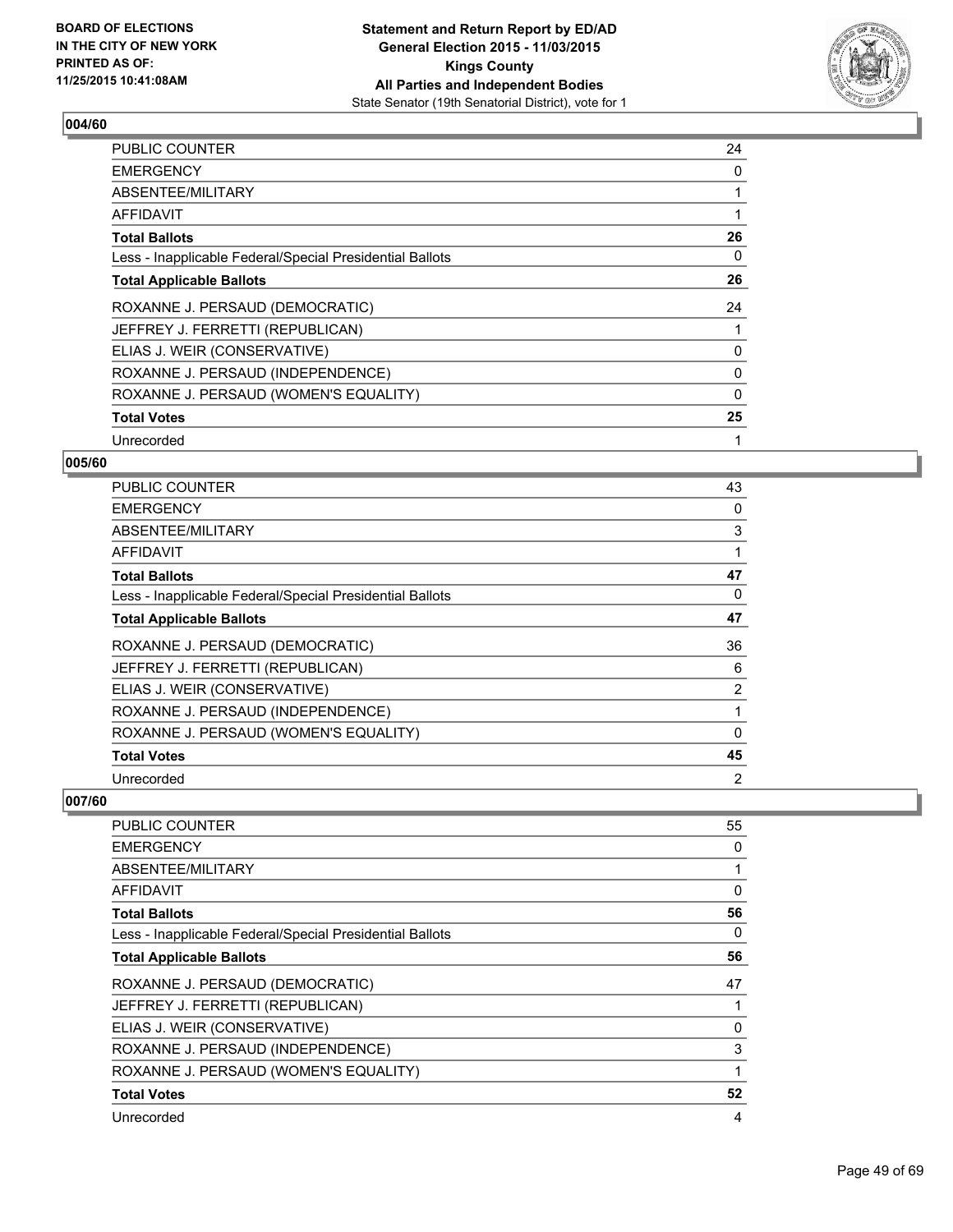

| <b>PUBLIC COUNTER</b>                                    | 94 |
|----------------------------------------------------------|----|
| <b>EMERGENCY</b>                                         | 0  |
| ABSENTEE/MILITARY                                        |    |
| AFFIDAVIT                                                | 0  |
| <b>Total Ballots</b>                                     | 95 |
| Less - Inapplicable Federal/Special Presidential Ballots | 0  |
| <b>Total Applicable Ballots</b>                          | 95 |
| ROXANNE J. PERSAUD (DEMOCRATIC)                          | 86 |
| JEFFREY J. FERRETTI (REPUBLICAN)                         |    |
| ELIAS J. WEIR (CONSERVATIVE)                             | 0  |
| ROXANNE J. PERSAUD (INDEPENDENCE)                        | 0  |
| ROXANNE J. PERSAUD (WOMEN'S EQUALITY)                    | 0  |
| <b>Total Votes</b>                                       | 87 |
| Unrecorded                                               | 8  |

# **009/60**

| <b>PUBLIC COUNTER</b>                                    | 35 |
|----------------------------------------------------------|----|
| <b>EMERGENCY</b>                                         | 0  |
| ABSENTEE/MILITARY                                        |    |
| AFFIDAVIT                                                |    |
| <b>Total Ballots</b>                                     | 37 |
| Less - Inapplicable Federal/Special Presidential Ballots | 0  |
| <b>Total Applicable Ballots</b>                          | 37 |
| ROXANNE J. PERSAUD (DEMOCRATIC)                          | 34 |
| JEFFREY J. FERRETTI (REPUBLICAN)                         |    |
| ELIAS J. WEIR (CONSERVATIVE)                             | 0  |
| ROXANNE J. PERSAUD (INDEPENDENCE)                        | 0  |
| ROXANNE J. PERSAUD (WOMEN'S EQUALITY)                    | 0  |
| <b>Total Votes</b>                                       | 35 |
| Unrecorded                                               | 2  |

| <b>PUBLIC COUNTER</b>                                    | 72 |
|----------------------------------------------------------|----|
| <b>EMERGENCY</b>                                         | 0  |
| ABSENTEE/MILITARY                                        |    |
| AFFIDAVIT                                                |    |
| <b>Total Ballots</b>                                     | 74 |
| Less - Inapplicable Federal/Special Presidential Ballots | 0  |
| <b>Total Applicable Ballots</b>                          | 74 |
| ROXANNE J. PERSAUD (DEMOCRATIC)                          | 65 |
| JEFFREY J. FERRETTI (REPUBLICAN)                         | 3  |
| ELIAS J. WEIR (CONSERVATIVE)                             | 0  |
| ROXANNE J. PERSAUD (INDEPENDENCE)                        | 0  |
| ROXANNE J. PERSAUD (WOMEN'S EQUALITY)                    | 2  |
| <b>Total Votes</b>                                       | 70 |
| Unrecorded                                               | 4  |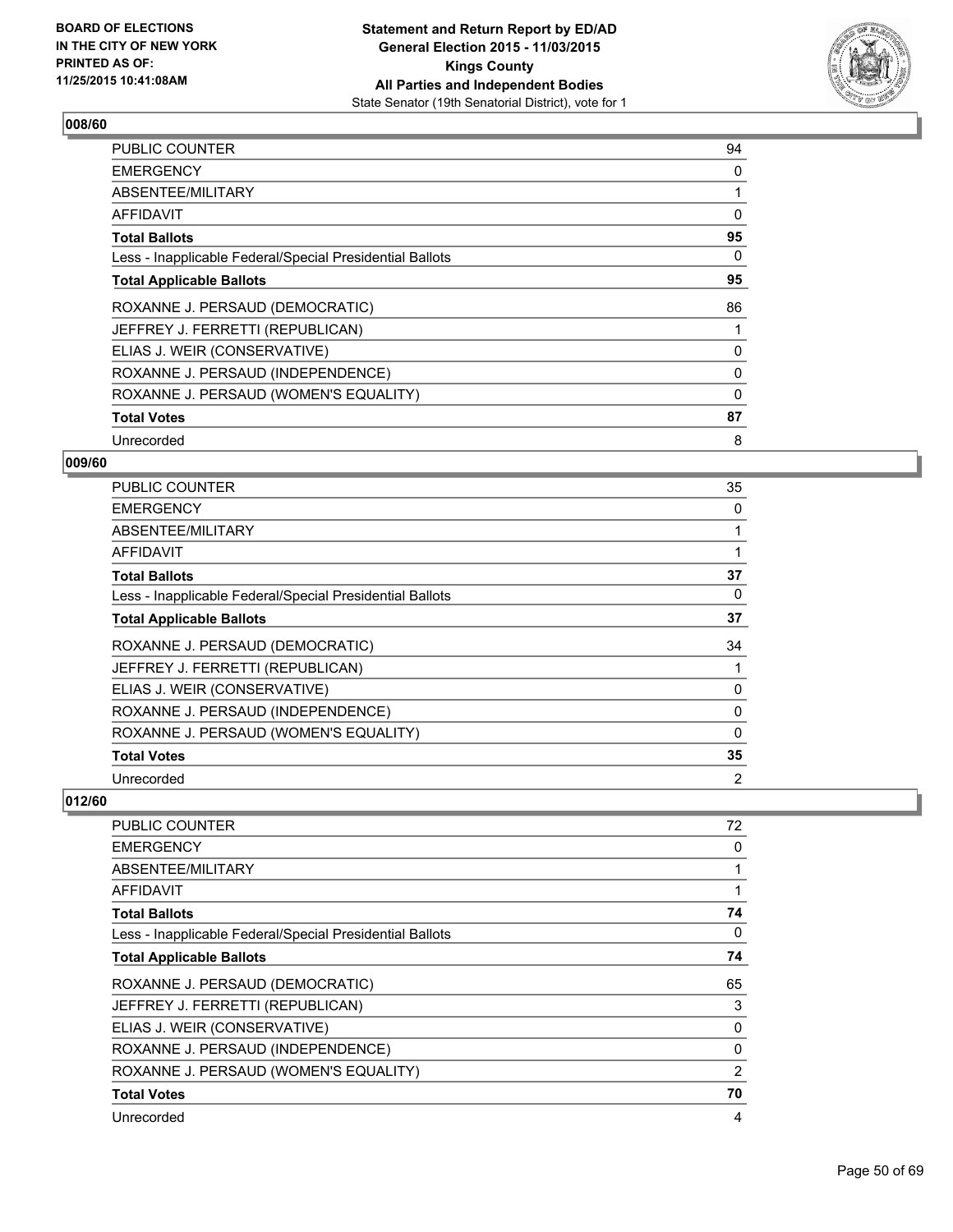

| <b>PUBLIC COUNTER</b>                                    | 61 |
|----------------------------------------------------------|----|
| <b>EMERGENCY</b>                                         | 0  |
| ABSENTEE/MILITARY                                        | 3  |
| AFFIDAVIT                                                | 0  |
| <b>Total Ballots</b>                                     | 64 |
| Less - Inapplicable Federal/Special Presidential Ballots | 0  |
| <b>Total Applicable Ballots</b>                          | 64 |
| ROXANNE J. PERSAUD (DEMOCRATIC)                          | 53 |
| JEFFREY J. FERRETTI (REPUBLICAN)                         | 5  |
| ELIAS J. WEIR (CONSERVATIVE)                             |    |
| ROXANNE J. PERSAUD (INDEPENDENCE)                        | 0  |
| ROXANNE J. PERSAUD (WOMEN'S EQUALITY)                    | 2  |
| <b>Total Votes</b>                                       | 61 |
| Unrecorded                                               | 3  |
|                                                          |    |

**014/60 COMBINED into: 012/60**

#### **015/60**

| <b>PUBLIC COUNTER</b>                                    | 22 |
|----------------------------------------------------------|----|
| <b>EMERGENCY</b>                                         | 0  |
| ABSENTEE/MILITARY                                        | 0  |
| AFFIDAVIT                                                | 0  |
| <b>Total Ballots</b>                                     | 22 |
| Less - Inapplicable Federal/Special Presidential Ballots | 0  |
| <b>Total Applicable Ballots</b>                          | 22 |
| ROXANNE J. PERSAUD (DEMOCRATIC)                          | 20 |
| JEFFREY J. FERRETTI (REPUBLICAN)                         | 0  |
| ELIAS J. WEIR (CONSERVATIVE)                             | 0  |
| ROXANNE J. PERSAUD (INDEPENDENCE)                        | 0  |
| ROXANNE J. PERSAUD (WOMEN'S EQUALITY)                    | 0  |
| <b>Total Votes</b>                                       | 20 |
| Unrecorded                                               | 2  |

| PUBLIC COUNTER                                           | 66             |
|----------------------------------------------------------|----------------|
| <b>EMERGENCY</b>                                         | 0              |
| ABSENTEE/MILITARY                                        | 3              |
| AFFIDAVIT                                                |                |
| <b>Total Ballots</b>                                     | 70             |
| Less - Inapplicable Federal/Special Presidential Ballots | 0              |
| <b>Total Applicable Ballots</b>                          | 70             |
| ROXANNE J. PERSAUD (DEMOCRATIC)                          | 57             |
| JEFFREY J. FERRETTI (REPUBLICAN)                         | 4              |
| ELIAS J. WEIR (CONSERVATIVE)                             | $\Omega$       |
| ROXANNE J. PERSAUD (INDEPENDENCE)                        |                |
| ROXANNE J. PERSAUD (WOMEN'S EQUALITY)                    | $\overline{2}$ |
| <b>Total Votes</b>                                       | 64             |
| Unrecorded                                               | 6              |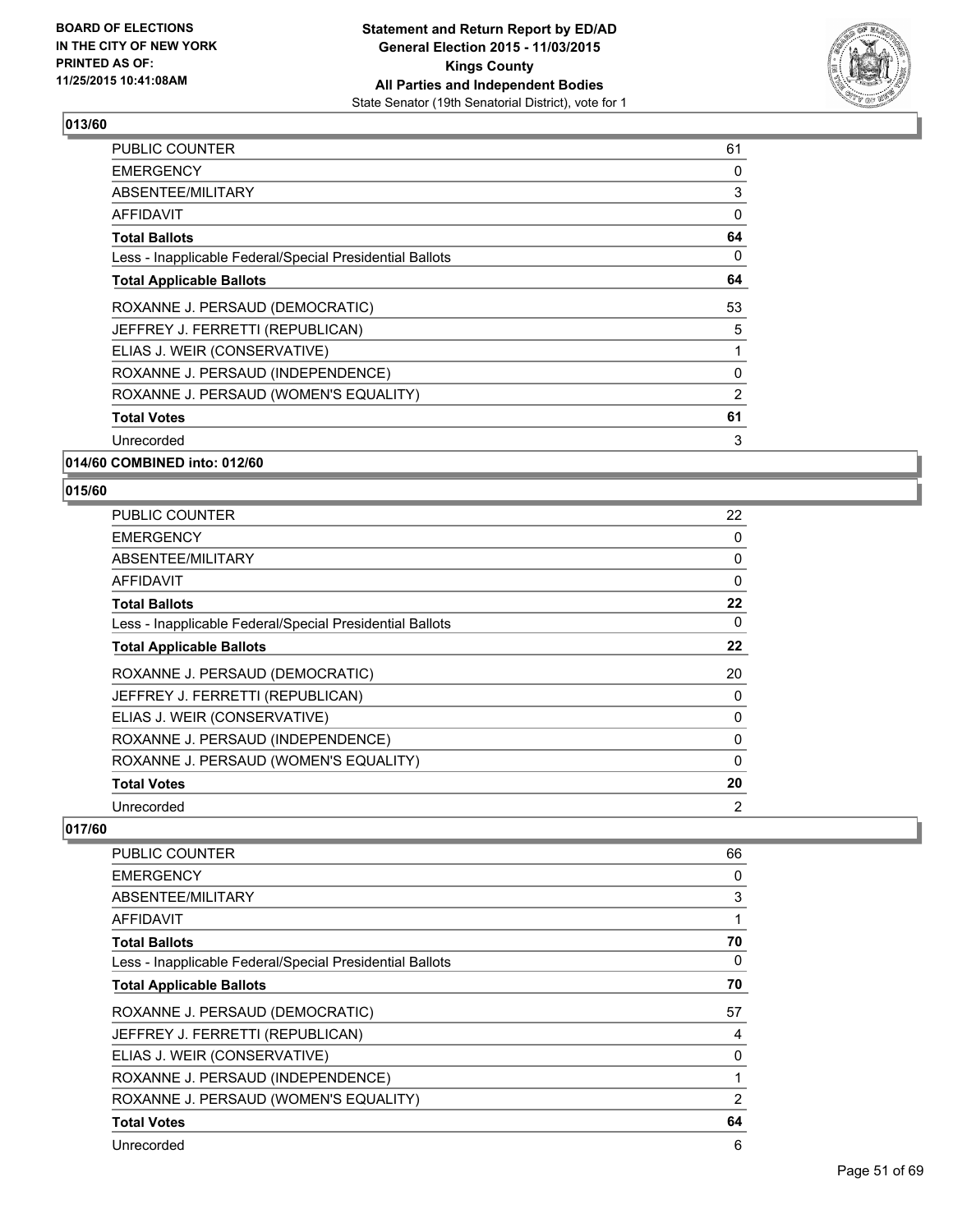

| <b>PUBLIC COUNTER</b>                                    | 83 |
|----------------------------------------------------------|----|
| <b>EMERGENCY</b>                                         | 0  |
| ABSENTEE/MILITARY                                        | 3  |
| AFFIDAVIT                                                |    |
| <b>Total Ballots</b>                                     | 87 |
| Less - Inapplicable Federal/Special Presidential Ballots | 0  |
| <b>Total Applicable Ballots</b>                          | 87 |
| ROXANNE J. PERSAUD (DEMOCRATIC)                          | 78 |
| JEFFREY J. FERRETTI (REPUBLICAN)                         | 2  |
| ELIAS J. WEIR (CONSERVATIVE)                             | 0  |
| ROXANNE J. PERSAUD (INDEPENDENCE)                        | 0  |
| ROXANNE J. PERSAUD (WOMEN'S EQUALITY)                    | 2  |
| <b>Total Votes</b>                                       | 82 |
| Unrecorded                                               | 5  |

# **022/60**

| PUBLIC COUNTER                                           | 28 |
|----------------------------------------------------------|----|
| <b>EMERGENCY</b>                                         | 1  |
| ABSENTEE/MILITARY                                        | 3  |
| AFFIDAVIT                                                | 1  |
| <b>Total Ballots</b>                                     | 33 |
| Less - Inapplicable Federal/Special Presidential Ballots | 0  |
| <b>Total Applicable Ballots</b>                          | 33 |
| ROXANNE J. PERSAUD (DEMOCRATIC)                          | 30 |
| JEFFREY J. FERRETTI (REPUBLICAN)                         |    |
| ELIAS J. WEIR (CONSERVATIVE)                             | 0  |
| ROXANNE J. PERSAUD (INDEPENDENCE)                        | 0  |
| ROXANNE J. PERSAUD (WOMEN'S EQUALITY)                    | 1  |
| <b>Total Votes</b>                                       | 32 |
| Unrecorded                                               |    |
|                                                          |    |

#### **023/60 COMBINED into: 022/60**

| <b>PUBLIC COUNTER</b>                                    | 40          |
|----------------------------------------------------------|-------------|
| <b>EMERGENCY</b>                                         | 0           |
| ABSENTEE/MILITARY                                        | 0           |
| AFFIDAVIT                                                | 1           |
| <b>Total Ballots</b>                                     | 41          |
| Less - Inapplicable Federal/Special Presidential Ballots | 0           |
| <b>Total Applicable Ballots</b>                          | 41          |
| ROXANNE J. PERSAUD (DEMOCRATIC)                          | 40          |
| JEFFREY J. FERRETTI (REPUBLICAN)                         |             |
| ELIAS J. WEIR (CONSERVATIVE)                             | 0           |
| ROXANNE J. PERSAUD (INDEPENDENCE)                        | $\mathbf 0$ |
| ROXANNE J. PERSAUD (WOMEN'S EQUALITY)                    | 0           |
| <b>Total Votes</b>                                       | 41          |
|                                                          |             |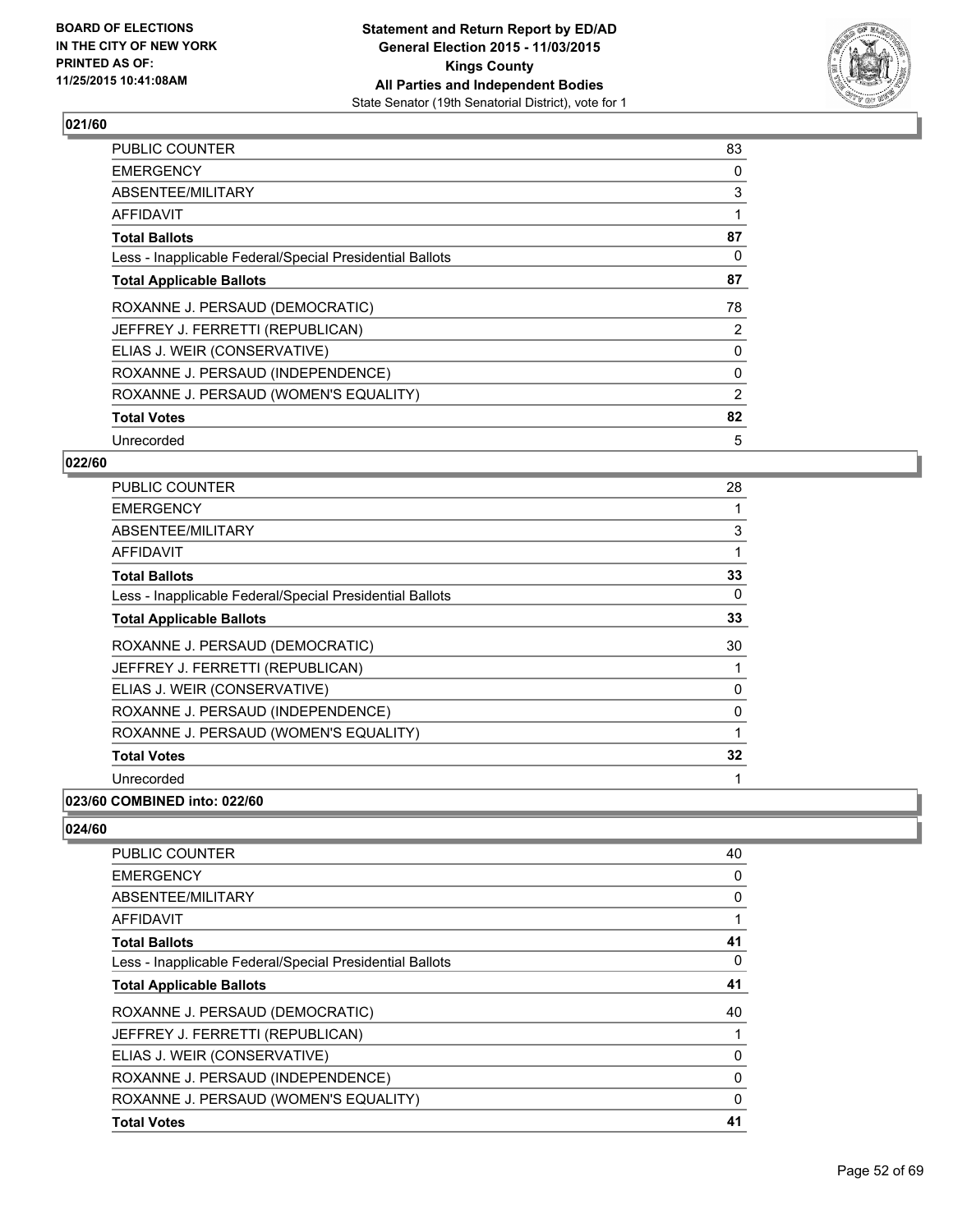

| <b>PUBLIC COUNTER</b>                                    | 95 |
|----------------------------------------------------------|----|
| <b>EMERGENCY</b>                                         | 0  |
| ABSENTEE/MILITARY                                        | 0  |
| AFFIDAVIT                                                | 0  |
| <b>Total Ballots</b>                                     | 95 |
| Less - Inapplicable Federal/Special Presidential Ballots | 0  |
| <b>Total Applicable Ballots</b>                          | 95 |
| ROXANNE J. PERSAUD (DEMOCRATIC)                          | 82 |
| JEFFREY J. FERRETTI (REPUBLICAN)                         | 4  |
| ELIAS J. WEIR (CONSERVATIVE)                             | 0  |
| ROXANNE J. PERSAUD (INDEPENDENCE)                        | 0  |
| ROXANNE J. PERSAUD (WOMEN'S EQUALITY)                    | 0  |
| UNATTRIBUTABLE WRITE-IN (WRITE-IN)                       | 2  |
| <b>Total Votes</b>                                       | 88 |
| Unrecorded                                               | 7  |

**026/60 COMBINED into: 025/60**

#### **027/60 COMBINED into: 021/60**

| <b>PUBLIC COUNTER</b>                                    | 115 |
|----------------------------------------------------------|-----|
| <b>EMERGENCY</b>                                         | 0   |
| ABSENTEE/MILITARY                                        | 4   |
| <b>AFFIDAVIT</b>                                         | 4   |
| <b>Total Ballots</b>                                     | 123 |
| Less - Inapplicable Federal/Special Presidential Ballots | 0   |
| <b>Total Applicable Ballots</b>                          | 123 |
| ROXANNE J. PERSAUD (DEMOCRATIC)                          | 114 |
| JEFFREY J. FERRETTI (REPUBLICAN)                         | 0   |
| ELIAS J. WEIR (CONSERVATIVE)                             |     |
| ROXANNE J. PERSAUD (INDEPENDENCE)                        |     |
| ROXANNE J. PERSAUD (WOMEN'S EQUALITY)                    | 0   |
| <b>Total Votes</b>                                       | 116 |
| Unrecorded                                               | 7   |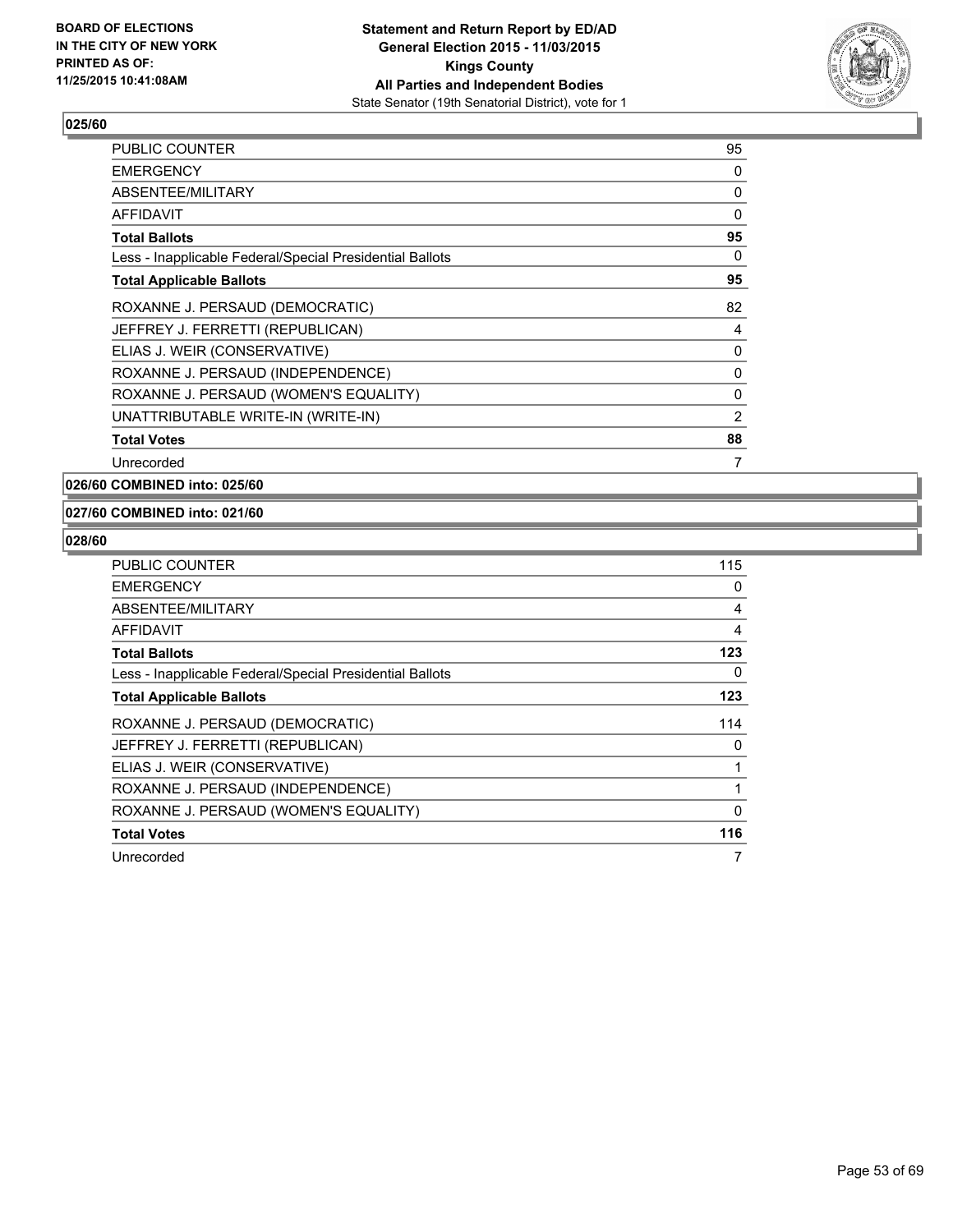

| <b>PUBLIC COUNTER</b>                                    | 34 |
|----------------------------------------------------------|----|
| <b>EMERGENCY</b>                                         | 0  |
| ABSENTEE/MILITARY                                        |    |
| AFFIDAVIT                                                | 0  |
| <b>Total Ballots</b>                                     | 35 |
| Less - Inapplicable Federal/Special Presidential Ballots | 0  |
| <b>Total Applicable Ballots</b>                          | 35 |
| ROXANNE J. PERSAUD (DEMOCRATIC)                          | 34 |
| JEFFREY J. FERRETTI (REPUBLICAN)                         | 0  |
| ELIAS J. WEIR (CONSERVATIVE)                             | 0  |
| ROXANNE J. PERSAUD (INDEPENDENCE)                        | 0  |
| ROXANNE J. PERSAUD (WOMEN'S EQUALITY)                    | 1  |
| <b>Total Votes</b>                                       | 35 |
|                                                          |    |

#### **030/60 COMBINED into: 028/60**

# **031/60**

| <b>PUBLIC COUNTER</b>                                    | 49 |
|----------------------------------------------------------|----|
| <b>EMERGENCY</b>                                         | 0  |
| ABSENTEE/MILITARY                                        | 0  |
| AFFIDAVIT                                                | 0  |
| <b>Total Ballots</b>                                     | 49 |
| Less - Inapplicable Federal/Special Presidential Ballots | 0  |
| <b>Total Applicable Ballots</b>                          | 49 |
| ROXANNE J. PERSAUD (DEMOCRATIC)                          | 44 |
| JEFFREY J. FERRETTI (REPUBLICAN)                         | 0  |
| ELIAS J. WEIR (CONSERVATIVE)                             | 0  |
| ROXANNE J. PERSAUD (INDEPENDENCE)                        | 0  |
| ROXANNE J. PERSAUD (WOMEN'S EQUALITY)                    | 0  |
| <b>Total Votes</b>                                       | 44 |
| Unrecorded                                               | 5  |

| <b>PUBLIC COUNTER</b>                                    | 46 |
|----------------------------------------------------------|----|
| <b>EMERGENCY</b>                                         | 0  |
| ABSENTEE/MILITARY                                        | 1  |
| AFFIDAVIT                                                |    |
| <b>Total Ballots</b>                                     | 48 |
| Less - Inapplicable Federal/Special Presidential Ballots | 0  |
| <b>Total Applicable Ballots</b>                          | 48 |
| ROXANNE J. PERSAUD (DEMOCRATIC)                          | 43 |
| JEFFREY J. FERRETTI (REPUBLICAN)                         | 3  |
| ELIAS J. WEIR (CONSERVATIVE)                             | 0  |
| ROXANNE J. PERSAUD (INDEPENDENCE)                        |    |
| ROXANNE J. PERSAUD (WOMEN'S EQUALITY)                    | 0  |
| <b>Total Votes</b>                                       | 47 |
| Unrecorded                                               | 1  |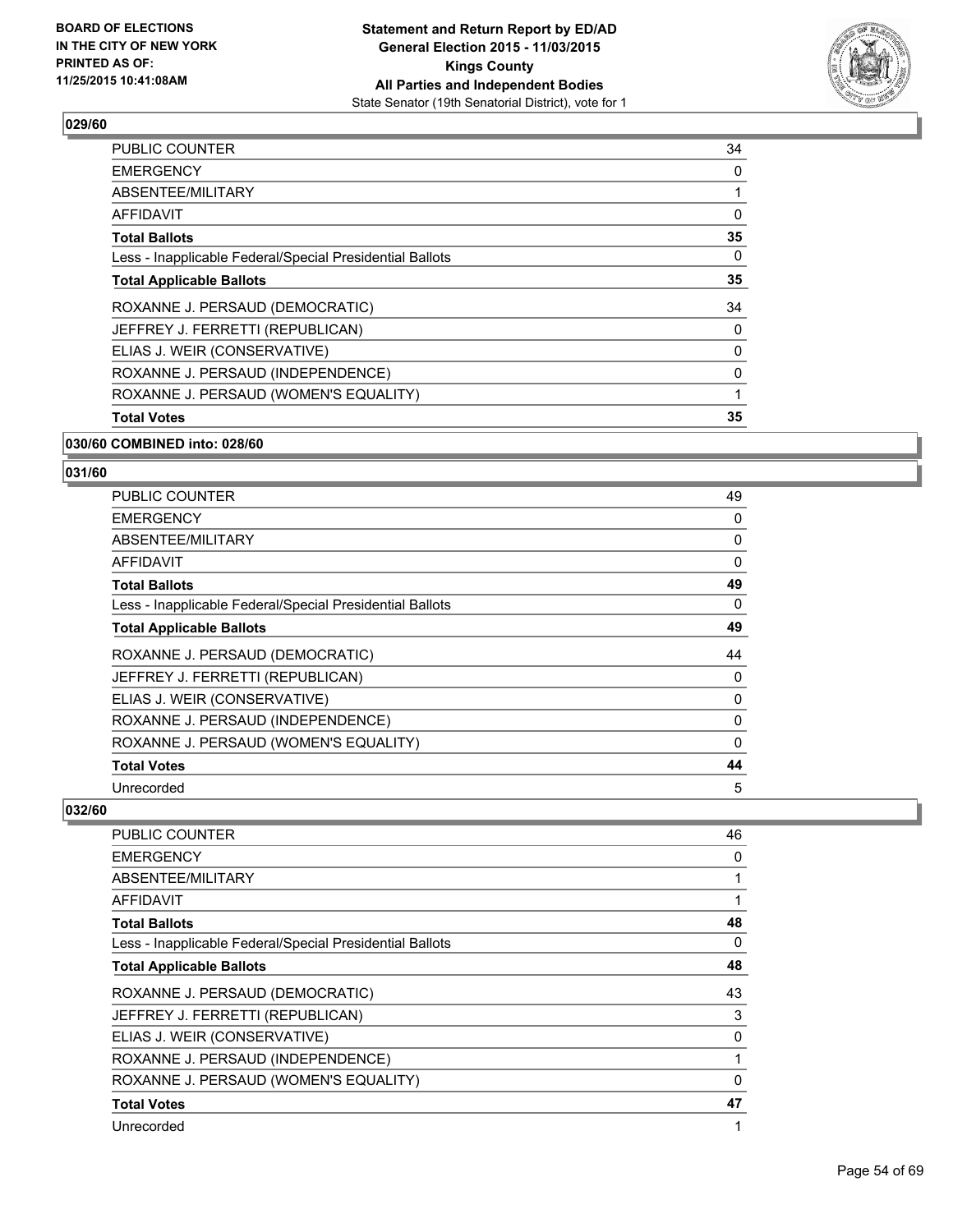

| <b>PUBLIC COUNTER</b>                                    | 39 |
|----------------------------------------------------------|----|
| <b>EMERGENCY</b>                                         | 0  |
| ABSENTEE/MILITARY                                        |    |
| AFFIDAVIT                                                |    |
| <b>Total Ballots</b>                                     | 41 |
| Less - Inapplicable Federal/Special Presidential Ballots | 0  |
| <b>Total Applicable Ballots</b>                          | 41 |
| ROXANNE J. PERSAUD (DEMOCRATIC)                          | 36 |
| JEFFREY J. FERRETTI (REPUBLICAN)                         |    |
| ELIAS J. WEIR (CONSERVATIVE)                             | 0  |
| ROXANNE J. PERSAUD (INDEPENDENCE)                        | 0  |
| ROXANNE J. PERSAUD (WOMEN'S EQUALITY)                    | 0  |
| <b>Total Votes</b>                                       | 37 |
| Unrecorded                                               | 4  |

# **034/60**

| <b>PUBLIC COUNTER</b>                                    | 57 |
|----------------------------------------------------------|----|
| <b>EMERGENCY</b>                                         | 0  |
| ABSENTEE/MILITARY                                        |    |
| AFFIDAVIT                                                | 2  |
| <b>Total Ballots</b>                                     | 60 |
| Less - Inapplicable Federal/Special Presidential Ballots | 0  |
| <b>Total Applicable Ballots</b>                          | 60 |
| ROXANNE J. PERSAUD (DEMOCRATIC)                          | 55 |
| JEFFREY J. FERRETTI (REPUBLICAN)                         | 0  |
| ELIAS J. WEIR (CONSERVATIVE)                             | 0  |
| ROXANNE J. PERSAUD (INDEPENDENCE)                        |    |
| ROXANNE J. PERSAUD (WOMEN'S EQUALITY)                    | 0  |
| <b>Total Votes</b>                                       | 56 |
| Unrecorded                                               | 4  |

| <b>PUBLIC COUNTER</b>                                    | 103 |
|----------------------------------------------------------|-----|
| <b>EMERGENCY</b>                                         | 0   |
| ABSENTEE/MILITARY                                        | 1   |
| <b>AFFIDAVIT</b>                                         | 6   |
| <b>Total Ballots</b>                                     | 110 |
| Less - Inapplicable Federal/Special Presidential Ballots | 0   |
| <b>Total Applicable Ballots</b>                          | 110 |
| ROXANNE J. PERSAUD (DEMOCRATIC)                          | 99  |
| JEFFREY J. FERRETTI (REPUBLICAN)                         | 3   |
| ELIAS J. WEIR (CONSERVATIVE)                             | 0   |
| ROXANNE J. PERSAUD (INDEPENDENCE)                        | 0   |
| ROXANNE J. PERSAUD (WOMEN'S EQUALITY)                    | 1   |
| <b>Total Votes</b>                                       | 103 |
| Unrecorded                                               | 7   |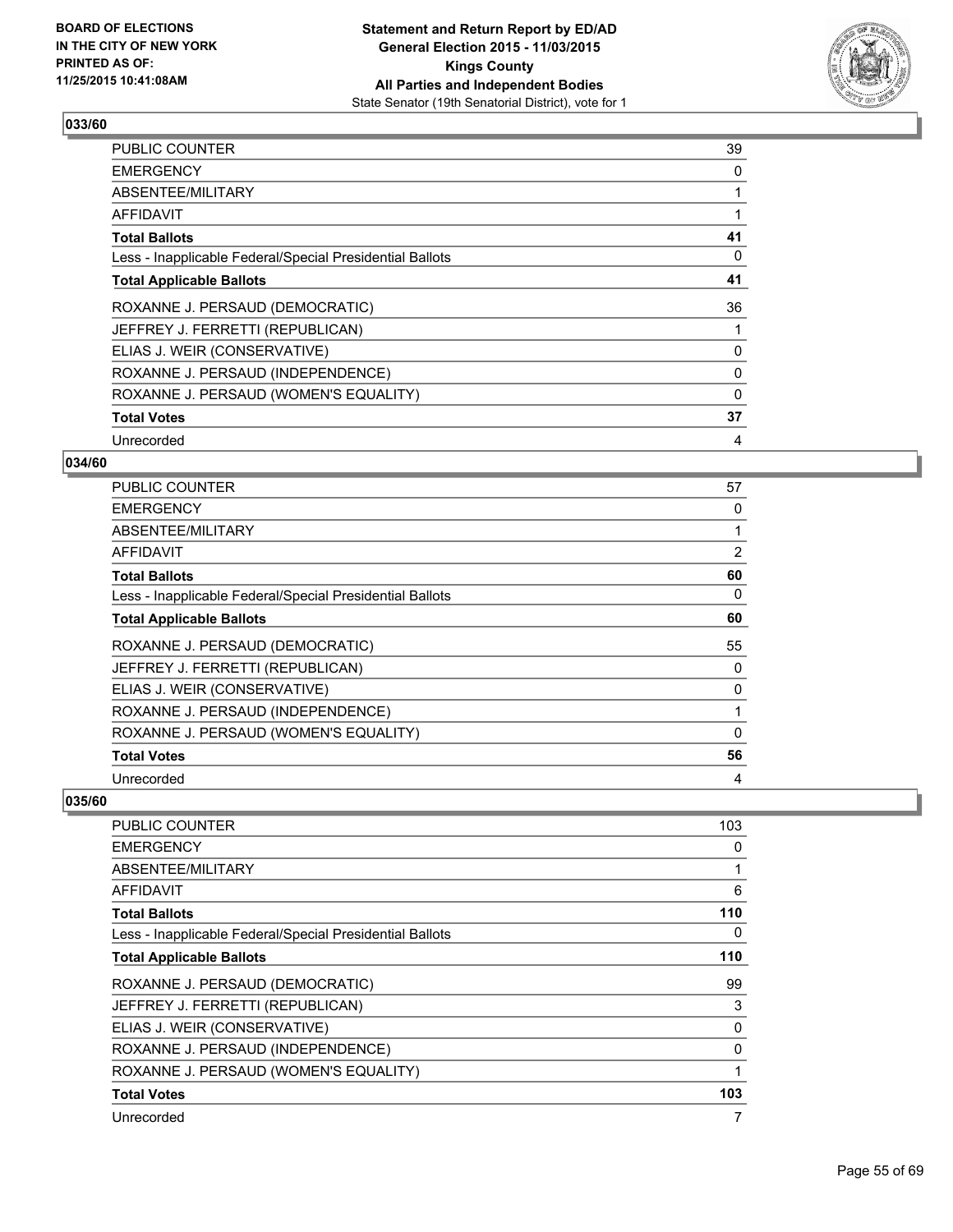

| <b>PUBLIC COUNTER</b>                                    | 76 |
|----------------------------------------------------------|----|
| <b>EMERGENCY</b>                                         | 0  |
| ABSENTEE/MILITARY                                        |    |
| AFFIDAVIT                                                | 3  |
| <b>Total Ballots</b>                                     | 80 |
| Less - Inapplicable Federal/Special Presidential Ballots | 0  |
| <b>Total Applicable Ballots</b>                          | 80 |
| ROXANNE J. PERSAUD (DEMOCRATIC)                          | 73 |
| JEFFREY J. FERRETTI (REPUBLICAN)                         | 0  |
| ELIAS J. WEIR (CONSERVATIVE)                             | 0  |
| ROXANNE J. PERSAUD (INDEPENDENCE)                        |    |
| ROXANNE J. PERSAUD (WOMEN'S EQUALITY)                    | 0  |
| <b>Total Votes</b>                                       | 74 |
| Unrecorded                                               | 6  |

# **037/60**

| PUBLIC COUNTER                                           | 107 |
|----------------------------------------------------------|-----|
| <b>EMERGENCY</b>                                         | 0   |
| ABSENTEE/MILITARY                                        | 1   |
| AFFIDAVIT                                                | 4   |
| <b>Total Ballots</b>                                     | 112 |
| Less - Inapplicable Federal/Special Presidential Ballots | 0   |
| <b>Total Applicable Ballots</b>                          | 112 |
| ROXANNE J. PERSAUD (DEMOCRATIC)                          | 97  |
| JEFFREY J. FERRETTI (REPUBLICAN)                         | 2   |
| ELIAS J. WEIR (CONSERVATIVE)                             | 2   |
| ROXANNE J. PERSAUD (INDEPENDENCE)                        |     |
| ROXANNE J. PERSAUD (WOMEN'S EQUALITY)                    | 1   |
| <b>Total Votes</b>                                       | 103 |
| Unrecorded                                               | 9   |
|                                                          |     |

#### **038/60 COMBINED into: 037/60**

| <b>PUBLIC COUNTER</b>                                    | 40 |
|----------------------------------------------------------|----|
| <b>EMERGENCY</b>                                         | 0  |
| ABSENTEE/MILITARY                                        | 1  |
| <b>AFFIDAVIT</b>                                         | 0  |
| <b>Total Ballots</b>                                     | 41 |
| Less - Inapplicable Federal/Special Presidential Ballots | 0  |
| <b>Total Applicable Ballots</b>                          | 41 |
| ROXANNE J. PERSAUD (DEMOCRATIC)                          | 37 |
| JEFFREY J. FERRETTI (REPUBLICAN)                         | 1  |
| ELIAS J. WEIR (CONSERVATIVE)                             | 0  |
| ROXANNE J. PERSAUD (INDEPENDENCE)                        | 0  |
| ROXANNE J. PERSAUD (WOMEN'S EQUALITY)                    | 0  |
| <b>Total Votes</b>                                       | 38 |
| Unrecorded                                               | 3  |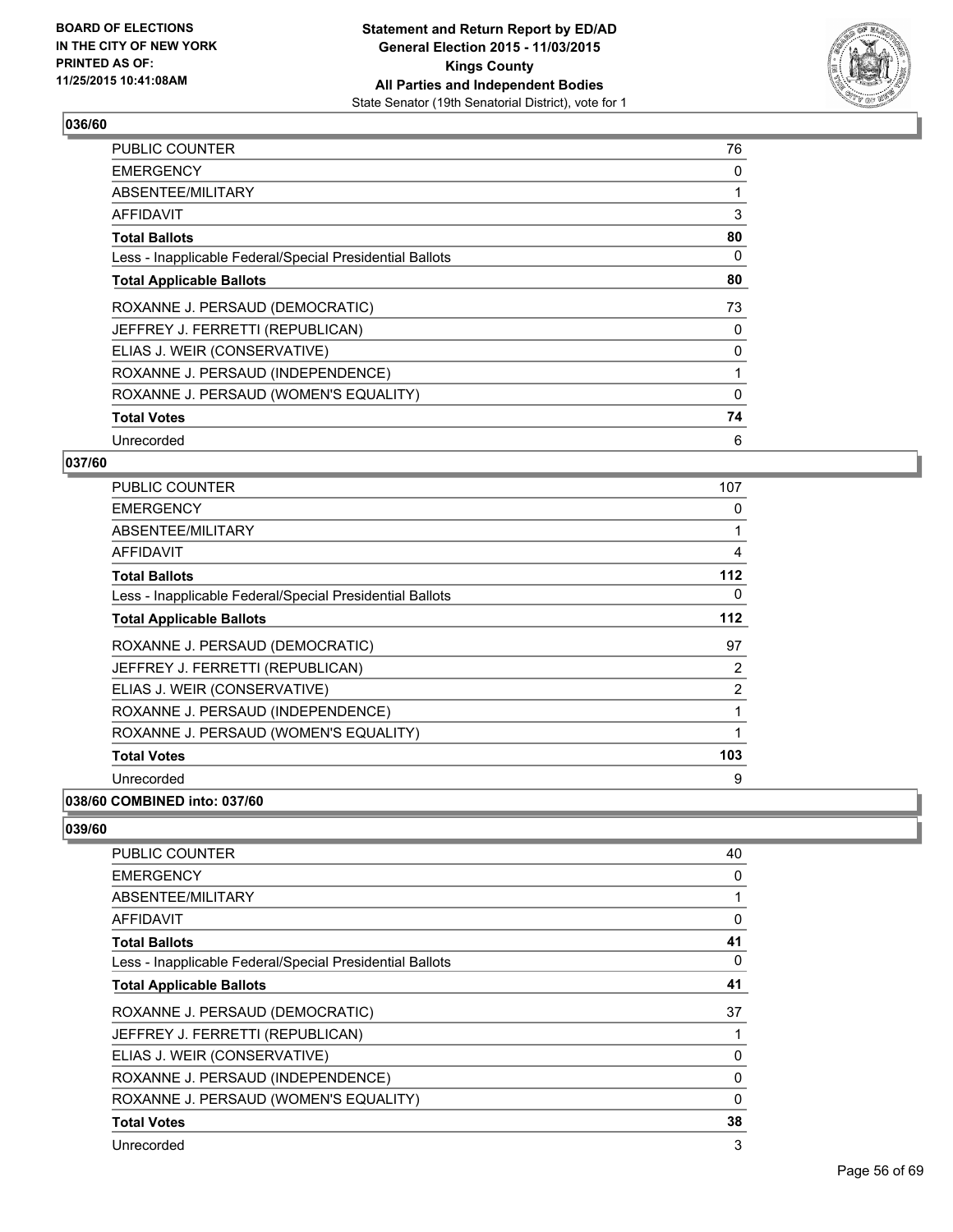

| <b>PUBLIC COUNTER</b>                                    | 34 |
|----------------------------------------------------------|----|
| <b>EMERGENCY</b>                                         | 0  |
| ABSENTEE/MILITARY                                        | 0  |
| AFFIDAVIT                                                | 0  |
| <b>Total Ballots</b>                                     | 34 |
| Less - Inapplicable Federal/Special Presidential Ballots | 0  |
| <b>Total Applicable Ballots</b>                          | 34 |
| ROXANNE J. PERSAUD (DEMOCRATIC)                          | 31 |
| JEFFREY J. FERRETTI (REPUBLICAN)                         |    |
| ELIAS J. WEIR (CONSERVATIVE)                             | 0  |
| ROXANNE J. PERSAUD (INDEPENDENCE)                        | 0  |
| ROXANNE J. PERSAUD (WOMEN'S EQUALITY)                    | 0  |
| <b>Total Votes</b>                                       | 32 |
| Unrecorded                                               | 2  |

#### **041/60**

| <b>PUBLIC COUNTER</b>                                    | 32             |
|----------------------------------------------------------|----------------|
| <b>EMERGENCY</b>                                         | 0              |
| ABSENTEE/MILITARY                                        | $\overline{2}$ |
| AFFIDAVIT                                                | 0              |
| <b>Total Ballots</b>                                     | 34             |
| Less - Inapplicable Federal/Special Presidential Ballots | 0              |
| <b>Total Applicable Ballots</b>                          | 34             |
| ROXANNE J. PERSAUD (DEMOCRATIC)                          | 31             |
| JEFFREY J. FERRETTI (REPUBLICAN)                         | 0              |
| ELIAS J. WEIR (CONSERVATIVE)                             | 0              |
| ROXANNE J. PERSAUD (INDEPENDENCE)                        | 0              |
| ROXANNE J. PERSAUD (WOMEN'S EQUALITY)                    | 0              |
| <b>Total Votes</b>                                       | 31             |
| Unrecorded                                               | 3              |

| <b>PUBLIC COUNTER</b>                                    | 67          |
|----------------------------------------------------------|-------------|
| <b>EMERGENCY</b>                                         | 9           |
| ABSENTEE/MILITARY                                        | 2           |
| AFFIDAVIT                                                |             |
| <b>Total Ballots</b>                                     | 79          |
| Less - Inapplicable Federal/Special Presidential Ballots | 0           |
| <b>Total Applicable Ballots</b>                          | 79          |
| ROXANNE J. PERSAUD (DEMOCRATIC)                          | 69          |
| JEFFREY J. FERRETTI (REPUBLICAN)                         | 3           |
| ELIAS J. WEIR (CONSERVATIVE)                             | 1           |
| ROXANNE J. PERSAUD (INDEPENDENCE)                        | 0           |
| ROXANNE J. PERSAUD (WOMEN'S EQUALITY)                    | $\mathbf 0$ |
| <b>Total Votes</b>                                       | 73          |
| Unrecorded                                               | 6           |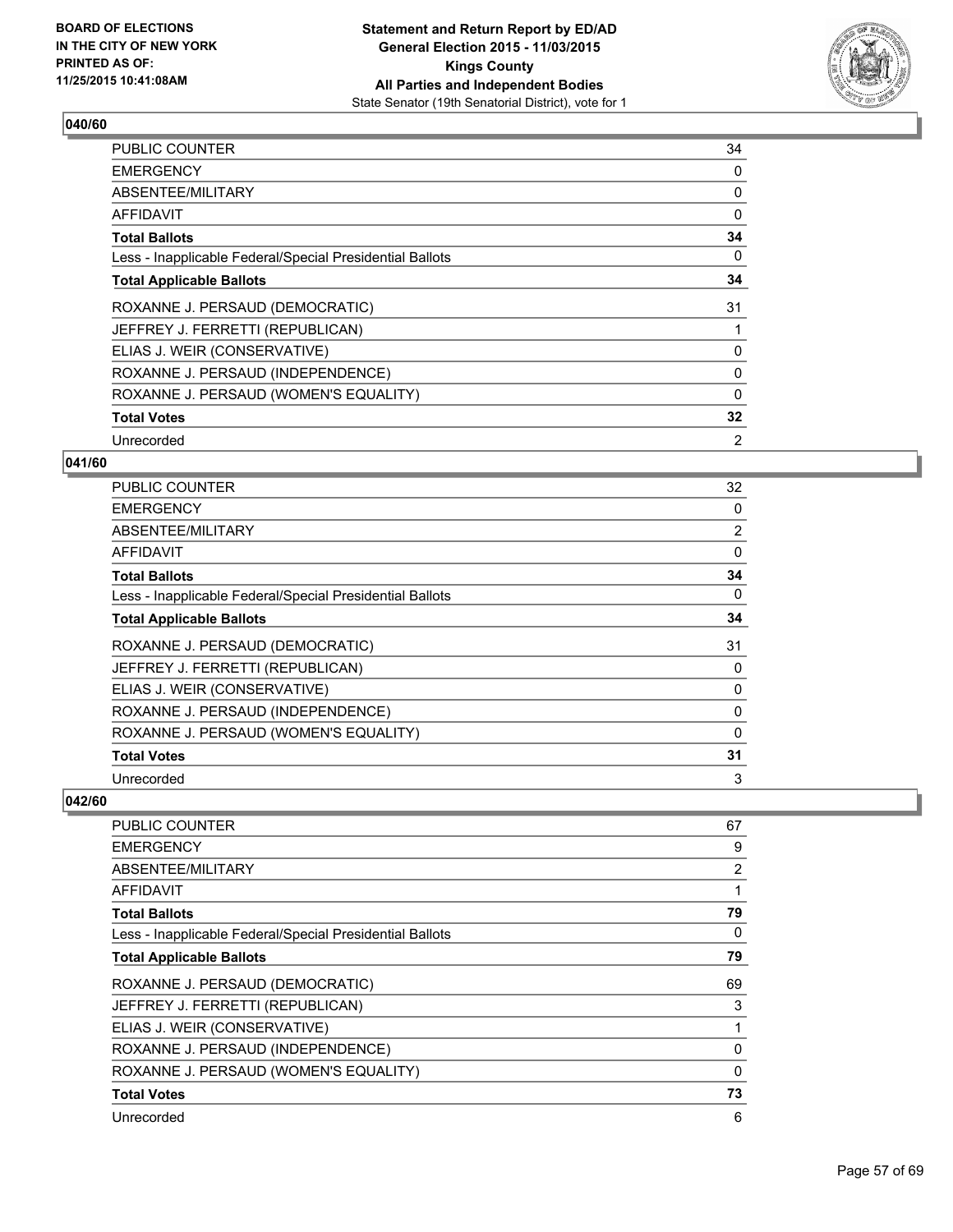

| <b>PUBLIC COUNTER</b>                                    | 50 |
|----------------------------------------------------------|----|
| <b>EMERGENCY</b>                                         | 0  |
| ABSENTEE/MILITARY                                        | 0  |
| AFFIDAVIT                                                | 0  |
| <b>Total Ballots</b>                                     | 50 |
| Less - Inapplicable Federal/Special Presidential Ballots | 0  |
| <b>Total Applicable Ballots</b>                          | 50 |
| ROXANNE J. PERSAUD (DEMOCRATIC)                          | 44 |
| JEFFREY J. FERRETTI (REPUBLICAN)                         | 0  |
| ELIAS J. WEIR (CONSERVATIVE)                             |    |
| ROXANNE J. PERSAUD (INDEPENDENCE)                        |    |
| ROXANNE J. PERSAUD (WOMEN'S EQUALITY)                    | 0  |
| <b>Total Votes</b>                                       | 46 |
| Unrecorded                                               | 4  |

# **044/60**

| PUBLIC COUNTER                                           | 22 |
|----------------------------------------------------------|----|
| <b>EMERGENCY</b>                                         | 0  |
| ABSENTEE/MILITARY                                        | 0  |
| AFFIDAVIT                                                | 1  |
| <b>Total Ballots</b>                                     | 23 |
| Less - Inapplicable Federal/Special Presidential Ballots | 0  |
| <b>Total Applicable Ballots</b>                          | 23 |
| ROXANNE J. PERSAUD (DEMOCRATIC)                          | 19 |
| JEFFREY J. FERRETTI (REPUBLICAN)                         | 0  |
| ELIAS J. WEIR (CONSERVATIVE)                             | 0  |
| ROXANNE J. PERSAUD (INDEPENDENCE)                        | 0  |
| ROXANNE J. PERSAUD (WOMEN'S EQUALITY)                    | 1  |
| <b>Total Votes</b>                                       | 20 |
| Unrecorded                                               | 3  |

| PUBLIC COUNTER                                           | 49 |
|----------------------------------------------------------|----|
| <b>EMERGENCY</b>                                         | 0  |
| ABSENTEE/MILITARY                                        | 1  |
| AFFIDAVIT                                                | 0  |
| <b>Total Ballots</b>                                     | 50 |
| Less - Inapplicable Federal/Special Presidential Ballots | 0  |
| <b>Total Applicable Ballots</b>                          | 50 |
| ROXANNE J. PERSAUD (DEMOCRATIC)                          | 42 |
| JEFFREY J. FERRETTI (REPUBLICAN)                         | 0  |
| ELIAS J. WEIR (CONSERVATIVE)                             | 3  |
| ROXANNE J. PERSAUD (INDEPENDENCE)                        | 1  |
| ROXANNE J. PERSAUD (WOMEN'S EQUALITY)                    | 2  |
| <b>Total Votes</b>                                       | 48 |
| Unrecorded                                               | 2  |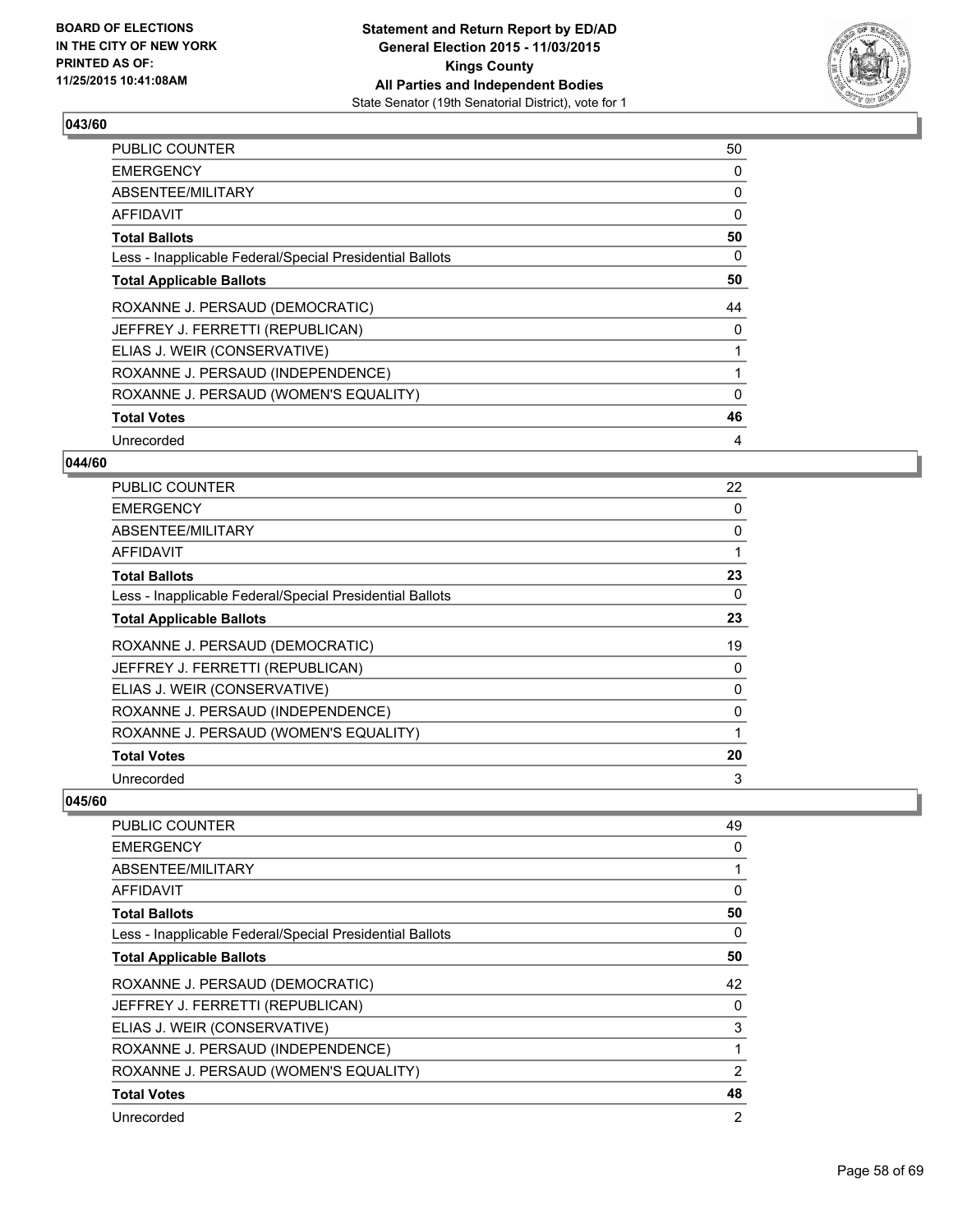

| <b>PUBLIC COUNTER</b>                                    | 43             |
|----------------------------------------------------------|----------------|
| <b>EMERGENCY</b>                                         | 0              |
| ABSENTEE/MILITARY                                        | $\overline{2}$ |
| AFFIDAVIT                                                |                |
| <b>Total Ballots</b>                                     | 46             |
| Less - Inapplicable Federal/Special Presidential Ballots | 0              |
| <b>Total Applicable Ballots</b>                          | 46             |
| ROXANNE J. PERSAUD (DEMOCRATIC)                          | 41             |
| JEFFREY J. FERRETTI (REPUBLICAN)                         | 2              |
| ELIAS J. WEIR (CONSERVATIVE)                             | 0              |
| ROXANNE J. PERSAUD (INDEPENDENCE)                        |                |
| ROXANNE J. PERSAUD (WOMEN'S EQUALITY)                    | 0              |
| <b>Total Votes</b>                                       | 44             |
| Unrecorded                                               | 2              |

#### **047/60**

| <b>PUBLIC COUNTER</b>                                    | 62 |
|----------------------------------------------------------|----|
| <b>EMERGENCY</b>                                         | 0  |
| ABSENTEE/MILITARY                                        |    |
| AFFIDAVIT                                                | 0  |
| <b>Total Ballots</b>                                     | 63 |
| Less - Inapplicable Federal/Special Presidential Ballots | 0  |
| <b>Total Applicable Ballots</b>                          | 63 |
| ROXANNE J. PERSAUD (DEMOCRATIC)                          | 56 |
| JEFFREY J. FERRETTI (REPUBLICAN)                         | 0  |
| ELIAS J. WEIR (CONSERVATIVE)                             |    |
| ROXANNE J. PERSAUD (INDEPENDENCE)                        | 0  |
| ROXANNE J. PERSAUD (WOMEN'S EQUALITY)                    | 4  |
| <b>Total Votes</b>                                       | 61 |
| Unrecorded                                               | 2  |

| <b>PUBLIC COUNTER</b>                                    | 63          |
|----------------------------------------------------------|-------------|
| <b>EMERGENCY</b>                                         | 0           |
| ABSENTEE/MILITARY                                        | 2           |
| AFFIDAVIT                                                | 0           |
| <b>Total Ballots</b>                                     | 65          |
| Less - Inapplicable Federal/Special Presidential Ballots | 0           |
| <b>Total Applicable Ballots</b>                          | 65          |
| ROXANNE J. PERSAUD (DEMOCRATIC)                          | 60          |
| JEFFREY J. FERRETTI (REPUBLICAN)                         |             |
| ELIAS J. WEIR (CONSERVATIVE)                             | 0           |
| ROXANNE J. PERSAUD (INDEPENDENCE)                        |             |
| ROXANNE J. PERSAUD (WOMEN'S EQUALITY)                    | $\mathbf 0$ |
| <b>Total Votes</b>                                       | 62          |
| Unrecorded                                               | 3           |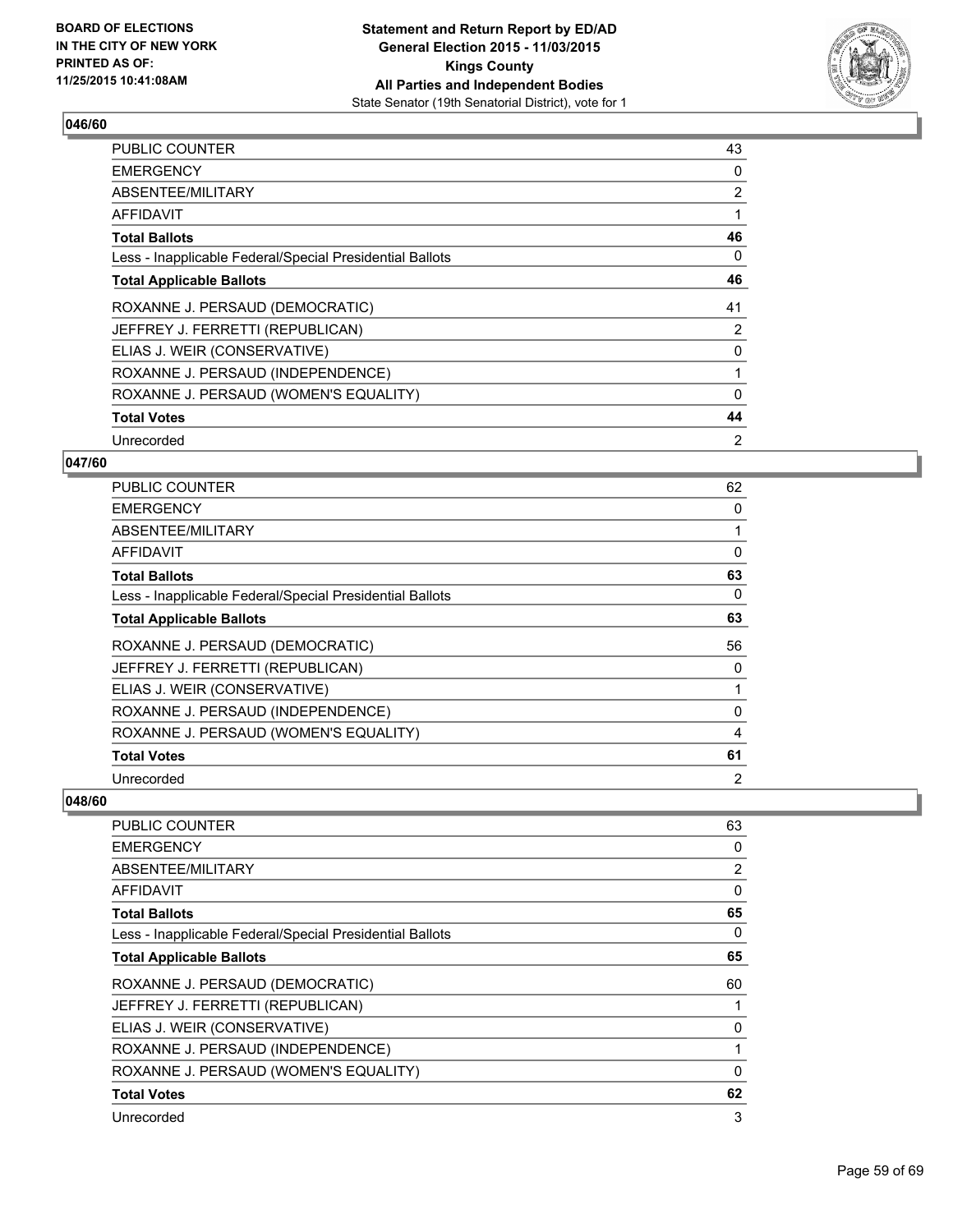

| <b>PUBLIC COUNTER</b>                                    | 46             |
|----------------------------------------------------------|----------------|
| <b>EMERGENCY</b>                                         | 0              |
| ABSENTEE/MILITARY                                        | 0              |
| <b>AFFIDAVIT</b>                                         | $\overline{2}$ |
| <b>Total Ballots</b>                                     | 48             |
| Less - Inapplicable Federal/Special Presidential Ballots | 0              |
| <b>Total Applicable Ballots</b>                          | 48             |
| ROXANNE J. PERSAUD (DEMOCRATIC)                          | 41             |
| JEFFREY J. FERRETTI (REPUBLICAN)                         | 0              |
| ELIAS J. WEIR (CONSERVATIVE)                             | 0              |
| ROXANNE J. PERSAUD (INDEPENDENCE)                        | $\overline{2}$ |
| ROXANNE J. PERSAUD (WOMEN'S EQUALITY)                    |                |
| <b>Total Votes</b>                                       | 44             |
| Unrecorded                                               | 4              |

**050/60 COMBINED into: 049/60**

**051/60 COMBINED into: 048/60**

#### **052/60 COMBINED into: 042/60**

#### **053/60 COMBINED into: 037/60**

#### **054/60**

| <b>PUBLIC COUNTER</b>                                    | 65 |
|----------------------------------------------------------|----|
| <b>EMERGENCY</b>                                         | 0  |
| ABSENTEE/MILITARY                                        | 4  |
| <b>AFFIDAVIT</b>                                         | 1  |
| <b>Total Ballots</b>                                     | 70 |
| Less - Inapplicable Federal/Special Presidential Ballots | 0  |
| <b>Total Applicable Ballots</b>                          | 70 |
| ROXANNE J. PERSAUD (DEMOCRATIC)                          | 55 |
| JEFFREY J. FERRETTI (REPUBLICAN)                         | 1  |
| ELIAS J. WEIR (CONSERVATIVE)                             | 1  |
| ROXANNE J. PERSAUD (INDEPENDENCE)                        | 3  |
| ROXANNE J. PERSAUD (WOMEN'S EQUALITY)                    | 0  |
| CHARLES BARRON (WRITE-IN)                                | 1  |
| <b>Total Votes</b>                                       | 61 |
| Unrecorded                                               | 9  |
| 055/60 COMBINED into: 054/60                             |    |

#### **056/60 COMBINED into: 035/60**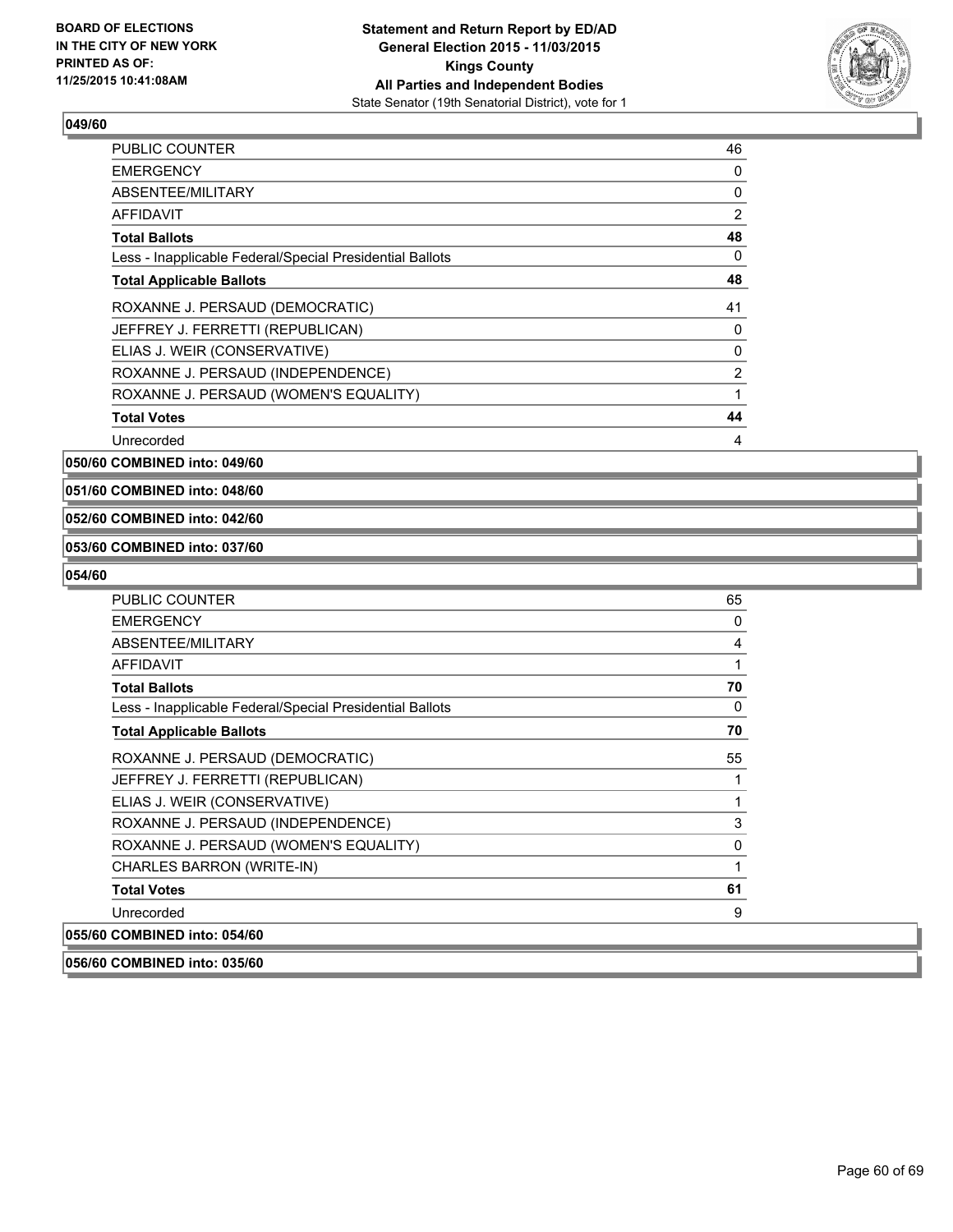

| <b>PUBLIC COUNTER</b>                                    | 95             |
|----------------------------------------------------------|----------------|
| <b>EMERGENCY</b>                                         | 0              |
| ABSENTEE/MILITARY                                        | 4              |
| AFFIDAVIT                                                |                |
| <b>Total Ballots</b>                                     | 100            |
| Less - Inapplicable Federal/Special Presidential Ballots | 0              |
| <b>Total Applicable Ballots</b>                          | 100            |
| ROXANNE J. PERSAUD (DEMOCRATIC)                          | 75             |
| JEFFREY J. FERRETTI (REPUBLICAN)                         | 2              |
| ELIAS J. WEIR (CONSERVATIVE)                             | 3              |
| ROXANNE J. PERSAUD (INDEPENDENCE)                        | 0              |
| ROXANNE J. PERSAUD (WOMEN'S EQUALITY)                    | $\overline{2}$ |
| <b>Total Votes</b>                                       | 82             |
| Unrecorded                                               | 18             |

# **058/60**

| <b>PUBLIC COUNTER</b>                                    | 39             |
|----------------------------------------------------------|----------------|
| <b>EMERGENCY</b>                                         | 0              |
| ABSENTEE/MILITARY                                        |                |
| AFFIDAVIT                                                | $\overline{2}$ |
| <b>Total Ballots</b>                                     | 42             |
| Less - Inapplicable Federal/Special Presidential Ballots | 0              |
| <b>Total Applicable Ballots</b>                          | 42             |
| ROXANNE J. PERSAUD (DEMOCRATIC)                          | 35             |
| JEFFREY J. FERRETTI (REPUBLICAN)                         |                |
| ELIAS J. WEIR (CONSERVATIVE)                             | $\overline{2}$ |
| ROXANNE J. PERSAUD (INDEPENDENCE)                        | 0              |
| ROXANNE J. PERSAUD (WOMEN'S EQUALITY)                    | $\Omega$       |
| <b>Total Votes</b>                                       | 38             |
| Unrecorded                                               | 4              |
|                                                          |                |

# **059/60 COMBINED into: 057/60**

| <b>PUBLIC COUNTER</b>                                    | 40             |
|----------------------------------------------------------|----------------|
| <b>EMERGENCY</b>                                         | 0              |
| ABSENTEE/MILITARY                                        | 0              |
| AFFIDAVIT                                                |                |
| <b>Total Ballots</b>                                     | 41             |
| Less - Inapplicable Federal/Special Presidential Ballots | 0              |
| <b>Total Applicable Ballots</b>                          | 41             |
| ROXANNE J. PERSAUD (DEMOCRATIC)                          | 27             |
| JEFFREY J. FERRETTI (REPUBLICAN)                         | 2              |
| ELIAS J. WEIR (CONSERVATIVE)                             | $\overline{2}$ |
| ROXANNE J. PERSAUD (INDEPENDENCE)                        | 0              |
| ROXANNE J. PERSAUD (WOMEN'S EQUALITY)                    |                |
| <b>Total Votes</b>                                       | 32             |
| Unrecorded                                               | 9              |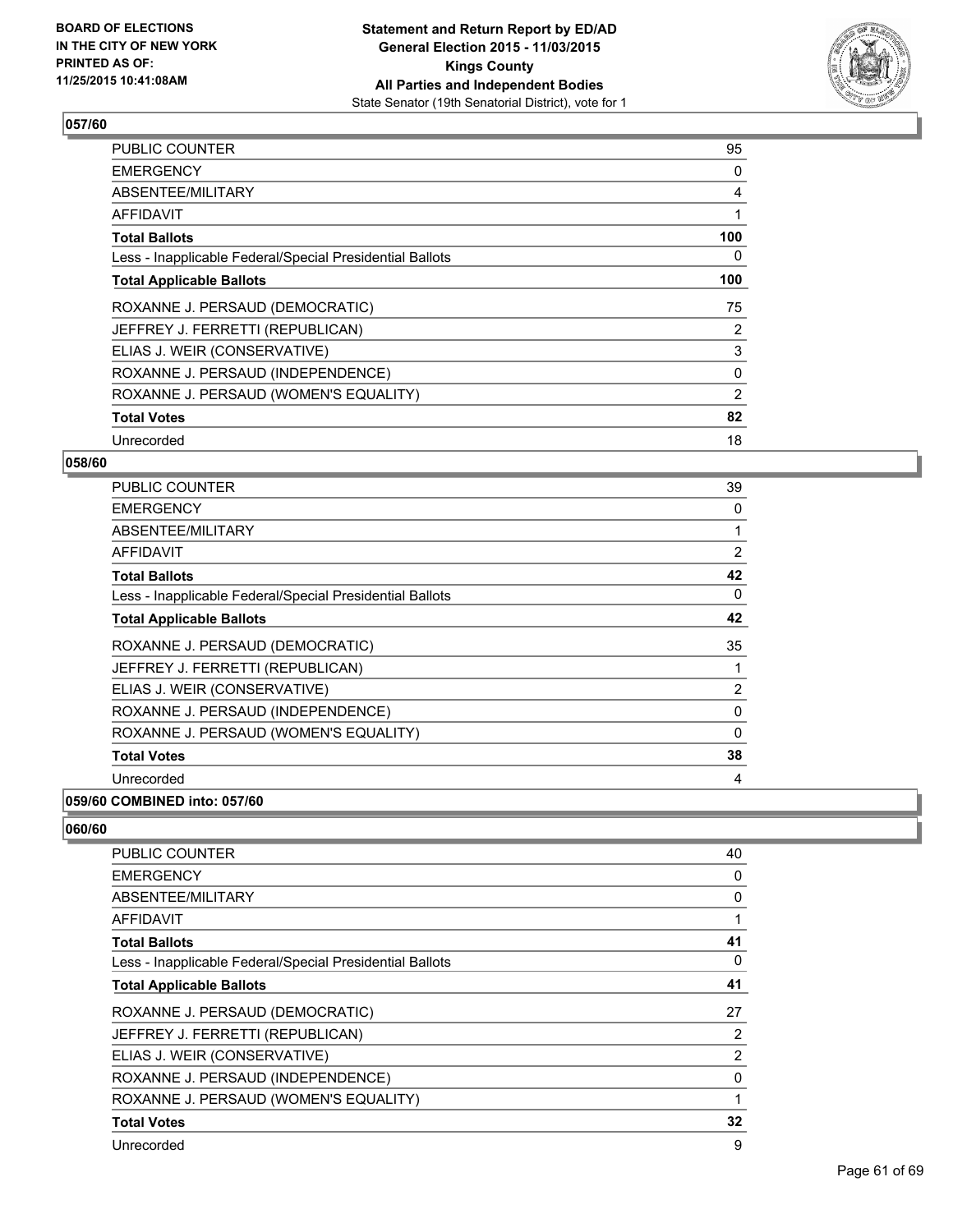

| PUBLIC COUNTER                                           | 100              |
|----------------------------------------------------------|------------------|
| <b>EMERGENCY</b>                                         | 0                |
| ABSENTEE/MILITARY                                        | 0                |
| AFFIDAVIT                                                | $\overline{2}$   |
| <b>Total Ballots</b>                                     | 102 <sub>2</sub> |
| Less - Inapplicable Federal/Special Presidential Ballots | 0                |
| <b>Total Applicable Ballots</b>                          | 102 <sub>2</sub> |
| ROXANNE J. PERSAUD (DEMOCRATIC)                          | 96               |
| JEFFREY J. FERRETTI (REPUBLICAN)                         | 4                |
| ELIAS J. WEIR (CONSERVATIVE)                             | 0                |
| ROXANNE J. PERSAUD (INDEPENDENCE)                        | 0                |
| ROXANNE J. PERSAUD (WOMEN'S EQUALITY)                    | 0                |
| <b>Total Votes</b>                                       | 100              |
| Unrecorded                                               | 2                |

# **062/60**

| PUBLIC COUNTER                                           | 44 |
|----------------------------------------------------------|----|
| <b>EMERGENCY</b>                                         | 0  |
| ABSENTEE/MILITARY                                        |    |
| AFFIDAVIT                                                | 0  |
| <b>Total Ballots</b>                                     | 45 |
| Less - Inapplicable Federal/Special Presidential Ballots | 0  |
| <b>Total Applicable Ballots</b>                          | 45 |
| ROXANNE J. PERSAUD (DEMOCRATIC)                          | 34 |
| JEFFREY J. FERRETTI (REPUBLICAN)                         | 2  |
| ELIAS J. WEIR (CONSERVATIVE)                             | 0  |
| ROXANNE J. PERSAUD (INDEPENDENCE)                        |    |
| ROXANNE J. PERSAUD (WOMEN'S EQUALITY)                    | 0  |
| <b>Total Votes</b>                                       | 37 |
| Unrecorded                                               | 8  |

| <b>PUBLIC COUNTER</b>                                    | 69       |
|----------------------------------------------------------|----------|
| <b>EMERGENCY</b>                                         | 0        |
| ABSENTEE/MILITARY                                        | 0        |
| AFFIDAVIT                                                | 0        |
| <b>Total Ballots</b>                                     | 69       |
| Less - Inapplicable Federal/Special Presidential Ballots | 0        |
| <b>Total Applicable Ballots</b>                          | 69       |
| ROXANNE J. PERSAUD (DEMOCRATIC)                          | 62       |
| JEFFREY J. FERRETTI (REPUBLICAN)                         | 2        |
| ELIAS J. WEIR (CONSERVATIVE)                             | 0        |
| ROXANNE J. PERSAUD (INDEPENDENCE)                        | 0        |
| ROXANNE J. PERSAUD (WOMEN'S EQUALITY)                    | $\Omega$ |
| <b>Total Votes</b>                                       | 64       |
| Unrecorded                                               | 5        |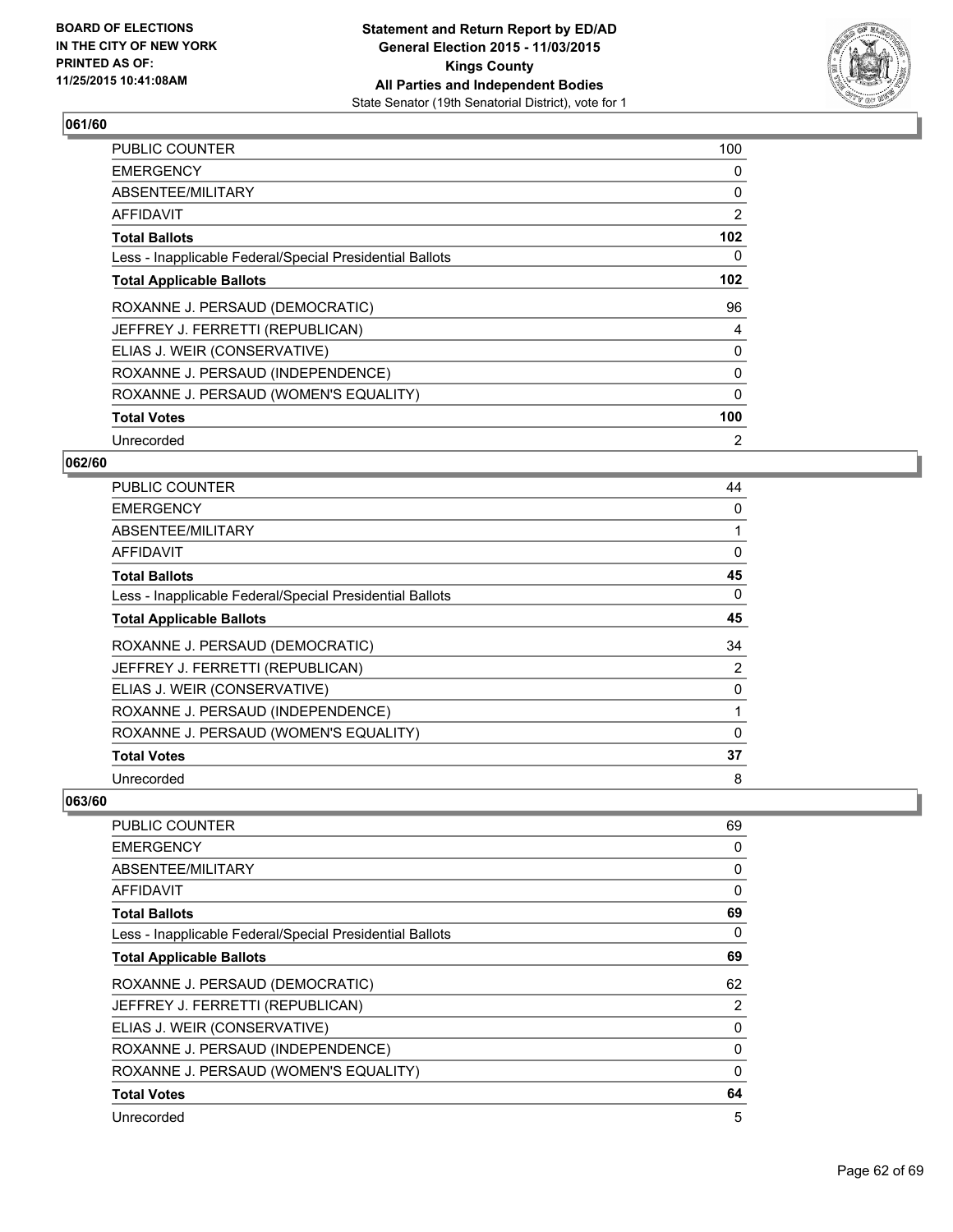

| <b>PUBLIC COUNTER</b>                                    | 78             |
|----------------------------------------------------------|----------------|
| <b>EMERGENCY</b>                                         | 0              |
| ABSENTEE/MILITARY                                        | $\overline{2}$ |
| AFFIDAVIT                                                | 0              |
| <b>Total Ballots</b>                                     | 80             |
| Less - Inapplicable Federal/Special Presidential Ballots | 0              |
| <b>Total Applicable Ballots</b>                          | 80             |
| ROXANNE J. PERSAUD (DEMOCRATIC)                          | 70             |
| JEFFREY J. FERRETTI (REPUBLICAN)                         | 3              |
| ELIAS J. WEIR (CONSERVATIVE)                             | 0              |
| ROXANNE J. PERSAUD (INDEPENDENCE)                        | 0              |
| ROXANNE J. PERSAUD (WOMEN'S EQUALITY)                    | 0              |
| <b>Total Votes</b>                                       | 73             |
| Unrecorded                                               | 7              |

#### **065/60**

| PUBLIC COUNTER                                           | 92 |
|----------------------------------------------------------|----|
| <b>EMERGENCY</b>                                         | 0  |
| ABSENTEE/MILITARY                                        |    |
| AFFIDAVIT                                                | 0  |
| <b>Total Ballots</b>                                     | 93 |
| Less - Inapplicable Federal/Special Presidential Ballots | 0  |
| <b>Total Applicable Ballots</b>                          | 93 |
| ROXANNE J. PERSAUD (DEMOCRATIC)                          | 80 |
| JEFFREY J. FERRETTI (REPUBLICAN)                         |    |
| ELIAS J. WEIR (CONSERVATIVE)                             | 0  |
| ROXANNE J. PERSAUD (INDEPENDENCE)                        |    |
| ROXANNE J. PERSAUD (WOMEN'S EQUALITY)                    | 0  |
| <b>Total Votes</b>                                       | 82 |
| Unrecorded                                               | 11 |

| <b>PUBLIC COUNTER</b>                                    | 103            |
|----------------------------------------------------------|----------------|
| <b>EMERGENCY</b>                                         | 0              |
| ABSENTEE/MILITARY                                        | 2              |
| <b>AFFIDAVIT</b>                                         | 1              |
| <b>Total Ballots</b>                                     | 106            |
| Less - Inapplicable Federal/Special Presidential Ballots | 0              |
| <b>Total Applicable Ballots</b>                          | 106            |
| ROXANNE J. PERSAUD (DEMOCRATIC)                          | 94             |
| JEFFREY J. FERRETTI (REPUBLICAN)                         | 6              |
| ELIAS J. WEIR (CONSERVATIVE)                             | $\overline{2}$ |
| ROXANNE J. PERSAUD (INDEPENDENCE)                        | 0              |
| ROXANNE J. PERSAUD (WOMEN'S EQUALITY)                    | $\Omega$       |
| <b>Total Votes</b>                                       | 102            |
| Unrecorded                                               | 4              |
| 067/60 COMBINED into: 066/60                             |                |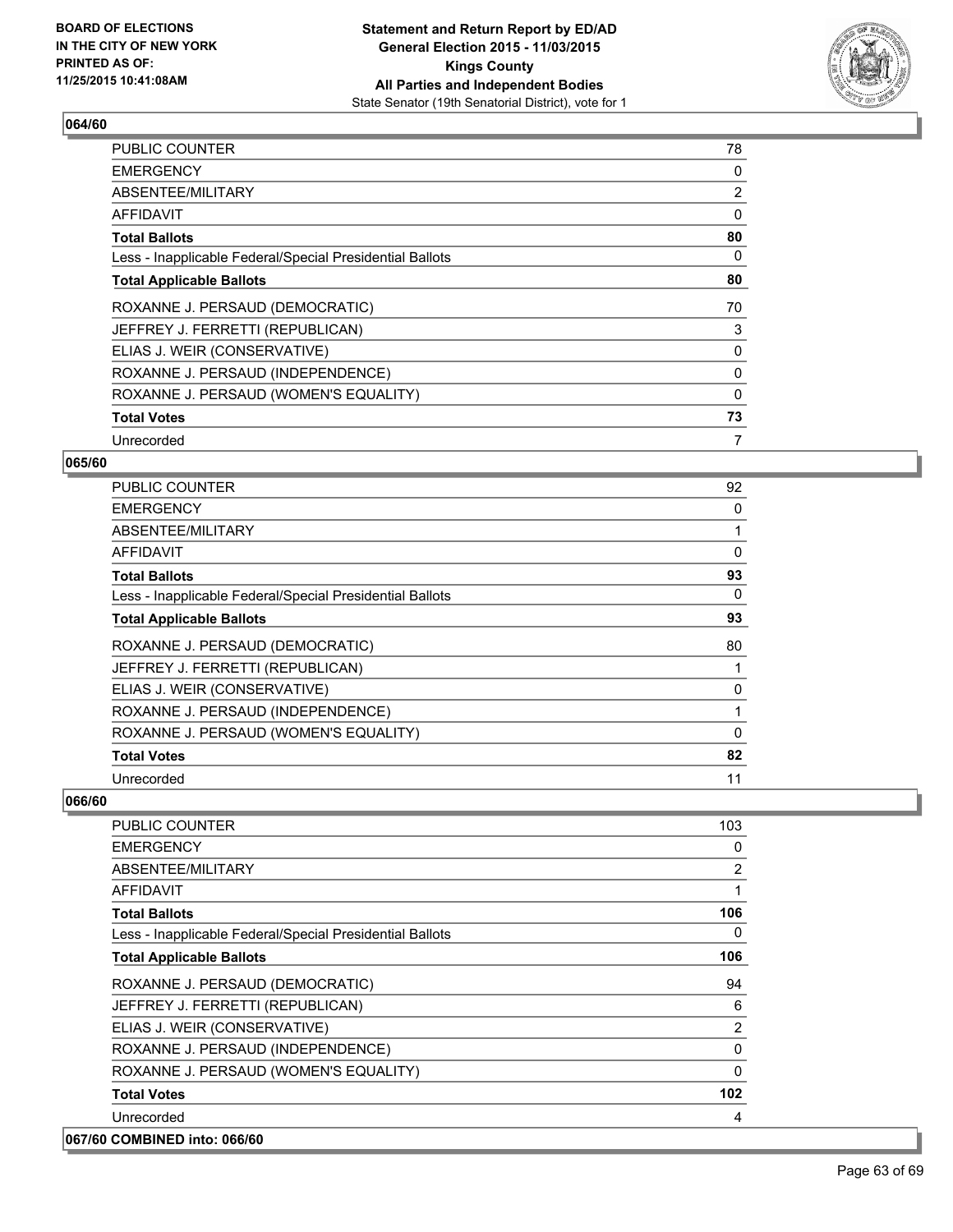

## **068/60 COMBINED into: 066/60**

#### **069/60 COMBINED into: 072/60**

#### **070/60 COMBINED into: 072/60**

#### **071/60**

| <b>AFFIDAVIT</b>                                         | 5        |
|----------------------------------------------------------|----------|
| <b>Total Ballots</b>                                     | 61       |
| Less - Inapplicable Federal/Special Presidential Ballots | 0        |
| <b>Total Applicable Ballots</b>                          | 61       |
| ROXANNE J. PERSAUD (DEMOCRATIC)                          | 55       |
| JEFFREY J. FERRETTI (REPUBLICAN)                         | 2        |
| ELIAS J. WEIR (CONSERVATIVE)                             | 4        |
| ROXANNE J. PERSAUD (INDEPENDENCE)                        | $\Omega$ |
| ROXANNE J. PERSAUD (WOMEN'S EQUALITY)                    | 0        |
| <b>Total Votes</b>                                       | 61       |

| <b>PUBLIC COUNTER</b>                                    | 62 |
|----------------------------------------------------------|----|
| <b>EMERGENCY</b>                                         | 3  |
| ABSENTEE/MILITARY                                        | 2  |
| <b>AFFIDAVIT</b>                                         | 2  |
| <b>Total Ballots</b>                                     | 69 |
| Less - Inapplicable Federal/Special Presidential Ballots | 0  |
| <b>Total Applicable Ballots</b>                          | 69 |
| ROXANNE J. PERSAUD (DEMOCRATIC)                          | 62 |
| JEFFREY J. FERRETTI (REPUBLICAN)                         | 1  |
| ELIAS J. WEIR (CONSERVATIVE)                             | 3  |
| ROXANNE J. PERSAUD (INDEPENDENCE)                        | 1  |
| ROXANNE J. PERSAUD (WOMEN'S EQUALITY)                    | 0  |
| BERURYAH BALYEHUDAH (WRITE-IN)                           | 1  |
| <b>Total Votes</b>                                       | 68 |
| Unrecorded                                               | 1  |
| 073/60 COMBINED into: 071/60                             |    |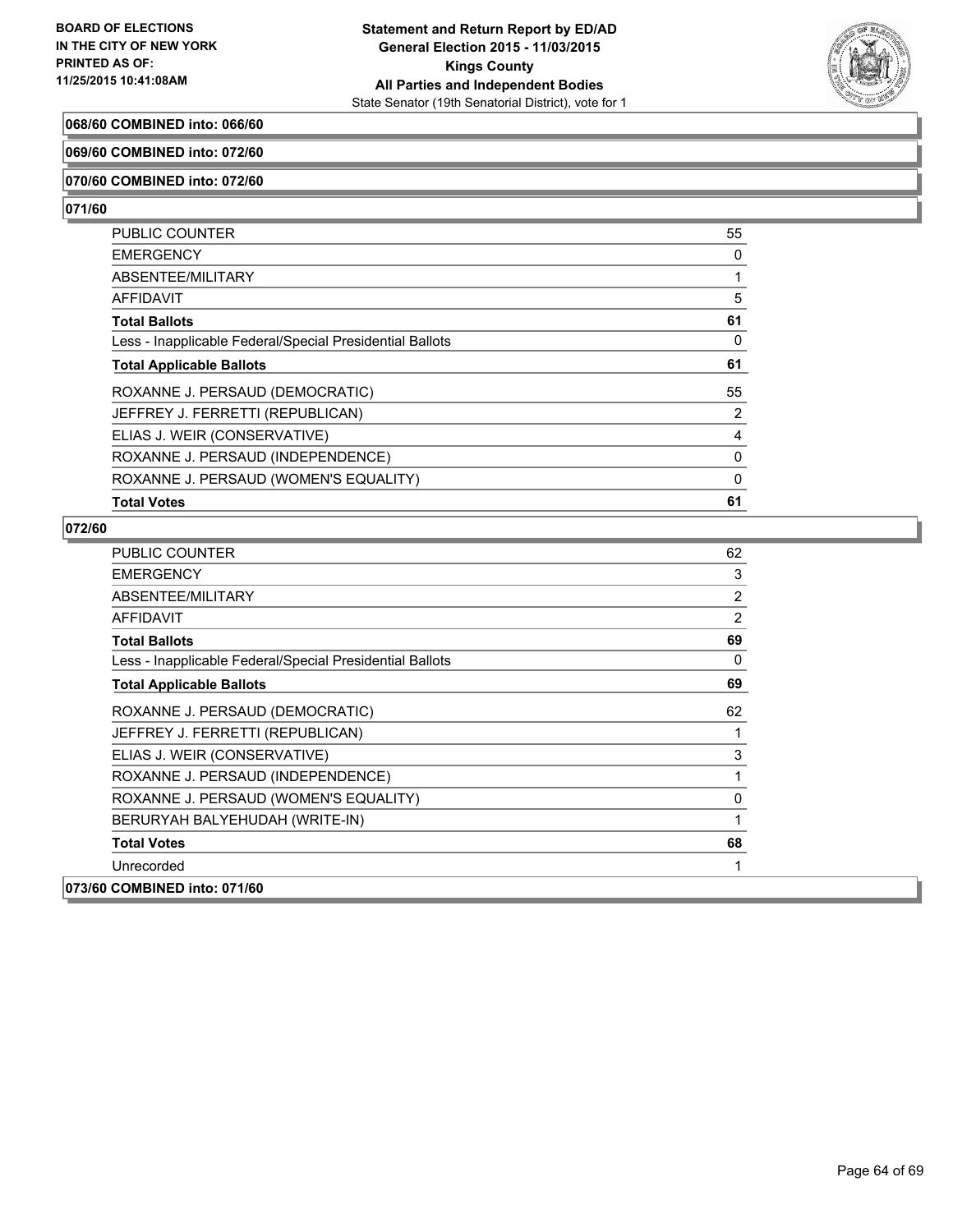

| <b>PUBLIC COUNTER</b>                                    | 117            |
|----------------------------------------------------------|----------------|
| <b>EMERGENCY</b>                                         | 0              |
| ABSENTEE/MILITARY                                        | $\overline{2}$ |
| AFFIDAVIT                                                | 0              |
| <b>Total Ballots</b>                                     | 119            |
| Less - Inapplicable Federal/Special Presidential Ballots | 0              |
| <b>Total Applicable Ballots</b>                          | 119            |
| ROXANNE J. PERSAUD (DEMOCRATIC)                          | 87             |
| JEFFREY J. FERRETTI (REPUBLICAN)                         | 16             |
| ELIAS J. WEIR (CONSERVATIVE)                             | 3              |
| ROXANNE J. PERSAUD (INDEPENDENCE)                        |                |
| ROXANNE J. PERSAUD (WOMEN'S EQUALITY)                    | 0              |
| CHARLES BROWN (WRITE-IN)                                 |                |
| <b>Total Votes</b>                                       | 108            |
| Unrecorded                                               | 11             |

#### **075/60**

| <b>PUBLIC COUNTER</b>                                    | 57 |
|----------------------------------------------------------|----|
| <b>EMERGENCY</b>                                         | 0  |
| ABSENTEE/MILITARY                                        |    |
| AFFIDAVIT                                                |    |
| <b>Total Ballots</b>                                     | 59 |
| Less - Inapplicable Federal/Special Presidential Ballots | 0  |
| <b>Total Applicable Ballots</b>                          | 59 |
| ROXANNE J. PERSAUD (DEMOCRATIC)                          | 50 |
| JEFFREY J. FERRETTI (REPUBLICAN)                         |    |
| ELIAS J. WEIR (CONSERVATIVE)                             | 0  |
| ROXANNE J. PERSAUD (INDEPENDENCE)                        | 0  |
| ROXANNE J. PERSAUD (WOMEN'S EQUALITY)                    | 0  |
| <b>Total Votes</b>                                       | 51 |
| Unrecorded                                               | 8  |

| <b>PUBLIC COUNTER</b>                                    | 84 |
|----------------------------------------------------------|----|
| <b>EMERGENCY</b>                                         | 0  |
| ABSENTEE/MILITARY                                        | 7  |
| AFFIDAVIT                                                | 0  |
| <b>Total Ballots</b>                                     | 91 |
| Less - Inapplicable Federal/Special Presidential Ballots | 0  |
| <b>Total Applicable Ballots</b>                          | 91 |
| ROXANNE J. PERSAUD (DEMOCRATIC)                          | 83 |
| JEFFREY J. FERRETTI (REPUBLICAN)                         | 1  |
| ELIAS J. WEIR (CONSERVATIVE)                             | 0  |
| ROXANNE J. PERSAUD (INDEPENDENCE)                        | 0  |
| ROXANNE J. PERSAUD (WOMEN'S EQUALITY)                    | 1  |
| <b>Total Votes</b>                                       | 85 |
| Unrecorded                                               | 6  |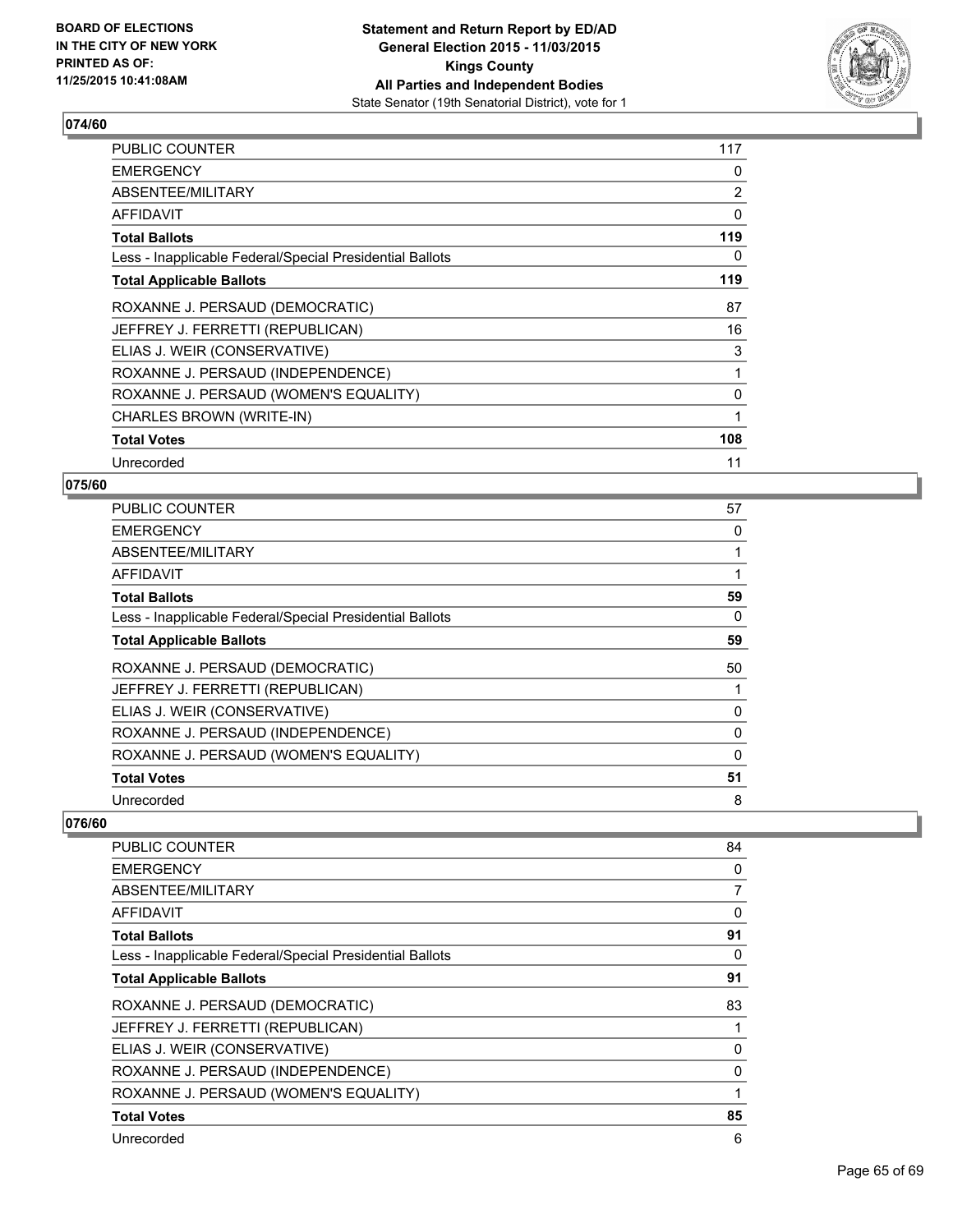

#### **077/60 COMBINED into: 076/60**

| PUBLIC COUNTER                                           | 59             |
|----------------------------------------------------------|----------------|
| <b>EMERGENCY</b>                                         | 0              |
| <b>ABSENTEE/MILITARY</b>                                 |                |
| <b>AFFIDAVIT</b>                                         | 0              |
| <b>Total Ballots</b>                                     | 60             |
| Less - Inapplicable Federal/Special Presidential Ballots | 0              |
| <b>Total Applicable Ballots</b>                          | 60             |
| ROXANNE J. PERSAUD (DEMOCRATIC)                          | 50             |
| JEFFREY J. FERRETTI (REPUBLICAN)                         | $\overline{2}$ |
| ELIAS J. WEIR (CONSERVATIVE)                             | 1              |
| ROXANNE J. PERSAUD (INDEPENDENCE)                        | 0              |
| ROXANNE J. PERSAUD (WOMEN'S EQUALITY)                    | $\Omega$       |
| <b>Total Votes</b>                                       | 53             |
| Unrecorded                                               | 7              |

#### **079/60**

| <b>PUBLIC COUNTER</b>                                    | 28       |
|----------------------------------------------------------|----------|
| <b>EMERGENCY</b>                                         | 0        |
| ABSENTEE/MILITARY                                        | 0        |
| AFFIDAVIT                                                | $\Omega$ |
| <b>Total Ballots</b>                                     | 28       |
| Less - Inapplicable Federal/Special Presidential Ballots | 0        |
| <b>Total Applicable Ballots</b>                          | 28       |
| ROXANNE J. PERSAUD (DEMOCRATIC)                          | 24       |
| JEFFREY J. FERRETTI (REPUBLICAN)                         | 0        |
| ELIAS J. WEIR (CONSERVATIVE)                             | 0        |
| ROXANNE J. PERSAUD (INDEPENDENCE)                        |          |
| ROXANNE J. PERSAUD (WOMEN'S EQUALITY)                    | 0        |
| <b>Total Votes</b>                                       | 25       |
| Unrecorded                                               | 3        |

| PUBLIC COUNTER                                           | 70             |
|----------------------------------------------------------|----------------|
| <b>EMERGENCY</b>                                         | $\Omega$       |
| ABSENTEE/MILITARY                                        | 3              |
| AFFIDAVIT                                                | $\overline{2}$ |
| <b>Total Ballots</b>                                     | 75             |
| Less - Inapplicable Federal/Special Presidential Ballots | 0              |
| <b>Total Applicable Ballots</b>                          | 75             |
| ROXANNE J. PERSAUD (DEMOCRATIC)                          | 68             |
| JEFFREY J. FERRETTI (REPUBLICAN)                         |                |
| ELIAS J. WEIR (CONSERVATIVE)                             | 0              |
| ROXANNE J. PERSAUD (INDEPENDENCE)                        | 0              |
| ROXANNE J. PERSAUD (WOMEN'S EQUALITY)                    |                |
| <b>Total Votes</b>                                       | 70             |
| Unrecorded                                               | 5              |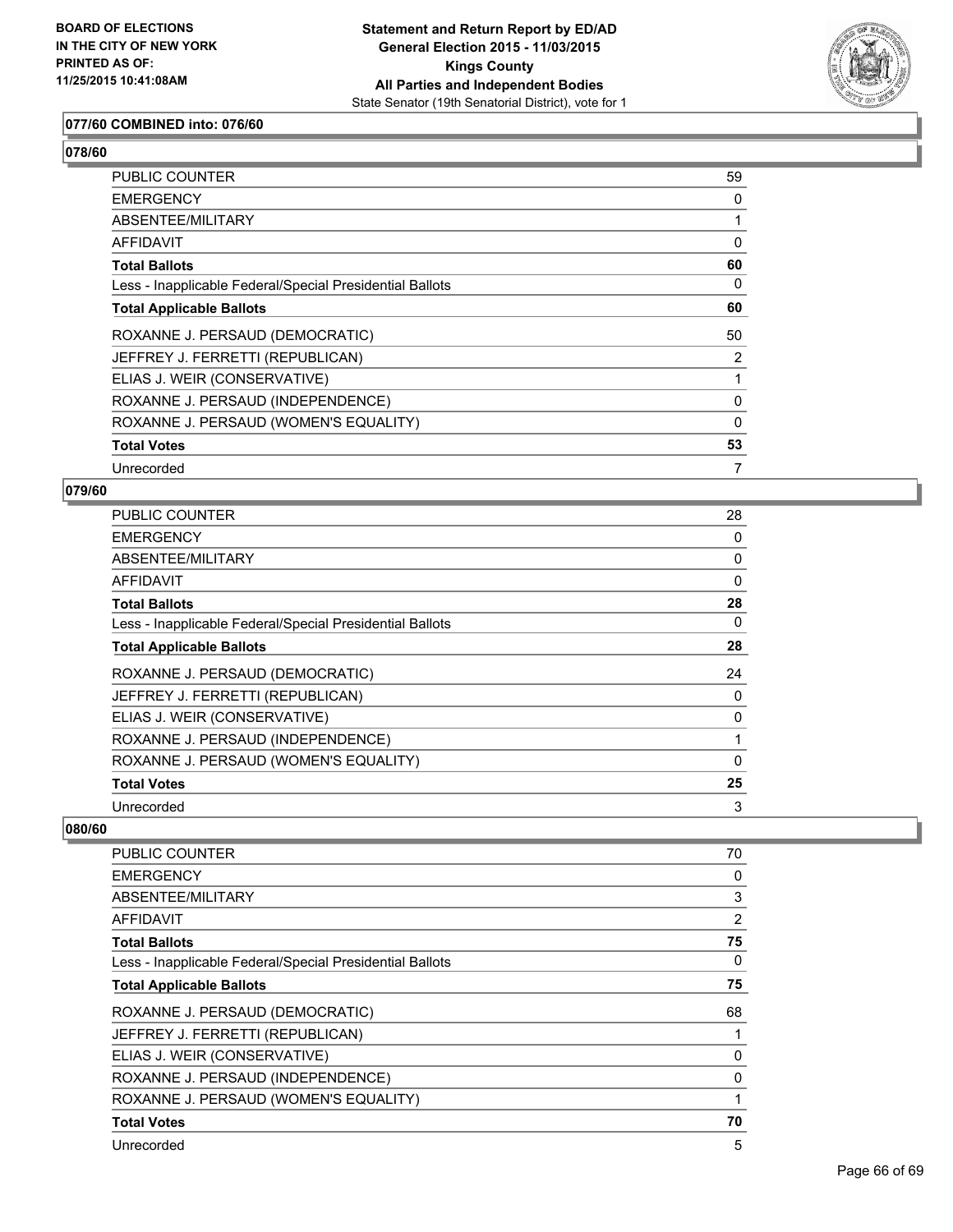

| <b>PUBLIC COUNTER</b>                                    | 75             |
|----------------------------------------------------------|----------------|
| <b>EMERGENCY</b>                                         | 0              |
| ABSENTEE/MILITARY                                        | $\overline{2}$ |
| AFFIDAVIT                                                | 0              |
| <b>Total Ballots</b>                                     | 77             |
| Less - Inapplicable Federal/Special Presidential Ballots | 0              |
| <b>Total Applicable Ballots</b>                          | 77             |
| ROXANNE J. PERSAUD (DEMOCRATIC)                          | 71             |
| JEFFREY J. FERRETTI (REPUBLICAN)                         | 0              |
| ELIAS J. WEIR (CONSERVATIVE)                             |                |
| ROXANNE J. PERSAUD (INDEPENDENCE)                        | $\overline{2}$ |
| ROXANNE J. PERSAUD (WOMEN'S EQUALITY)                    |                |
| <b>Total Votes</b>                                       | 75             |
| Unrecorded                                               | 2              |

# **082/60**

| PUBLIC COUNTER                                           | 77             |
|----------------------------------------------------------|----------------|
| <b>EMERGENCY</b>                                         | 0              |
| ABSENTEE/MILITARY                                        |                |
| AFFIDAVIT                                                |                |
| <b>Total Ballots</b>                                     | 79             |
| Less - Inapplicable Federal/Special Presidential Ballots | 0              |
| <b>Total Applicable Ballots</b>                          | 79             |
| ROXANNE J. PERSAUD (DEMOCRATIC)                          | 63             |
| JEFFREY J. FERRETTI (REPUBLICAN)                         | 2              |
| ELIAS J. WEIR (CONSERVATIVE)                             | 3              |
| ROXANNE J. PERSAUD (INDEPENDENCE)                        | $\overline{2}$ |
| ROXANNE J. PERSAUD (WOMEN'S EQUALITY)                    | 0              |
| <b>Total Votes</b>                                       | 70             |
| Unrecorded                                               | 9              |

| <b>PUBLIC COUNTER</b>                                    | 105      |
|----------------------------------------------------------|----------|
| <b>EMERGENCY</b>                                         | 0        |
| ABSENTEE/MILITARY                                        | 0        |
| <b>AFFIDAVIT</b>                                         | $\Omega$ |
| <b>Total Ballots</b>                                     | 105      |
| Less - Inapplicable Federal/Special Presidential Ballots | 0        |
| <b>Total Applicable Ballots</b>                          | 105      |
| ROXANNE J. PERSAUD (DEMOCRATIC)                          | 91       |
| JEFFREY J. FERRETTI (REPUBLICAN)                         | 4        |
| ELIAS J. WEIR (CONSERVATIVE)                             |          |
| ROXANNE J. PERSAUD (INDEPENDENCE)                        |          |
| ROXANNE J. PERSAUD (WOMEN'S EQUALITY)                    | 2        |
| <b>Total Votes</b>                                       | 99       |
| Unrecorded                                               | 6        |
| 084/60 COMBINED into: 083/60                             |          |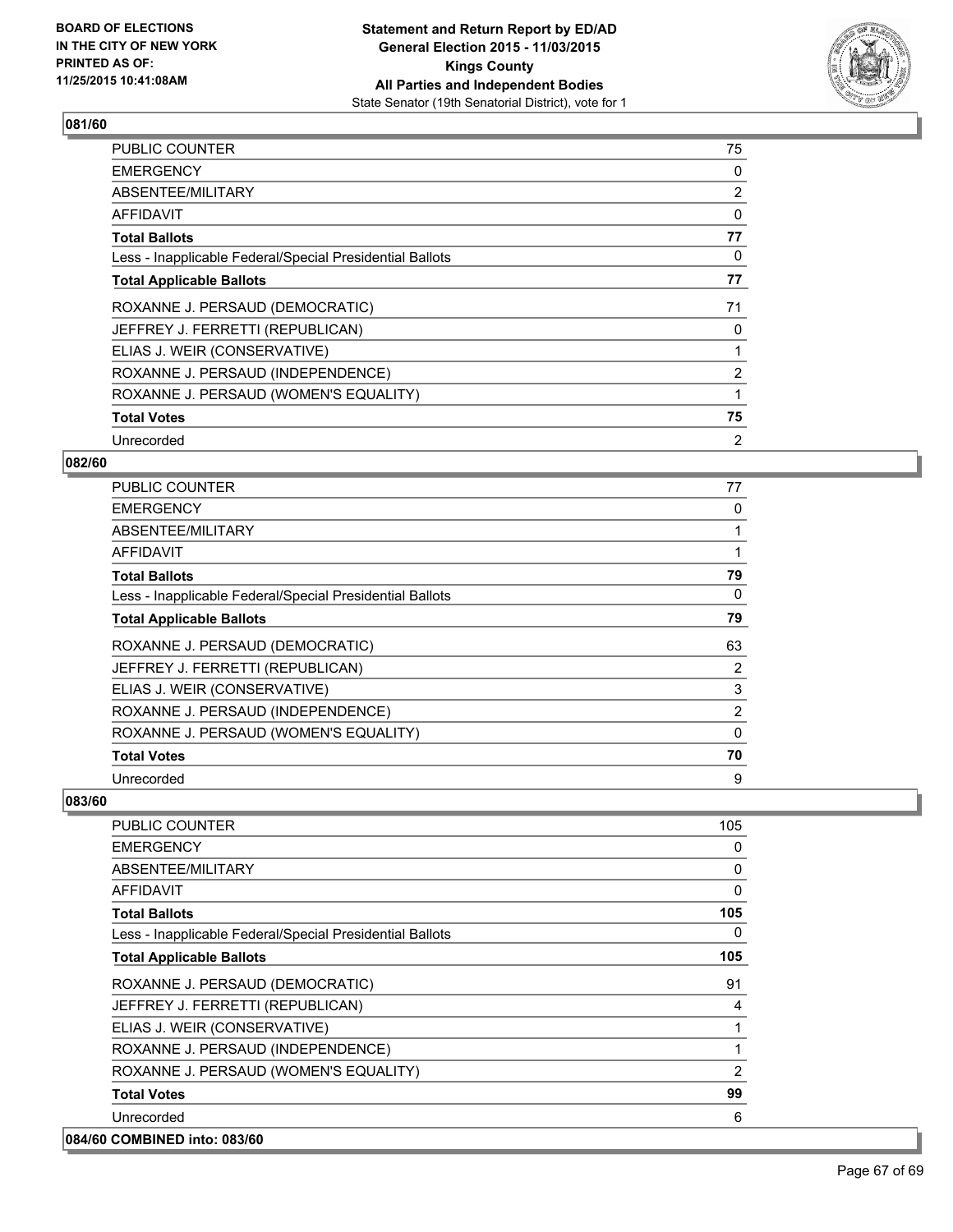

**085/60 COMBINED into: 061/60**

**086/60 COMBINED into: 083/60**

**087/60 COMBINED into: 001/60**

**088/60 COMBINED into: 036/60**

**089/60 COMBINED into: 024/60**